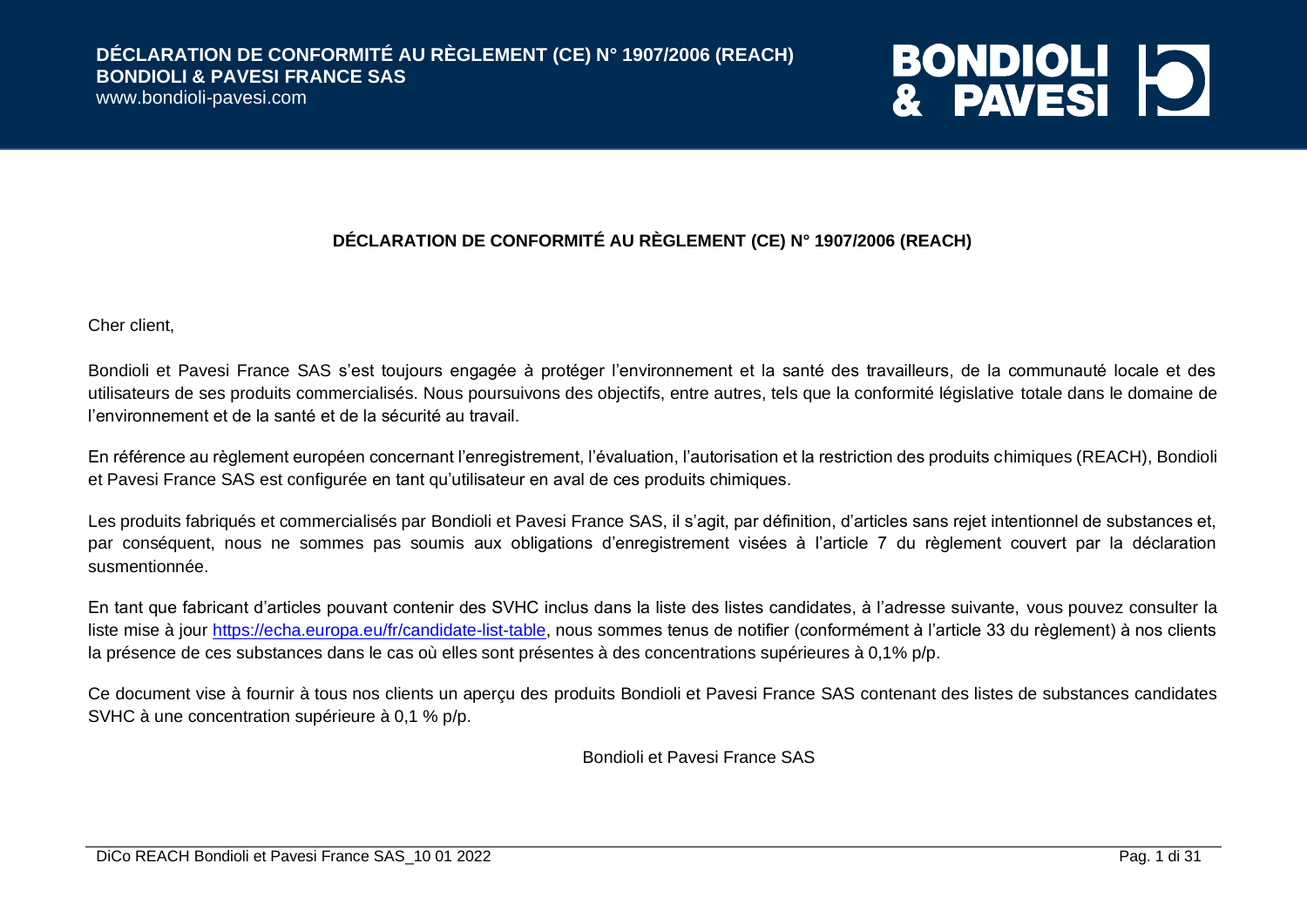www.bondioli-pavesi.com

| <b>DRIVE SHAFTS</b>                            |                          |                                      |                       |
|------------------------------------------------|--------------------------|--------------------------------------|-----------------------|
| <b>Article name</b>                            | Item number              | <b>SCIP number</b>                   | <b>SVHC</b>           |
| Cardan joint drivelines (100 series)           | 7/8#################     | 858d8adf-b2ad-4794-ac3d-3f244ce74022 | CAS 7439-92-1<br>Lead |
| Cardan joint drivelines (Global series)        | #G################       | 03fa2b13-bb9c-467d-a2a2-03f338f63b9b | CAS 7439-92-1<br>Lead |
| Cardan joint drivelines (SFT series)           | $C/D$ ################## | 36e396a1-798a-47d3-ab83-30e8e58f79e4 | CAS 7439-92-1<br>Lead |
| Cardan joint drivelines (SFT PLUS series)      | #E################       | 2302b4ad-8772-4449-9fff-a2eabf5429e2 | CAS 7439-92-1<br>Lead |
| Cardan joint drivelines (SFT PRO series)       | #F###############        | 02e90168-baa6-482d-8276-a0caf2aa70c8 | CAS 7439-92-1<br>Lead |
| Driveline with splined shaft Q2                | 8Q02###########          | 39dd1bde-b91e-4902-bb6c-e94356c5257b | CAS 7439-92-1<br>Lead |
| <b>CARDAN JOINTS</b>                           |                          |                                      |                       |
| <b>Article name</b>                            | <b>Item number</b>       | <b>SCIP number</b>                   | <b>SVHC</b>           |
| SFT Series double cardan joints                | ###DG########            | 805b3ae4-62d3-401b-89ad-ace560f0b66e | CAS 7439-92-1<br>Lead |
| SFT Series single cardan joints                | ###GC#######             | dcdd23f8-2821-465f-a44c-48d8176b4543 | CAS 7439-92-1<br>Lead |
| SFT Series flanged double cardan joints        | ###GF#######             | 9660bcf6-5150-4c69-9494-65257e836ad0 | CAS 7439-92-1<br>Lead |
| SFT Series 50° Costant Velocity joints         | ###GKK##K##              | 100c8be4-688f-4f5b-9101-7aea719a4728 | CAS 7439-92-1<br>Lead |
| SFT Series 80° Costant Velocity joints         | ###GWW##W###             | 1e022025-8102-4b5d-8e53-4daaf91b39b3 | CAS 7439-92-1<br>Lead |
| 100 Series single cardan joints                | #1G########              | 146f36a6-5d9e-4930-b8d7-261ef18f4141 | CAS 7439-92-1<br>Lead |
| 100 Series 80° Costant Velocity joints         | #1G#W##W###              | 40bd33e6-50d4-4b5f-98b1-d93cd5a2707b | CAS 7439-92-1<br>Lead |
| 100 Series double cardan joints                | #DG########              | 1f048a9f-65e1-4029-8278-5b483e7d7a1b | CAS 7439-92-1<br>Lead |
| Global Series single cardan joints             | #G#GC#######             | 381850e2-8599-4f62-9ae0-bc4ec4d76f99 | CAS 7439-92-1<br>Lead |
| Global Series flanged double cardan joints     | #G#GF######              | abf056bc-0f68-4903-8bb4-1975a269908e | CAS 7439-92-1<br>Lead |
| Global Series 80° Costant Velocity joints      | #G#GWW##W###             | 06dcdee0-5d9b-44bd-ab50-6dfe4f711ace | CAS 7439-92-1<br>Lead |
| 100 Series flanged double cardan joints        | #GF########              | 54ce90d2-b160-405d-9dfc-24da5f356fcd | CAS 7439-92-1<br>Lead |
| 650/660/670 Series 70° Costant Velocity joints | 7G5#######               | 9df6ef3b-cdba-4aa1-b07f-e6aac6d2187a | CAS 7439-92-1<br>Lead |
| <b>CARDAN TUBES</b>                            |                          |                                      |                       |
| <b>Article name</b>                            | Item number              | <b>SCIP number</b>                   | <b>SVHC</b>           |
| Outer drive tube                               | 237########              | dc0a98ab-9c72-4fd6-b208-4f5389875bfd | CAS 7439-92-1<br>Lead |
| Outer drive tube                               | 537########              | b419c6ba-bfb9-4786-977d-92f9196fd3b3 | CAS 7439-92-1<br>Lead |
| Spline drive shaft with tube                   | 506T######               | 65e51744-8cfa-4295-bf2c-0c0644fbb5ce | CAS 7439-92-1<br>Lead |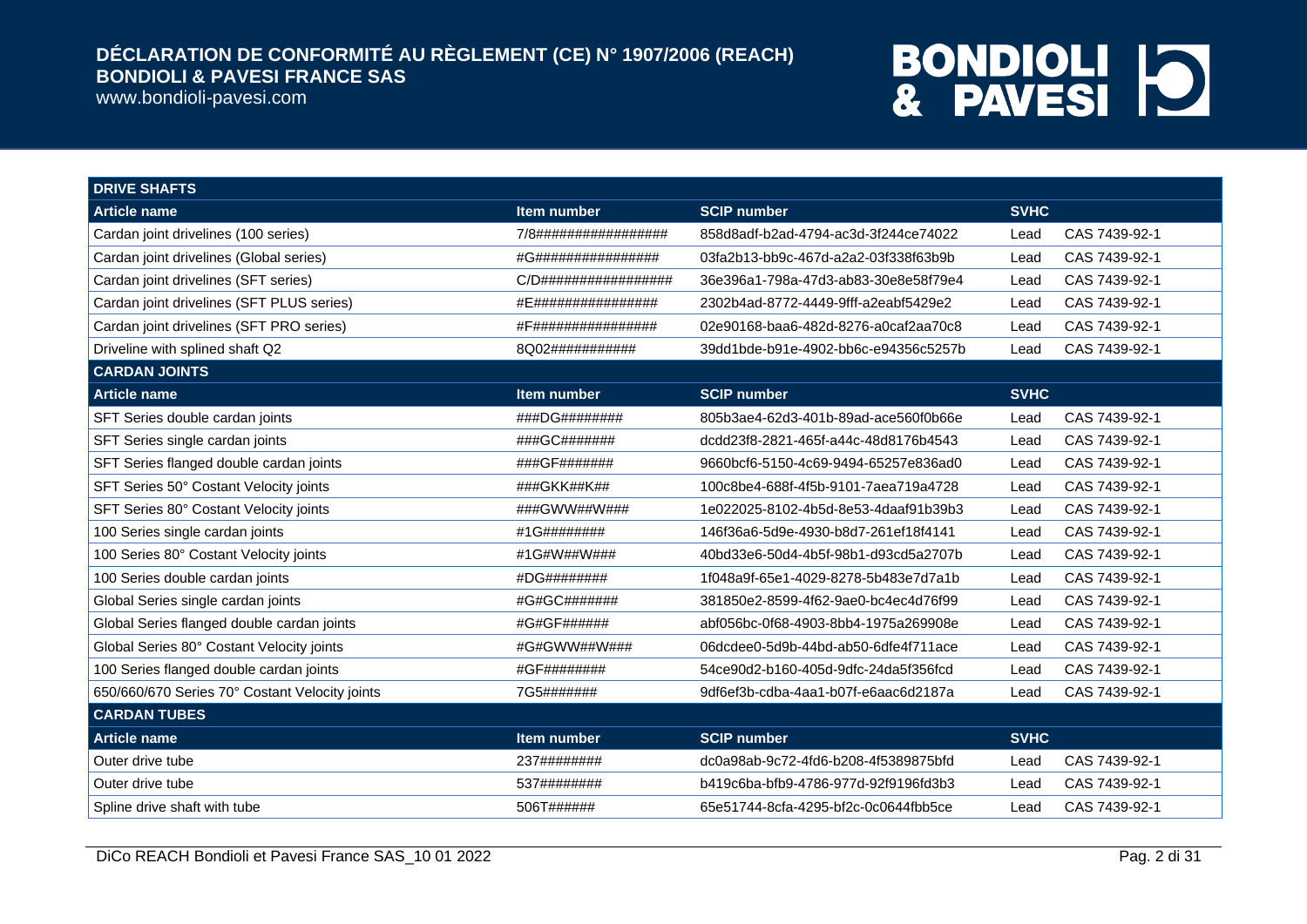www.bondioli-pavesi.com

| Spline drive shaft                                      | 527B######         | 5169abd7-9823-4345-bafd-9eaf20dc0cbd | Lead        | CAS 7439-92-1 |
|---------------------------------------------------------|--------------------|--------------------------------------|-------------|---------------|
| Tube with Greasing System                               | 528#########       | 47a9d4de-23b6-403a-9923-a70c2c724126 | Lead        | CAS 7439-92-1 |
| <b>TORQUE LIMITERS</b>                                  |                    |                                      |             |               |
| <b>Article name</b>                                     | Item number        | <b>SCIP number</b>                   | <b>SVHC</b> |               |
| Ratchet torque limiters                                 | 60####### (LN)     | 47325db9-8c79-4007-a3b1-3ac56a8c4008 | Lead        | CAS 7439-92-1 |
| Overruning clutches RA                                  | 60####### (RA)     | 664621ad-b34d-417f-923a-6345e2b6ab3c | Lead        | CAS 7439-92-1 |
| Shear bolt torque limiters LB                           | 6060######         | 7d02e0a1-05c9-43f4-9edf-079815d329f9 | Lead        | CAS 7439-92-1 |
| Friction torque limiters FK                             | 60K#######         | f27255a2-9711-4fae-8433-46364e70592f | Lead        | CAS 7439-92-1 |
| Ratchet torque limiters SA                              | 61#######          | 7c8f2b1b-dc91-42ec-ad8d-276e637e1f57 | Lead        | CAS 7439-92-1 |
| Friction torque limiters with overrunning clutches FNT  | 658#######         | 2a914c06-235d-4815-a1ff-cbf61846d663 | Lead        | CAS 7439-92-1 |
| Friction torque limiters FN                             | 659#######         | 547b14df-f25e-470a-908e-994a36e6faec | Lead        | CAS 7439-92-1 |
| Friction torque limiters FT                             | 663#######         | 3215312c-662e-4e13-a90a-d94f591ae2c6 | Lead        | CAS 7439-92-1 |
| Friction torque limiters with overrunning clutches FNV  | 665#######         | 04d513f2-02ac-4a39-a67c-11d2af8b4f64 | Lead        | CAS 7439-92-1 |
| Friction torque limiters with overrunning clutches FFNV | 667#######         | 76a202b2-798b-4400-9e6a-e75523e6bc38 | Lead        | CAS 7439-92-1 |
| Automatic ratchet torque limiters SR                    | 6C########         | 6c2a4ed8-c17d-4688-8d77-43ff9c92eb43 | Lead        | CAS 7439-92-1 |
| Ratchet torque limiters SN/LS                           | 6M########         | 1131c82c-c5bd-4df0-ba73-cca490d31e82 | Lead        | CAS 7439-92-1 |
| Automatic torque limiters LR                            | 6W09999###         | fbe770c9-8136-4dad-8f7f-7028884cd7d0 | Lead        | CAS 7439-92-1 |
| Ratchet torque limiters                                 | BR60G########      | ce576a7e-99b4-4f7c-ab8e-37857e4390f0 | Lead        | CAS 7439-92-1 |
| <b>SAFETY SHIEDLS</b>                                   |                    |                                      |             |               |
| <b>Article name</b>                                     | Item number        | <b>SCIP number</b>                   | <b>SVHC</b> |               |
| Input connection shields SFT                            | 395########        | 03fbf230-018f-4cab-bfac-3330b4c52c5e | Lead        | CAS 7439-92-1 |
| Complete shield                                         | 4#S###########     | 9e476a16-e2f4-42ae-bd19-28522ad33e09 | Lead        | CAS 7439-92-1 |
| Complete shield                                         | <b>4F#########</b> | cd4a011f-95a9-4603-b976-0c53fc56fe95 | Lead        | CAS 7439-92-1 |
| <b>CARDAN JOINTS SPARE PARTS</b>                        |                    |                                      |             |               |
| <b>Article name</b>                                     | <b>Item number</b> | <b>SCIP number</b>                   | <b>SVHC</b> |               |
| Yokes with grease fitting                               | 203######          | ad52fec9-9dbf-4829-924a-9524262da391 | Lead        | CAS 7439-92-1 |
| Yokes with grease fitting                               | 204######          | 8c178187-444b-469d-b139-ec09a14d0144 | Lead        | CAS 7439-92-1 |
| Yokes for 50° costant velocity joints                   | 2080#####          | 99feb7ef-2551-4f6b-bd84-e46889aa5e4b | Lead        | CAS 7439-92-1 |
| Yokes with grease fitting                               | 211######          | e5e5af4b-7c02-42ef-9fb5-57f2130cbf25 | Lead        | CAS 7439-92-1 |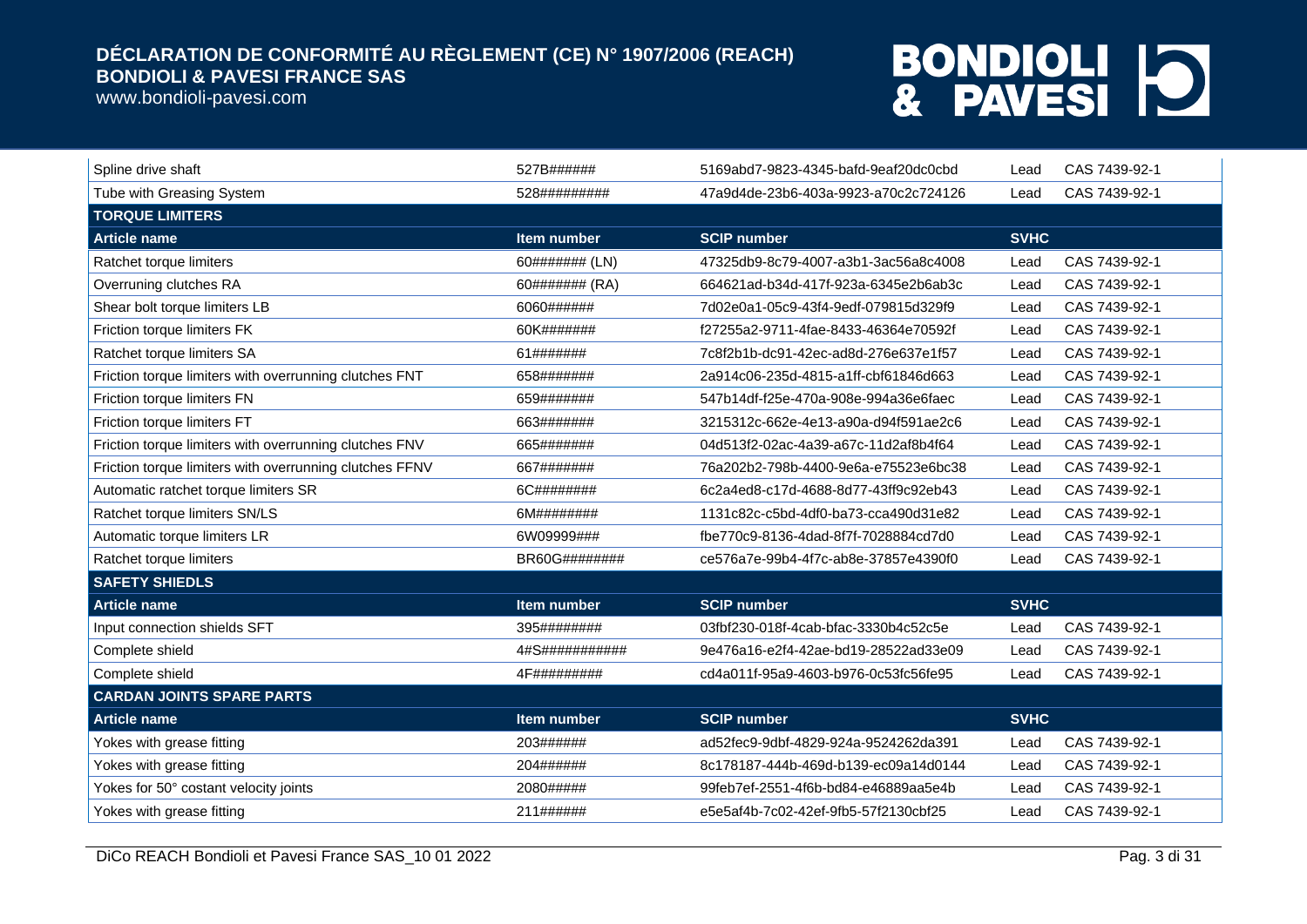www.bondioli-pavesi.com

| Yokes with grease fitting             | 212######    | 7e253d83-9eca-4e78-9f4a-2d4e99a0479d | Lead        | CAS 7439-92-1 |
|---------------------------------------|--------------|--------------------------------------|-------------|---------------|
| Yokes with grease fitting             | 213######    | 3d98192e-03c5-4029-ae8d-c87344786bcb | Lead        | CAS 7439-92-1 |
| Yokes for 45° costant velocity joints | 2180N#####   | 1cb81c34-23b5-4c21-b728-43b401ec358d | Lead        | CAS 7439-92-1 |
| Grease fittings                       | 348######### | d6ce45b7-9675-46f1-91c1-971708c1626f | Lead        | CAS 7439-92-1 |
| Grease nipple                         | 349#######   | 67d529b4-a42d-4df3-8b09-48117ae907ff | Lead        | CAS 7439-92-1 |
| Cross Kits, Cross kits                | 412######### | e4305456-1b04-41d3-aa83-23d2c1f55115 | Lead        | CAS 7439-92-1 |
| Push pin yokes                        | 5070######   | 0ddd9e10-f281-40ac-af9c-58e1b558ae31 | Lead        | CAS 7439-92-1 |
| Yokes with bushing                    | 508#######   | 02233e4e-8646-4ed8-a51a-203b6faba088 | Lead        | CAS 7439-92-1 |
| Push pin yokes                        | 510#######   | a478de58-972a-41cf-ae0a-ecfcca845330 | Lead        | CAS 7439-92-1 |
| Central body 80° CV joint             | 5110######   | 6a5ea9cb-3520-4812-ab1e-791b21081b72 | Lead        | CAS 7439-92-1 |
| Central body 70° CV joint             | 512#######   | 2dd27be1-da33-4fe6-a48b-62ba816dbdde | Lead        | CAS 7439-92-1 |
| Yokes with bushing                    | 52A#######   | 04cfbb89-1e69-40dd-8e73-9250cae1dfeb | Lead        | CAS 7439-92-1 |
| Yokes with bushing and tube           | 570#######   | 3bd7c4f7-0f3b-4cf3-a1ed-287fb64f3c60 | Lead        | CAS 7439-92-1 |
| Push pin yokes                        | 5721#####    | b9e1ac60-59b4-4237-8c70-6af5a76809f1 | Lead        | CAS 7439-92-1 |
|                                       |              |                                      |             |               |
| Yokes for 75° costant velocity joints | 5730N#####   | 26f4660d-2310-46e2-8b8a-dedc3685895d | Lead        | CAS 7439-92-1 |
| <b>TORQUE LIMITERS SPARE PARTS</b>    |              |                                      |             |               |
| <b>Article name</b>                   | Item number  | <b>SCIP number</b>                   | <b>SVHC</b> |               |
| Cap nut                               | 3300000###   | 678bd3ce-531b-4f3f-9332-ab8178341b26 | Lead        | CAS 7439-92-1 |
| Bolts and cap nuts                    | 432000140R08 | 1dc00f0e-eb95-43a4-a0c0-12f63167f444 | Lead        | CAS 7439-92-1 |
| Hub with push pin                     | 513######### | 3417c11e-5cb5-4d65-b854-5f286f41a164 | Lead        | CAS 7439-92-1 |
| <b>MISCELLANEUS SPARE PARTS</b>       |              |                                      |             |               |
| <b>Article name</b>                   | Item number  | <b>SCIP number</b>                   | <b>SVHC</b> |               |
| Direct greasing retrofit              | 436010001    | 0dcb07b4-bcd9-4dc6-aa68-f808616f8475 | Lead        | CAS 7439-92-1 |
| Kit shaft                             | 436010013    | 5e2885e4-4a61-4ead-97fb-f039decdedac | Lead        | CAS 7439-92-1 |
| Spline drive shaft adapter            | 531######### | 2e481f3d-075a-421f-8935-601ef9d9848f | Lead        | CAS 7439-92-1 |
| <b>GEARBOXES</b>                      |              |                                      |             |               |
| <b>Article name</b>                   | Item number  | <b>SCIP number</b>                   | <b>SVHC</b> |               |
| Gearboxes S1000                       | S1########## | 3a4f5571-65ef-47a3-ae19-d46969391d94 | Lead        | CAS 7439-92-1 |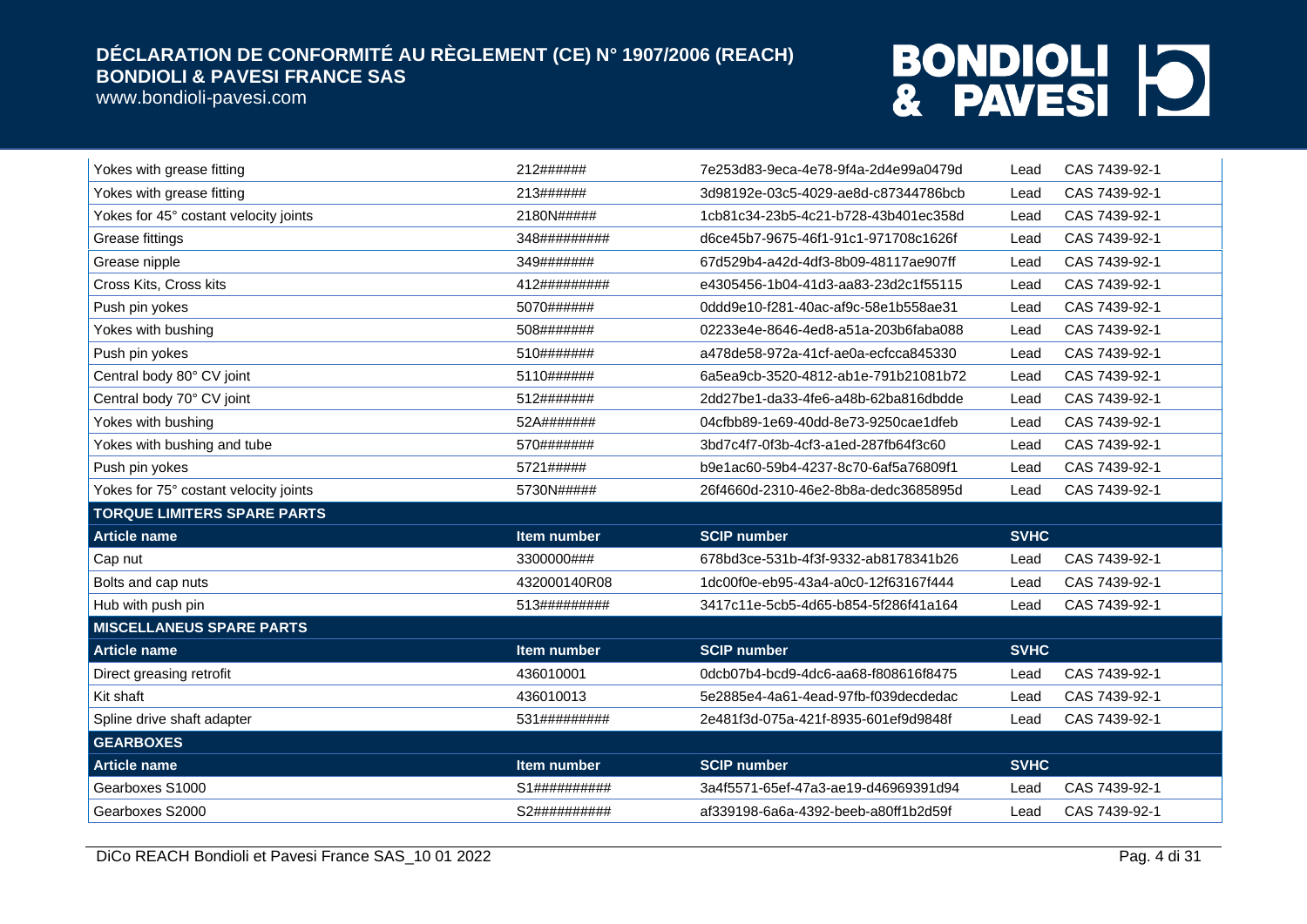www.bondioli-pavesi.com

| Gearboxes S3000                 | S3##########       | 6f19dd8d-c4ef-48d8-8651-eb0f0628c96f | CAS 7439-92-1<br>Lead |
|---------------------------------|--------------------|--------------------------------------|-----------------------|
| Gearboxes S5000                 | S5##########       | cf6f99df-66b2-43ef-a02d-43000903bbc9 | CAS 7439-92-1<br>Lead |
| Gearboxes S8000                 | S8##########       | 19bb33ac-aa37-4f81-b794-1abe8e7bf6c2 | CAS 7439-92-1<br>Lead |
| <b>SECONDARY GEARBOXES</b>      |                    |                                      |                       |
| <b>Article name</b>             | Item number        | <b>SCIP number</b>                   | <b>SVHC</b>           |
| Gearbox subassembly             | 4898354###         | 2d85a090-980a-4366-80f3-27b2c04d4c70 | CAS 7439-92-1<br>Lead |
| Secondary gearbox               | 4908133######      | 6dedb1a0-b373-40d8-bfe4-597de13c4e14 | CAS 7439-92-1<br>Lead |
| <b>CLUTCHS, HUBS AND CRANKS</b> |                    |                                      |                       |
| <b>Article name</b>             | <b>Item number</b> | <b>SCIP number</b>                   | <b>SVHC</b>           |
| Hub for crank arm               | 4908135######      | 9e1dedbe-f3d9-4c86-b20b-5ed692868aa2 | CAS 7439-92-1<br>Lead |
| Hub for crank arm               | 4908148######      | 8a28aac0-81ad-4c64-8173-940b524d06d9 | CAS 7439-92-1<br>Lead |
| Hub for crank arm               | 4908237######      | 7d48857a-58a8-419e-abe2-a43b838ffe2d | CAS 7439-92-1<br>Lead |
| Clutch kit with pulley          | 4908506######      | ffbe9d59-050e-41f6-bc28-c0d45fb8fa86 | CAS 7439-92-1<br>Lead |
| Crank arm                       | 49710#####         | ee9f63af-0326-43f8-b7b5-bb989f172a6b | CAS 7439-92-1<br>Lead |
| Idraulic friction               | 6440######         | 90da36f1-2e30-4970-8d34-bb2971408abe | CAS 7439-92-1<br>Lead |
| <b>GEARBOXES KITS</b>           |                    |                                      |                       |
| <b>Article name</b>             | <b>Item number</b> | <b>SCIP number</b>                   | <b>SVHC</b>           |
| Kit for Gearbox S2070           | 4902070######      | 5947d2ab-f8ca-4383-aa12-5175f06fac8b | CAS 7439-92-1<br>Lead |
| Support kit for Gearbox S2072   | 490207200000R      | 8fe03878-f056-46f6-9793-70759f02362a | CAS 7439-92-1<br>Lead |
| Kit for gearbox S5251           | 4905251######      | 0a072d15-1777-465e-99ac-6278287b23a6 | CAS 7439-92-1<br>Lead |
| Kit for gearbox S8224           | 4908224######      | 97e97ae7-d5c8-4108-a5c4-cc71128a02e0 | CAS 7439-92-1<br>Lead |
| Kit for gearbox 8488            | 4908488######      | 07a1599d-704e-49e7-a8e8-5590a8bd830a | CAS 7439-92-1<br>Lead |
| Plugs spare part kit            | 497000056R         | 7588293f-43b8-401c-a328-3967b68f5d04 | CAS 7439-92-1<br>Lead |
| <b>Article name</b>             | Item number        | <b>SCIP number</b>                   | <b>SVHC</b>           |
| Link shaft                      | 490000002###       | 5ec5f778-7f60-4240-8ed2-78b19865931b | CAS 7439-92-1<br>Lead |
| Link shaft                      | 4908409#####       | 9e3bad87-67be-4072-8c12-906ff302bf40 | CAS 7439-92-1<br>Lead |
| Link shaft                      | 581#######         | 5772851a-3d0a-4963-9ec2-f054394b5c61 | CAS 7439-92-1<br>Lead |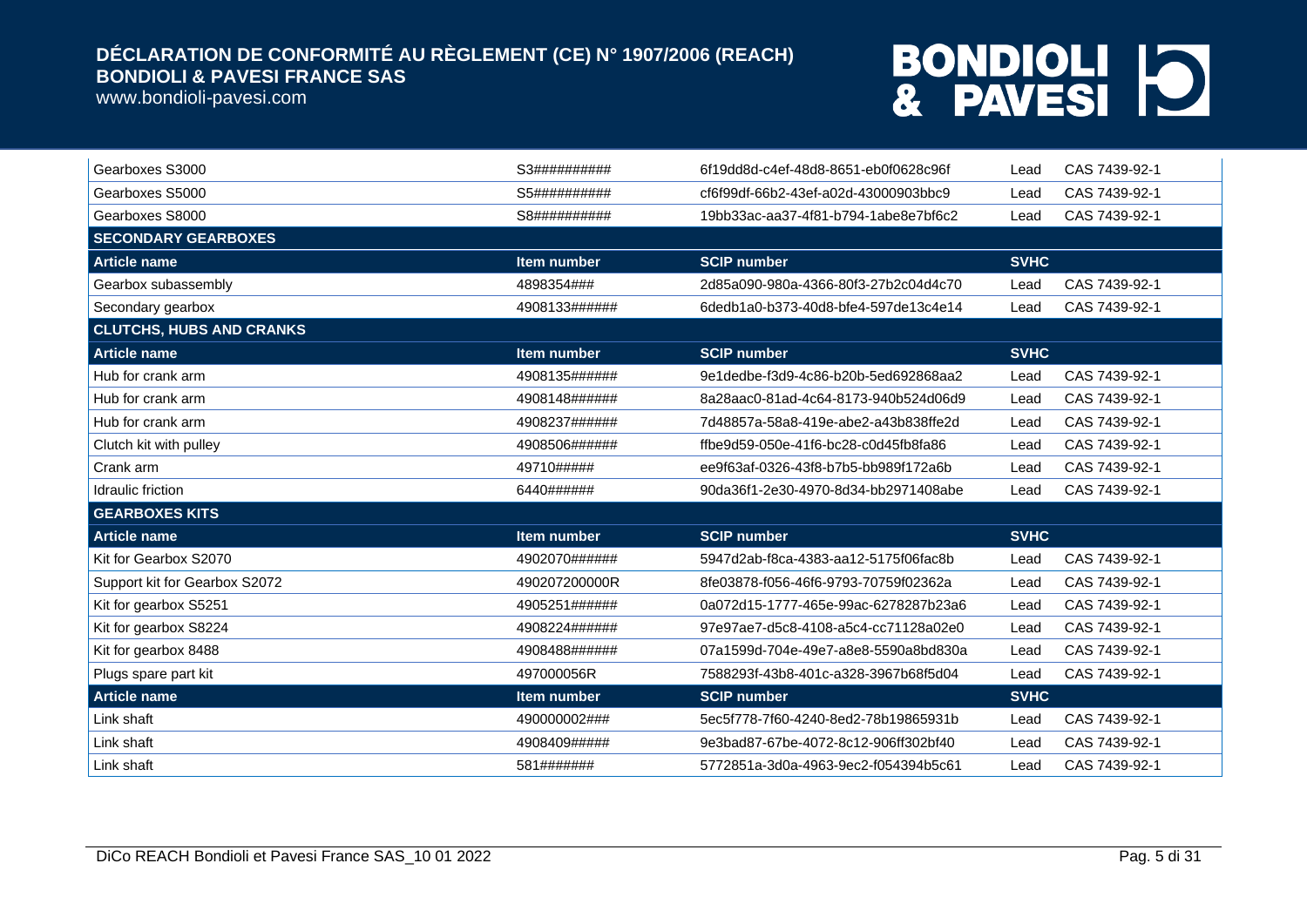www.bondioli-pavesi.com

| <b>GEARBOXES SPARE PARTS</b> |                                |                                       |                       |
|------------------------------|--------------------------------|---------------------------------------|-----------------------|
| <b>Article name</b>          | Item number                    | <b>SCIP number</b>                    | <b>SVHC</b>           |
| Caste nut                    | 29820#####                     | fcab0197-2f10-427e-b004-3942d23b0d35  | CAS 7439-92-1<br>Lead |
| Aluminium plugs              | 373#######                     | d6229dc8-787c-4f58-8872-fa3637305425  | CAS 7439-92-1<br>Lead |
| Brass plugs                  | 373####### - Brass plugs       | c70bb1e7-6b64-4694-9ed2-77fad1f7fed2  | CAS 7439-92-1<br>Lead |
| Steel plugs                  | 373####### - Steel plugs       | 974d63cb-b843-489c-a8c8-f0c5e198915c  | CAS 7439-92-1<br>Lead |
| <b>Hydraulic fittings</b>    | 377000####                     | d2e3989c-0df8-471d-a573-a26ee587ee19  | CAS 7439-92-1<br>Lead |
| <b>Hydraulic fittings</b>    | 387000####                     | 954f2466-db20-4451-97a1-3d483cdbef4a  | CAS 7439-92-1<br>Lead |
| Rotary feedthrough           | DO6K00000M14######             | 32c9d14a-baf1-4b7d-8267-81168591d96e  | CAS 7439-92-1<br>Lead |
| <b>GEARBOXES</b>             |                                |                                       |                       |
| <b>Article name</b>          | Item number                    | <b>SCIP number</b>                    | <b>SVHC</b>           |
| Gearboxes S8102              | S8102########                  | 5758b5e1-21d4-4a28-896a-557f45bb50ee  | CAS 7439-92-1<br>Lead |
| Gearboxes S5000              | S5#########                    | cf6f99df-66b2-43ef-a02d-43000903bbc9  | CAS 7439-92-1<br>Lead |
| Gearboxes S3050              | S3050########                  | 9ccf88cc-553a-4fb1-bda5-804d1063edba  | CAS 7439-92-1<br>Lead |
| Gearboxes S2000              | S20##########                  | af339198-6a6a-4392-beeb-a80ff1b2d59f  | CAS 7439-92-1<br>Lead |
| Gearboxes S8000              | S8###########                  | 19bb33ac-aa37-4f81-b794-1abe8e7bf6c2  | CAS 7439-92-1<br>Lead |
| <b>COUPLING</b>              |                                |                                       |                       |
| <b>Article name</b>          | Item number                    | <b>SCIP number</b>                    | <b>SVHC</b>           |
| <b>Shaft Coupling</b>        | 488###########                 | 6a80257e-773f-41a3-ba41-231e12c1620e  | CAS 7439-92-1<br>Lead |
| Gearbox Subassemblies 49784  | 49784#####                     | 8e697d6f-1c49-4903-b056-32de6dc3a214  | CAS 7439-92-1<br>Lead |
| Spare Part Kits 49081        | 49081########                  | efc92c68-7058-43af-9abc-8d2ef958ab1e  | CAS 7439-92-1<br>Lead |
| <b>Article name</b>          | Item number                    | <b>SCIP number</b>                    | <b>SVHC</b>           |
| <b>AXIAL PISTON PUMPS</b>    |                                |                                       |                       |
| <b>Article name</b>          | Item number                    | <b>SCIP number</b>                    | <b>SVHC</b>           |
| A3                           | HPA3##############             | 329db17b-e0f7-4a35-978b-697c9940a028  | CAS 7439-92-1<br>Lead |
| A <sub>4</sub>               | HPA4##############             | 27301008-6a07-44f4-8c70-0f657f96240b£ | CAS 7439-92-1<br>Lead |
| A <sub>6</sub>               | HPA6##############             | 88ce2d19-df51-4579-b9b2-aff43cf47aca  | CAS 7439-92-1<br>Lead |
| HMA0                         | HMAO # # # # # # # # # # # # # | 39c126eb-43d3-404b-90c0-cc9dea5adf56  | CAS 7439-92-1<br>Lead |
| HMA1                         | HMA1##############             | 7afb49c2-ff48-49bf-bfc7-ec0f604b67ff  | CAS 7439-92-1<br>Lead |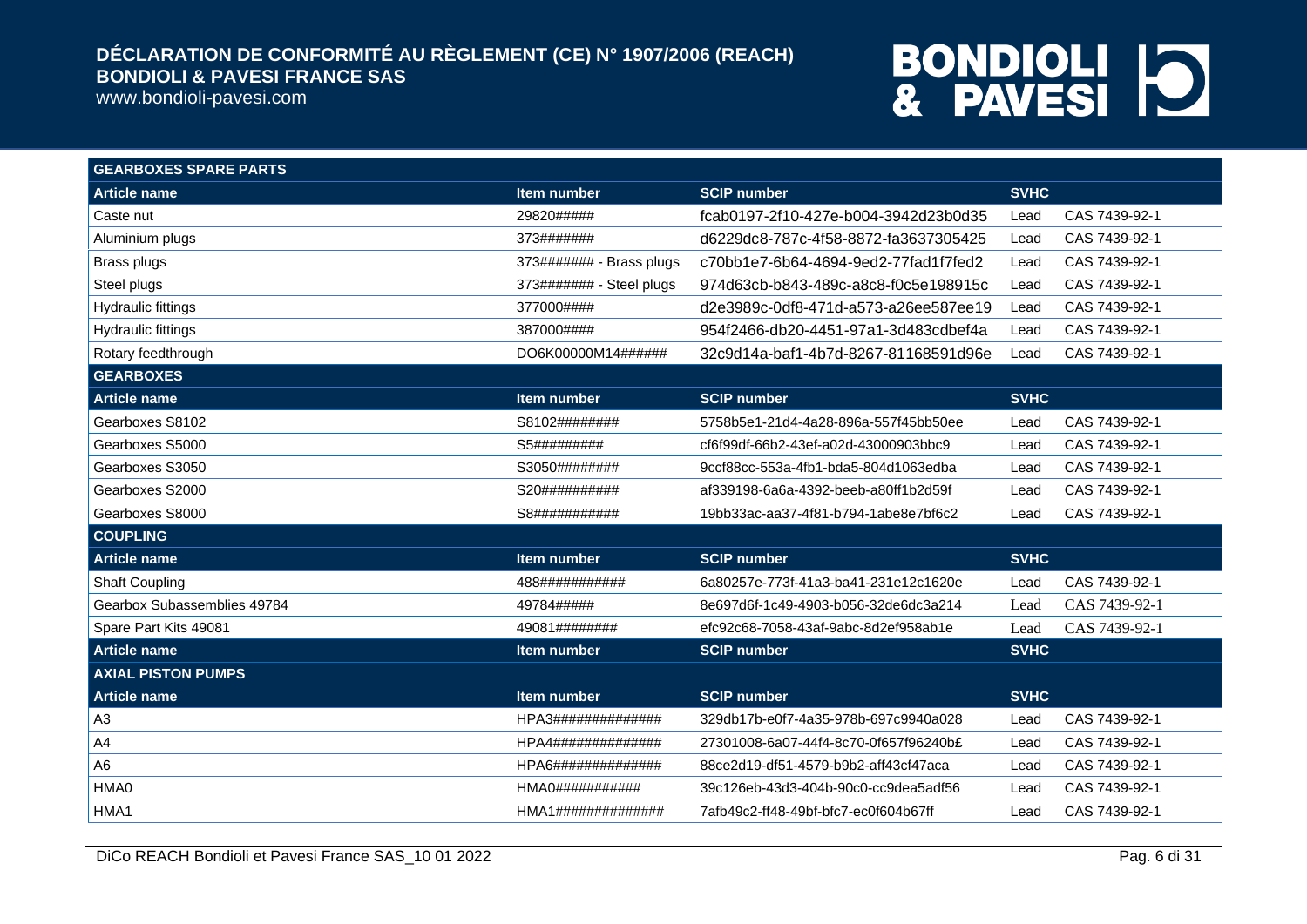www.bondioli-pavesi.com

| HMA <sub>2</sub> | HMA2############## | 615e3c1d-8b18-4e5b-9422-64e2b0a52c7d | Lead | CAS 7439-92-1 |
|------------------|--------------------|--------------------------------------|------|---------------|
| <b>HMAD</b>      | HMAD############## | d90751d0-8af8-41c8-a9b5-281cb187a961 | Lead | CAS 7439-92-1 |
| HMP0             | HMP0############## | e91e88c4-854f-4a5f-a378-738711db148d | Lead | CAS 7439-92-1 |
| HMP1             | HMP1############## | 3d9b2b1b-226c-47b9-9e7f-60ac3a7e4da0 | Lead | CAS 7439-92-1 |
| <b>HMPF</b>      | HMPF############## | 55862894-11f0-4430-9aa1-b3881a4b7ec7 | Lead | CAS 7439-92-1 |
| <b>HMPL</b>      | HMPL############## | a48a9597-169a-4c7c-897f-04ddf4c1689a | Lead | CAS 7439-92-1 |
| <b>HMPS</b>      | HMPS############## | 2f807623-50f9-4d42-a9c0-da98bc7c565d | Lead | CAS 7439-92-1 |
| <b>HMPZ</b>      | HMP7############## | 04101188-9e38-4580-b0ce-88734a4c44b3 | Lead | CAS 7439-92-1 |
| <b>HMW</b>       | HMWC1############# | 0f78c1d9-d35f-4827-92cf-fccb8253a51e | Lead | CAS 7439-92-1 |
| M4AP             | HP398############# | abf5cf37-5f7f-4586-952b-2b639223a473 | Lead | CAS 7439-92-1 |
| M4PV             | HP308############# | c386800e-cae3-4e9b-a3dc-2ddfb20e2f45 | Lead | CAS 7439-92-1 |
| M4PV             | HP309############# | 5a9812b3-1ef0-4c2b-9b46-00a5dfb5fe3c | Lead | CAS 7439-92-1 |
| M4PV             | HP312############# | 62589c75-ccea-442e-82f3-748fecf041e3 | Lead | CAS 7439-92-1 |
| M4PV             | HP314############# | 197089a9-207f-4887-b091-9ca5524725c7 | Lead | CAS 7439-92-1 |
| M4PV             | HP349############# | 6e4ee9a3-b108-41d6-8cb4-15466b8b1426 | Lead | CAS 7439-92-1 |
| M4PV             | HP357############# | 2ce96cbb-352c-4981-8091-a1a821b10f80 | Lead | CAS 7439-92-1 |
| M4PV             | HP360############# | 0b829960-da87-4cf5-9913-b3154c9590ee | Lead | CAS 7439-92-1 |
| M4PV             | HP364############# | fafa80e8-4246-4baf-8fbf-850bef5f50dd | Lead | CAS 7439-92-1 |
| M4PV             | HP390############# | c64ef5dc-0e92-4663-9ca3-666e53d3571f | Lead | CAS 7439-92-1 |
| M4PV             | HP393############# | f907c560-59a3-4de7-ab76-6cb3ec18fb90 | Lead | CAS 7439-92-1 |
| M6PV             | HP307############# | a7d09e87-1fb6-422e-911c-12aa47c06a03 | Lead | CAS 7439-92-1 |
| M6PV             | HP367############# | 02620842-2fd0-4370-80ae-b9947a5a5430 | Lead | CAS 7439-92-1 |
| M6PV             | HP381############# | 0ca1fc4f-dcc4-4db5-832e-15f7acb1c53a | Lead | CAS 7439-92-1 |
| <b>NT10</b>      | HP334############# | 1228b935-f5da-43be-a439-a81e420a930a | Lead | CAS 7439-92-1 |
| <b>NT10</b>      | HP335############# | f4e0e6cc-aee2-4ca3-a1cc-524f2c23a158 | Lead | CAS 7439-92-1 |
| <b>NT12</b>      | HP319############# | 1f92db71-9835-42df-bf2d-ca80dd8eee6b | Lead | CAS 7439-92-1 |
| P <sub>2</sub>   | HPP2############## | ad4b58eb-223f-44de-8ed3-b37982e6c0e3 | Lead | CAS 7439-92-1 |
| P <sub>4</sub>   | HPP4############## | 1efc0673-d8f3-4c7e-9a48-421924cca1ac | Lead | CAS 7439-92-1 |
| P <sub>5</sub>   | HPP5############## | 6c849e88-22a7-4472-a91a-f785a2061073 | Lead | CAS 7439-92-1 |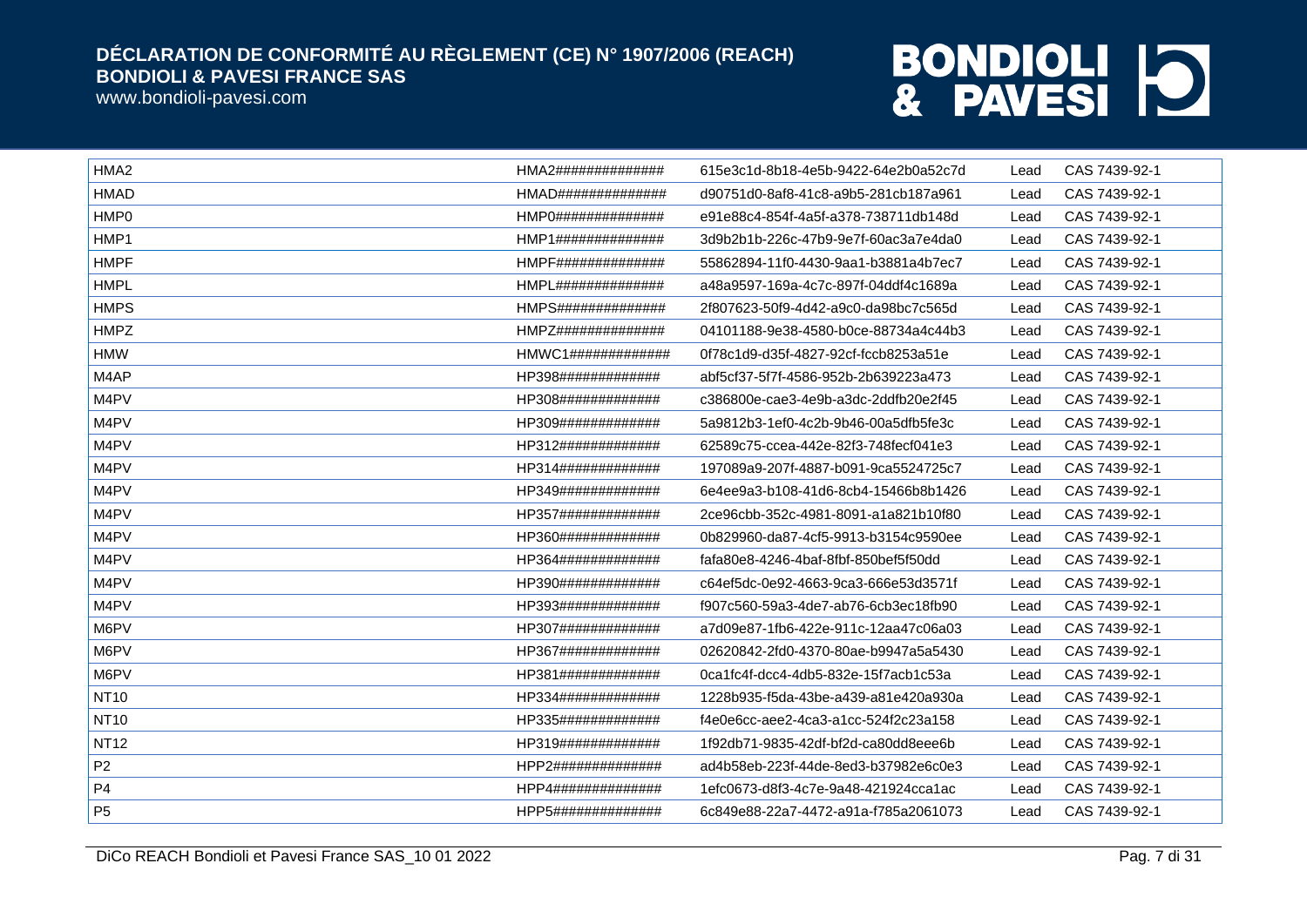www.bondioli-pavesi.com

| P <sub>6</sub>             | HPP6############## | 4388e2a7-f240-4850-be54-ee647680fcaa | Lead        | CAS 7439-92-1 |
|----------------------------|--------------------|--------------------------------------|-------------|---------------|
| P7                         | HPP7############## | 9eaab52b-1eca-4d15-add9-ab67c873eec8 | Lead        | CAS 7439-92-1 |
| P <sub>8</sub>             | HPP8############## | dbf75e61-117e-4653-95b3-5e4203d9a04a | Lead        | CAS 7439-92-1 |
| P9                         | HPP9############## | 35eeb73b-5fd4-453f-af0d-c8aa2157fbe7 | Lead        | CAS 7439-92-1 |
| <b>Compact Group</b>       | HP304############# | 7f6ef2c4-bc8c-4b47-9cfc-04f7f24afbc7 | Lead        | CAS 7439-92-1 |
| <b>Compact Group</b>       | HP305############# | a84dc27e-6ec8-4869-95ca-6c2006ae4e26 | Lead        | CAS 7439-92-1 |
| Pumps with belt pulley     | HP311############# | de6ebe8d-eb1e-4d10-a289-9e31b4a7c99c | Lead        | CAS 7439-92-1 |
| <b>AXIAL PISTON MOTORS</b> |                    |                                      |             |               |
| <b>Article name</b>        | <b>Item number</b> | <b>SCIP number</b>                   | <b>SVHC</b> |               |
| BA                         | HMBF############## | ddde2af8-deb9-45fa-8d9b-ff01732c7420 | Lead        | CAS 7439-92-1 |
| BA                         | HPBA############## | fafaea67-528c-441d-a61c-8dcd19eb529a | Lead        | CAS 7439-92-1 |
| M4MF                       | HP313############# | d334b274-4535-4559-b43f-2ef61be5e40d | Lead        | CAS 7439-92-1 |
| M4MF                       | HP315############# | 68983cf6-5ac4-4270-ac80-bb8a3bfec959 | Lead        | CAS 7439-92-1 |
| M4MF                       | HP355############# | cf39a6c3-9b69-46a0-9ebc-173da4216c73 | Lead        | CAS 7439-92-1 |
| M4MF                       | HP358############# | 80db7942-5d2e-48b3-810e-30eca45c76c8 | Lead        | CAS 7439-92-1 |
| M4MF                       | HP361############# | 9bf257c5-c350-4453-ac05-ea9c347ece35 | Lead        | CAS 7439-92-1 |
| M4MF                       | HP365############# | e337bb0b-de76-4caa-ab36-7deba06b9f07 | Lead        | CAS 7439-92-1 |
| M4MF                       | HP391############# | e9a68578-46e4-40c3-a45b-3ee935de6ed7 | Lead        | CAS 7439-92-1 |
| M4MF                       | HP394############# | 9f642f0c-a00c-4c46-a426-2257585b1008 | Lead        | CAS 7439-92-1 |
| M4MV                       | HP356############# | 19c0d50f-bb07-4f46-a6d9-2c59c2ffb374 | Lead        | CAS 7439-92-1 |
| M4MV                       | HP359############# | d908eb7b-3181-4076-8b9c-c725ddb27be0 | Lead        | CAS 7439-92-1 |
| M4MV                       | HP363############# | 6dd4ce4e-450c-4703-8f00-6af3e0f1c36f | Lead        | CAS 7439-92-1 |
| M4MV                       | HP366############# | 4170bb43-0f5f-4510-9688-fec6eedd80c9 | Lead        | CAS 7439-92-1 |
| M4MV                       | HP392############# | 98fd6e9d-50ca-4b33-8ea7-31c6e371f43a | Lead        | CAS 7439-92-1 |
| M5MF                       | HP376############# | 299df97d-dbee-4720-be89-9d4c79dcab00 | Lead        | CAS 7439-92-1 |
| M5MF                       | HP386############# | c3073282-5902-4966-9088-82af1dd8e1ca | Lead        | CAS 7439-92-1 |
| M5MV                       | HP377############# | de0ce4e9-b621-45cc-b65c-b14aceac10fd | Lead        | CAS 7439-92-1 |
| M5MV                       | HP387############# | b0be66e1-3a8e-4f65-a96e-dd4dd9a849a2 | Lead        | CAS 7439-92-1 |
| M7                         | HPM7############## | 3796dbe9-0d27-4e5f-ae5f-a5fcbbda1a84 | Lead        | CAS 7439-92-1 |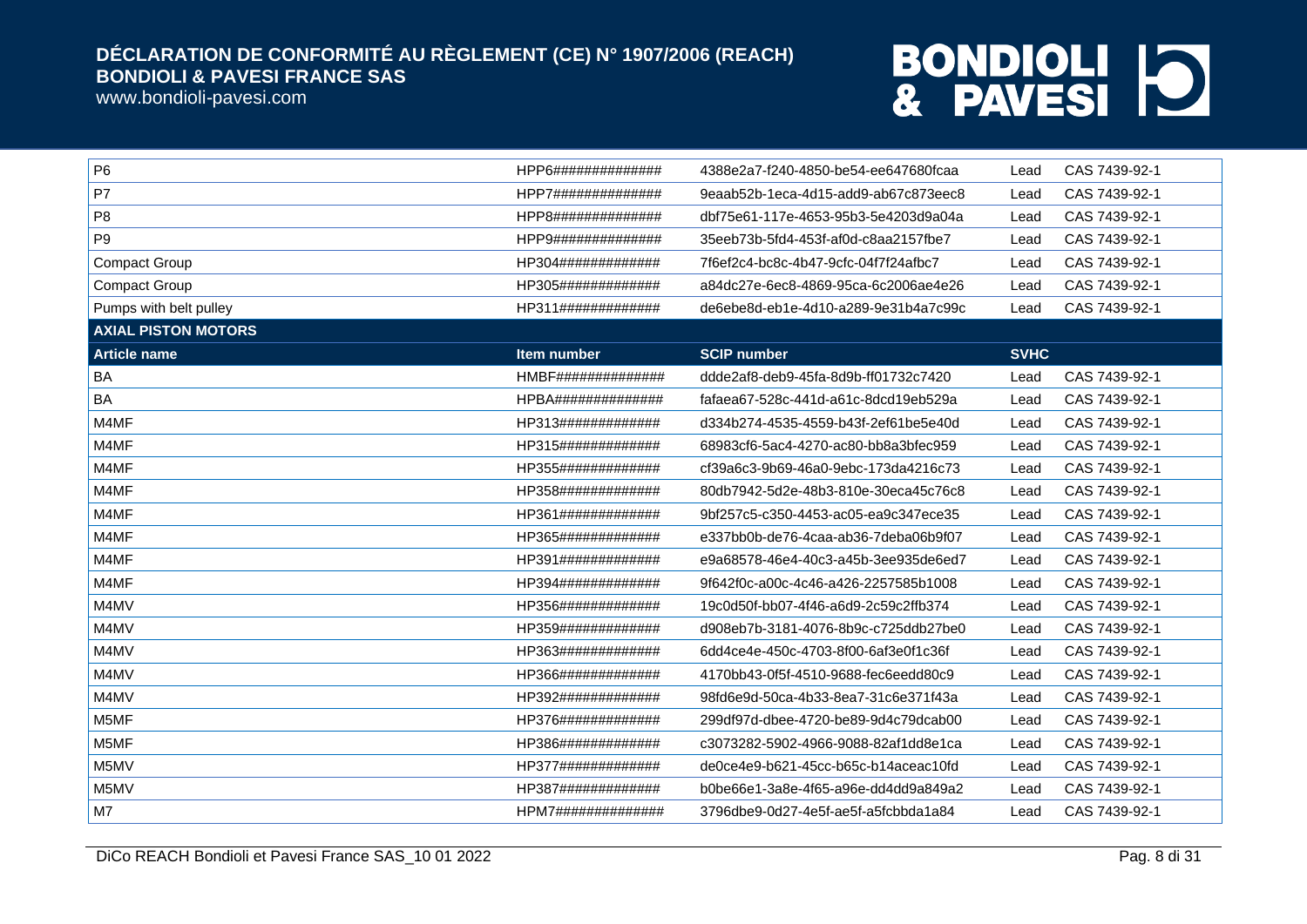www.bondioli-pavesi.com

| M <sub>8</sub>                                        | HPM8##############         | 2b4a428a-ebef-40c7-bb29-21406bc80c35     | Lead        | CAS 7439-92-1 |
|-------------------------------------------------------|----------------------------|------------------------------------------|-------------|---------------|
| V <sub>3</sub>                                        | HPV3##############         | 76ad85b3-a135-4f50-87b9-e75752bd12e6     | Lead        | CAS 7439-92-1 |
| V <sub>4</sub>                                        | HPV4##############         | a47a30d9-de9d-4d66-b2e4-219e1bbcf2dc     | Lead        | CAS 7439-92-1 |
| Bow Thruster motor                                    | HP303#############         | 166a90a7-751a-4050-985e-fa52f316800e     | Lead        | CAS 7439-92-1 |
| Cartridge motor                                       | HP399#############         | f76b9300-145f-40de-8bcb-f4ba44aa74c3     | Lead        | CAS 7439-92-1 |
| <b>Article name</b>                                   | <b>Item number</b>         | <b>SCIP number</b>                       | <b>SVHC</b> |               |
| Belt pulley supports                                  | HP301#############         | d61b42f2-c422-45ca-a649-4ffe232fe021     | Lead        | CAS 7439-92-1 |
| Bellhousing                                           | HMF26########              | d25070a4-4a6c-4963-8194-b8cd7ddef7f8     | Lead        | CAS 7439-92-1 |
| Hub                                                   | HMF25########              | fe61dd6d-968d-4d29-89bd-64689fd3707d     | Lead        | CAS 7439-92-1 |
| Kit hub + nylon flange                                | HMFFM#######               | 58b73933-9423-4b12-a966-bd9411e0f44c     | Lead        | CAS 7439-92-1 |
| Kit KAS 42                                            | HMFKAS42S8P40GBH01         | f21f6705-e15b-47f7-9a3c-3018efee0f3b     | Lead        | CAS 7439-92-1 |
| Kit KEA                                               | <b>HMFKE#############</b>  | 1dc6992a-2042-4a6a-9140-33eb7646d822     | Lead        | CAS 7439-92-1 |
| Kit SAE + belt pulley shaft                           | HMFH4500####               | 933e2bda-c518-4957-a220-7f9819151612     | Lead        | CAS 7439-92-1 |
| PTO rigid coupling systems (4233 series)              | HMFH4233D##                | dcf4d6f2-cd4e-47f7-812b-7f553739680e     | Lead        | CAS 7439-92-1 |
| PTO rigid coupling systems (for elect. Motor)         | HMFL#############          | 58338e77-4407-4d98-b799-85f017c95e14     | Lead        | CAS 7439-92-1 |
| PTO Rigid coupling systems (Hub, Sleeve)              | HMFKM########              | 4d84ac91-8343-4419-905c-2e12887b4847     | Lead        | CAS 7439-92-1 |
| PTO rigid coupling systems (KPS)                      | <b>HMFKPS#############</b> | e3eb1723-056f-4563-b669-b389ae1edbd1     | Lead        | CAS 7439-92-1 |
| Rigid coupling systems _ A series                     | <b>HMFA########</b>        | 8fd6ee61-a5ff-4ee3-ba4e-467f44065b5d     | Lead        | CAS 7439-92-1 |
| Rigid coupling systems _ E series                     | <b>HMFE##########</b>      | 75fa31f3-ceec-4fb6-b7df-694b248476d6     | Lead        | CAS 7439-92-1 |
| <b>DO VALVES</b>                                      |                            |                                          |             |               |
| <b>Article name</b>                                   | Item number                | <b>SCIP number</b>                       | <b>SVHC</b> |               |
| <b>DO VALVES</b>                                      | HMWDO5701#######           | 4280823f-f670-4d69-905f-<br>edfd430a3578 | Lead        | CAS 7439-92-1 |
| <b>ELECTRONIC CONTROL UNITS &amp; TELEHANDLER KIT</b> |                            |                                          |             |               |
| <b>Article name</b>                                   | Item number                | <b>SCIP number</b>                       | <b>SVHC</b> |               |
| <b>ECU SC</b>                                         | HPEE2#############         | bad0cf5b-3ab3-4249-9399-21a69b521b79     | Lead        | CAS 7439-92-1 |
| <b>ECU SSPRO</b>                                      | <b>HPEES#############</b>  | cb663b42-827f-4862-9e65-9d1794ff88bc     | Lead        | CAS 7439-92-1 |
| <b>Telehandler Kit</b>                                | <b>HPEK##############</b>  | 4d1080fe-4edb-4e48-996d-896e2b3f3f24     | Lead        | CAS 7439-92-1 |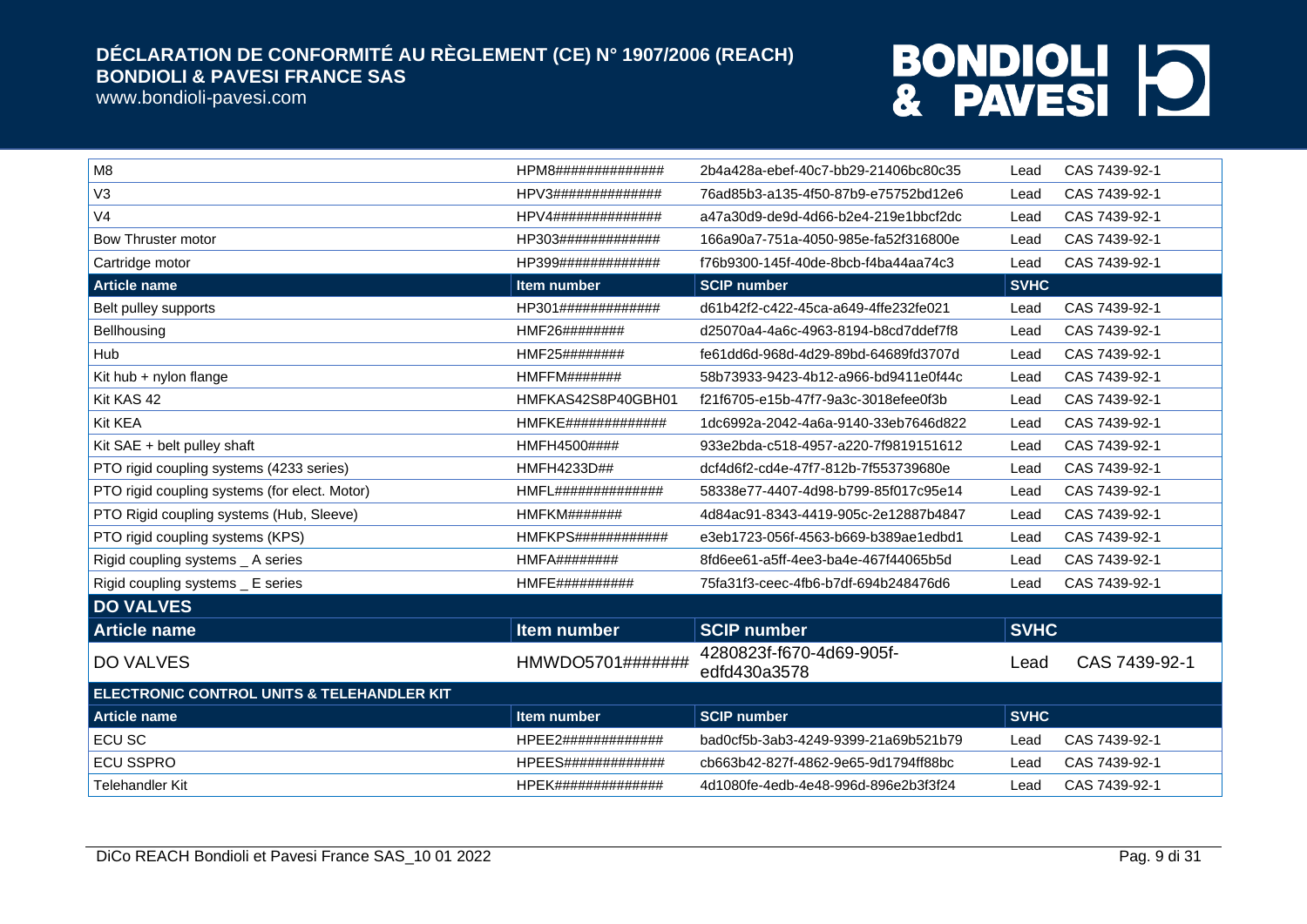www.bondioli-pavesi.com

| <b>Article name</b>                   | Item number               | <b>SCIP number</b>                   | <b>SVHC</b>           |
|---------------------------------------|---------------------------|--------------------------------------|-----------------------|
| Feeding unit                          | HPU00#############        | fe1d9002-91f5-4d66-a9f5-4382814f9f22 | CAS 7439-92-1<br>Lead |
| Feeding unit                          | <b>HPUAA#############</b> | 79bbeaa5-a230-4f57-8230-f830e4944092 | CAS 7439-92-1<br>Lead |
| Feeding unit                          | HPUAC#############        | c9ceff75-3461-4276-9912-af4305d48594 | CAS 7439-92-1<br>Lead |
| Feeding unit                          | HPUCC#############        | be5d865a-193d-4258-801f-a61cd26ff1db | CAS 7439-92-1<br>Lead |
| Feeding unit                          | <b>HPUIC#############</b> | 831f8ccf-adc0-4408-bec2-529cfd992670 | CAS 7439-92-1<br>Lead |
| Feeding unit                          | HPULC#############        | c6289c2c-a9d8-46a9-bd95-11d0ec911dc1 | CAS 7439-92-1<br>Lead |
| <b>GEAR PUMPS &amp; FLOW DIVIDERS</b> |                           |                                      |                       |
| <b>Article name</b>                   | <b>Item number</b>        | <b>SCIP number</b>                   | <b>SVHC</b>           |
| <b>HPLP</b>                           | HPLP##############        | ecd5f766-13ed-4423-96ba-21f114ce52cb | CAS 7439-92-1<br>Lead |
| <b>HPGP</b>                           | HPGP##############        | ec0769ce-172f-406a-b450-1b2a1d68325c | CAS 7439-92-1<br>Lead |
| <b>HPXP</b>                           | HPXP##############        | c7e4f07b-d30e-483f-8724-271c5971becd | CAS 7439-92-1<br>Lead |
| <b>HPZP</b>                           | HPZP##############        | 3aa1d7d2-3791-4c2e-ae2e-cc4c42f15d40 | CAS 7439-92-1<br>Lead |
| Flow dividers                         | HPLD##############        | 0f3b0797-f27a-4861-8948-63f725e33509 | CAS 7439-92-1<br>Lead |
| <b>GEAR MOTORS</b>                    |                           |                                      |                       |
| <b>Article name</b>                   | Item number               | <b>SCIP number</b>                   | <b>SVHC</b>           |
| <b>HPLM</b>                           | HPLM##############        | db16fa9f-a0ec-4f31-bff4-3181f706920d | CAS 7439-92-1<br>Lead |
| <b>HPGM</b>                           | <b>HPGM##############</b> | 584d692d-1757-4822-a32b-80eeb54cbaf5 | CAS 7439-92-1<br>Lead |
| <b>HPZM</b>                           | HPZM##############        | 48f5d013-de2e-4ad2-816d-407ca92aef78 | CAS 7439-92-1<br>Lead |
| <b>SERVOCONTROLS, GRIPS</b>           |                           |                                      |                       |
| <b>Article name</b>                   | Item number               | <b>SCIP number</b>                   | <b>SVHC</b>           |
| Hydraulic manipulator                 | HP3HJ#############        | 0459ec54-804d-4dd1-aebd-4773bea4f901 | CAS 7439-92-1<br>Lead |
| Hydraulic manipulator                 | HP3HT#############        | e7e3cddf-77c9-4152-8ed5-cd42b7c70f73 | CAS 7439-92-1<br>Lead |
| Electronic Joystick                   | <b>HPEG##############</b> | 96b91b2c-bfc7-45c1-a603-4fa195262354 | CAS 7439-92-1<br>Lead |
| Single axis servo control             | HPCS##############        | b1145e19-a6a5-403e-b73e-30f17dd61d29 | CAS 7439-92-1<br>Lead |
| Double axis servo control             | HPCJ##############        | 60003630-8da7-46ca-84cb-64943d8bcca2 | CAS 7439-92-1<br>Lead |
| Three axis servo control              | HPCD##############        | 4355afb4-cab5-4e45-8b2a-b715b58b1996 | CAS 7439-92-1<br>Lead |
| Servo controls with pedal             | HPCF##############        | 30812e95-7d69-4050-b7a0-d39a9454d046 | CAS 7439-92-1<br>Lead |
| Grips                                 | HPCI##############        | f32ab815-ad89-464b-809a-1c1ac6de2a2c | CAS 7439-92-1<br>Lead |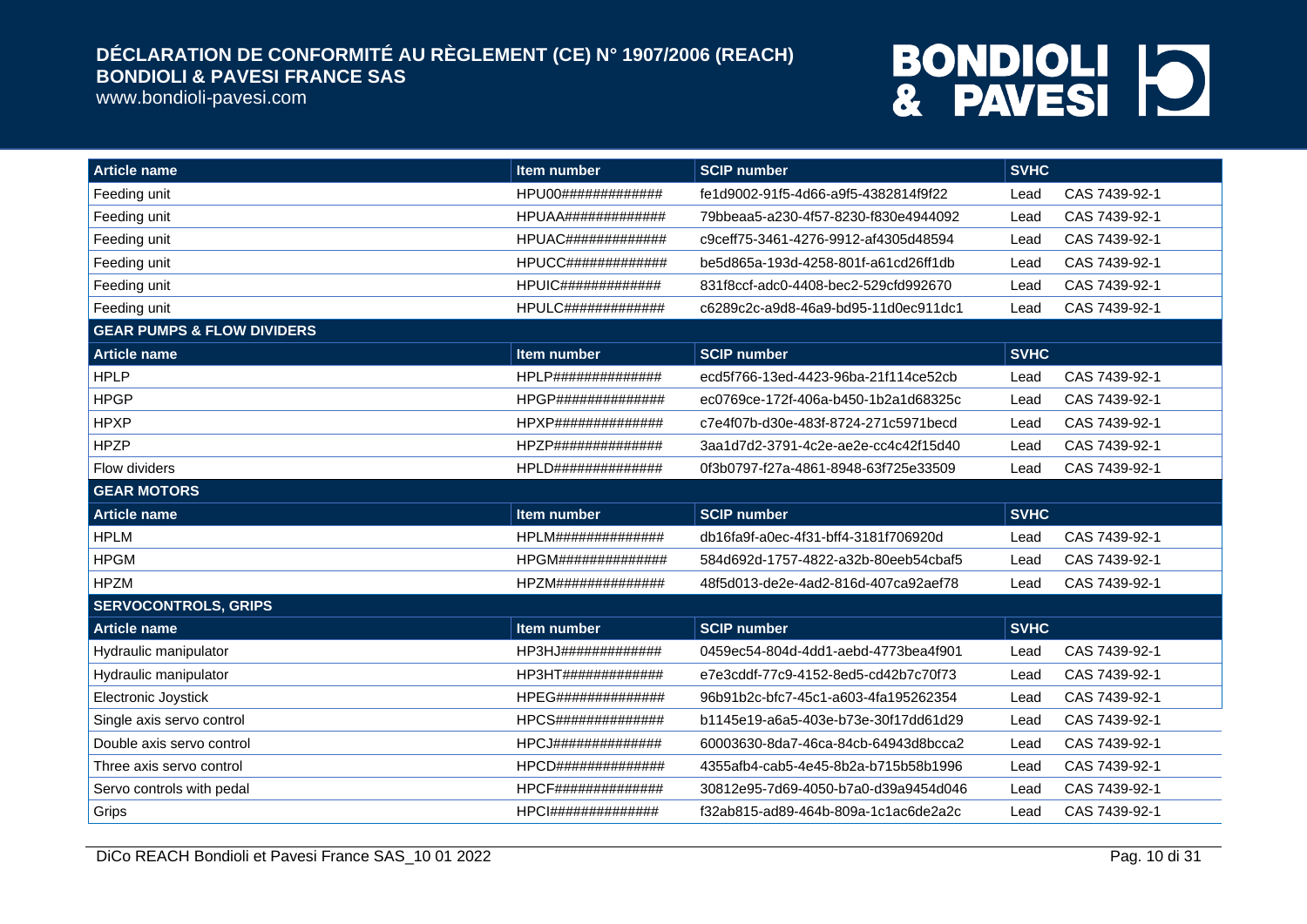www.bondioli-pavesi.com

| <b>SPARE PARTS &amp; ACCESSORIES</b> |                    |                                      |             |               |
|--------------------------------------|--------------------|--------------------------------------|-------------|---------------|
| <b>Article name</b>                  | Item number        | <b>SCIP number</b>                   | <b>SVHC</b> |               |
| Adapter                              | HPC29############# | 5435293b-59e9-4e27-83d6-8f44978b4df3 | Lead        | CAS 7439-92-1 |
| Adapter                              | HPC41############# | f4183a6f-f900-45c3-9494-9ac076cade59 | Lead        | CAS 7439-92-1 |
| Assembling kit for predisposed pumps | HPLKA############# | 98a878de-3a0f-4644-affa-ab7b6ca80d14 | Lead        | CAS 7439-92-1 |
| <b>Ball joint</b>                    | HP287############# | 89f915e9-fff8-49c2-af24-8b58bf6bb452 | Lead        | CAS 7439-92-1 |
| Bearing                              | HP270############# | 2c1769e2-6e6d-4cba-853c-ca2e5aef5072 | Lead        | CAS 7439-92-1 |
| <b>Bushing</b>                       | HP214############# | e342e5c7-6a90-4a53-b797-555c39dbd859 | Lead        | CAS 7439-92-1 |
| <b>Bushing</b>                       | HP216############# | 9b61bec4-b2a6-4770-8c89-556a72230b39 | Lead        | CAS 7439-92-1 |
| <b>Bushing</b>                       | HPL21############# | c76c5e1d-7dd4-4b1d-ac48-38e21f99fca8 | Lead        | CAS 7439-92-1 |
| <b>Bushing</b>                       | HPLS############## | bf6ab820-bd99-4ab9-bae7-3c7e64efe4e7 | Lead        | CAS 7439-92-1 |
| Bypass solenoid                      | HP550############# | a766dc1f-3914-4d90-95ee-975963ae7195 | Lead        | CAS 7439-92-1 |
| Cartridge valve                      | HP513############# | 00989807-b5f4-4a02-8d4e-c2a4e5d5cf8d | Lead        | CAS 7439-92-1 |
| Cast Iron Housing                    | HPL22############# | a212441f-f07c-4d28-bd11-772113bc1784 | Lead        | CAS 7439-92-1 |
| Centering spring                     | HP218############# | 4213e323-2a80-482c-aed0-e471780da61e | Lead        | CAS 7439-92-1 |
| Connecting kit                       | HP478############# | 5fa2fc95-7ded-4a6e-9685-991edf901c2a | Lead        | CAS 7439-92-1 |
| Connecting rod                       | HP253############# | 9e983058-4ac7-4e07-9f8a-28f27344fa2a | Lead        | CAS 7439-92-1 |
| Connector, switch                    | HP554############# | 5ba5650d-c9a5-4793-b10d-3d8abca118f8 | Lead        | CAS 7439-92-1 |
| Control group                        | HP411############# | 1316ebd3-94a9-4da1-9278-718fceb0619c | Lead        | CAS 7439-92-1 |
| Control group                        | HP413############# | 9f8e7d2e-4508-47c1-af9a-cef7fcc12f87 | Lead        | CAS 7439-92-1 |
| Conversion kit and other small parts | HPC45############# | 298c925a-4a51-4c12-a1e8-acfa3a026379 | Lead        | CAS 7439-92-1 |
| Counter rotation                     | HPC46############# | 83f0c6ac-4a3c-45dc-b1d3-c04b08ff6ce7 | Lead        | CAS 7439-92-1 |
| Cover                                | HP414############# | b48ab2db-2e9b-4554-942d-ec445b5ad33f | Lead        | CAS 7439-92-1 |
| <b>Cylinder Block</b>                | HP112############# | 0eff76dc-ac4a-4fc2-b0f7-3b8e9c217c62 | Lead        | CAS 7439-92-1 |
| <b>Cylinder Block</b>                | HP212############  | 1332ad65-7283-49f4-b520-a1ac8ed767ed | Lead        | CAS 7439-92-1 |
| <b>Cylinder Block</b>                | HP408############# | a913a35f-3c9e-4525-bb55-ac0206744c97 | Lead        | CAS 7439-92-1 |
| <b>DU</b>                            | HPL51############# | 9afb9ce6-cac8-4671-8334-d51e09874bf4 | Lead        | CAS 7439-92-1 |
| Ducts and pipe connections           | HP295############# | 4504752b-8bd4-4f67-8c23-9b9298f388d7 | Lead        | CAS 7439-92-1 |
| Electrovalve                         | HP590############# | 446e8d7b-4b2e-427c-8094-cacc7d98d952 | Lead        | CAS 7439-92-1 |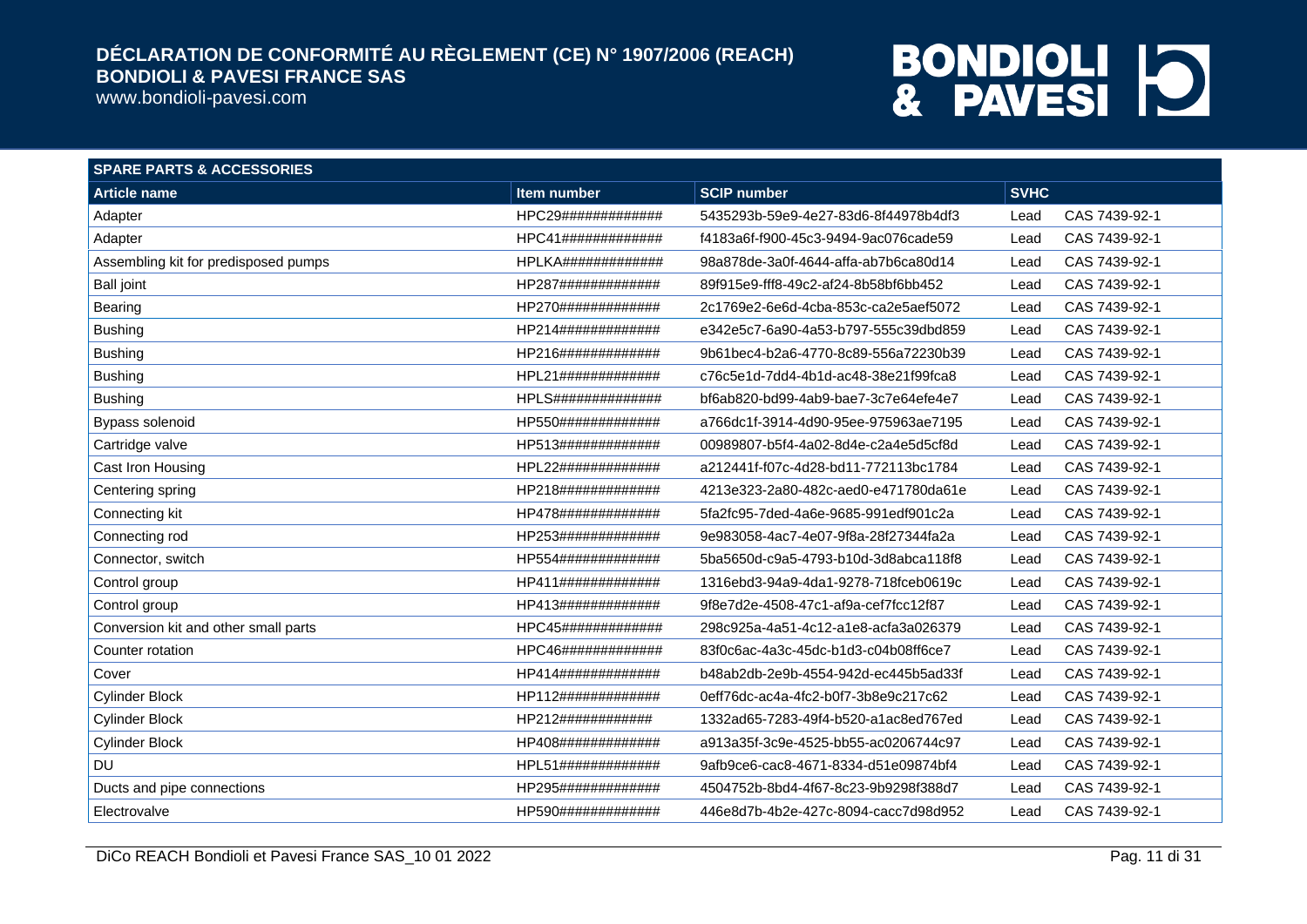www.bondioli-pavesi.com

| Electrovalve                    | HPC47#############   | a3b6ece3-2186-4163-ae24-d0dbaea1623a | Lead | CAS 7439-92-1 |
|---------------------------------|----------------------|--------------------------------------|------|---------------|
| Electrovalve                    | HP450#############   | a20ee9f9-6ca3-408d-aeb2-cc6d7a29d159 | Lead | CAS 7439-92-1 |
| Feeding pump                    | HP446##############  | cada0cff-d1f5-4d31-8db5-20c420c46101 | Lead | CAS 7439-92-1 |
| Filter E084-78                  | HMRE08478#           | 4c0c7244-7226-418c-92de-bd0bc3163c34 | Lead | CAS 7439-92-1 |
| Filter E158-268                 | HMRE158268#          | b2f70597-221c-470c-a4c8-26b2a629d5df | Lead | CAS 7439-92-1 |
| Filter E198-168                 | HMRE198168#          | 3b8320b4-e97f-415b-9513-1e41981b2f58 | Lead | CAS 7439-92-1 |
| Filter support                  | HP473#############   | 354f91d8-f7be-47a0-b26d-85dbc81cbc3a | Lead | CAS 7439-92-1 |
| Flange                          | HP457#############   | d16ddf33-bd6d-4a74-a2b4-c011cf7a2d85 | Lead | CAS 7439-92-1 |
| Flange                          | HPL20#############   | 279348d3-8a2c-4bb7-9a97-641971f59edd | Lead | CAS 7439-92-1 |
| Flow regulator                  | HP412#############   | 09cd0bb9-04dc-4c84-8196-e03ae7a5a462 | Lead | CAS 7439-92-1 |
| Friction servocontrol           | HP432#############   | 7091db6b-86a7-4418-b21f-06bda0f3a6ec | Lead | CAS 7439-92-1 |
| Grips acc.                      | HPC48#############   | 4b831353-ab76-4b79-8a30-468285978f60 | Lead | CAS 7439-92-1 |
| Housing assembly M4MF           | HP416#############   | afd4f474-b382-425e-8c99-22b9ccd13bcf | Lead | CAS 7439-92-1 |
| Housing assembly M5MV           | HP417#############   | e9d5a6c8-a5b1-49ad-8f4e-21a7480af389 | Lead | CAS 7439-92-1 |
| Housing assembly P2, M4PV, M6PV | HP426#############   | 44123790-20c4-425e-b598-611463e45d9c | Lead | CAS 7439-92-1 |
| Housing assembly P8             | HP425#############   | ab2fb109-a076-435d-b95c-2830f40df345 | Lead | CAS 7439-92-1 |
| Housing assembly SPECIAL CGS28  | HP424#############   | f18fc0ce-011a-4a9b-bd2f-4a769dfbbd40 | Lead | CAS 7439-92-1 |
| Joint                           | HP250#############   | ed763f42-7675-42d7-b08f-e39ceefd5b02 | Lead | CAS 7439-92-1 |
| Joint                           | HP576#############   | 3521991b-eac2-45c5-980c-cccb9f6cd74f | Lead | CAS 7439-92-1 |
| Max. valve                      | HP586#############   | c0f4dd6e-0977-4ddf-9894-9fc0d7297703 | Lead | CAS 7439-92-1 |
| Nipples and screws              | HP276#############   | 2cfc5eca-0341-4a19-829e-4d74b1cdc6d3 | Lead | CAS 7439-92-1 |
| Nut                             | HP246#############   | 281bcf7f-377b-457a-ab9b-a53120a78883 | Lead | CAS 7439-92-1 |
| Nut                             | HP529#############   | fd5378fd-a399-4a6d-a5f8-35245ed6afd7 | Lead | CAS 7439-92-1 |
| Oil seal support                | HP292#############   | aa9a77bc-e25a-49ed-a994-7c6a16e30544 | Lead | CAS 7439-92-1 |
| Orifice, flow limiters          | HP290#############   | 6bfbb94e-6573-4522-a320-e2865c767875 | Lead | CAS 7439-92-1 |
| Pedal kit                       | HP538#############   | ecda21a7-9010-4c0c-8871-ad19614e4bf7 | Lead | CAS 7439-92-1 |
| Pin                             | HP261#############   | 1e4beccc-37d8-420e-9b86-23c566a06aac | Lead | CAS 7439-92-1 |
| Pin                             | HP289#############   | 57a64b8f-6e68-409b-b7a6-5dd3d33c72ba | Lead | CAS 7439-92-1 |
| Pin                             | HP574############### | 9390e49a-29f7-4162-83ec-79f59c70b512 | Lead | CAS 7439-92-1 |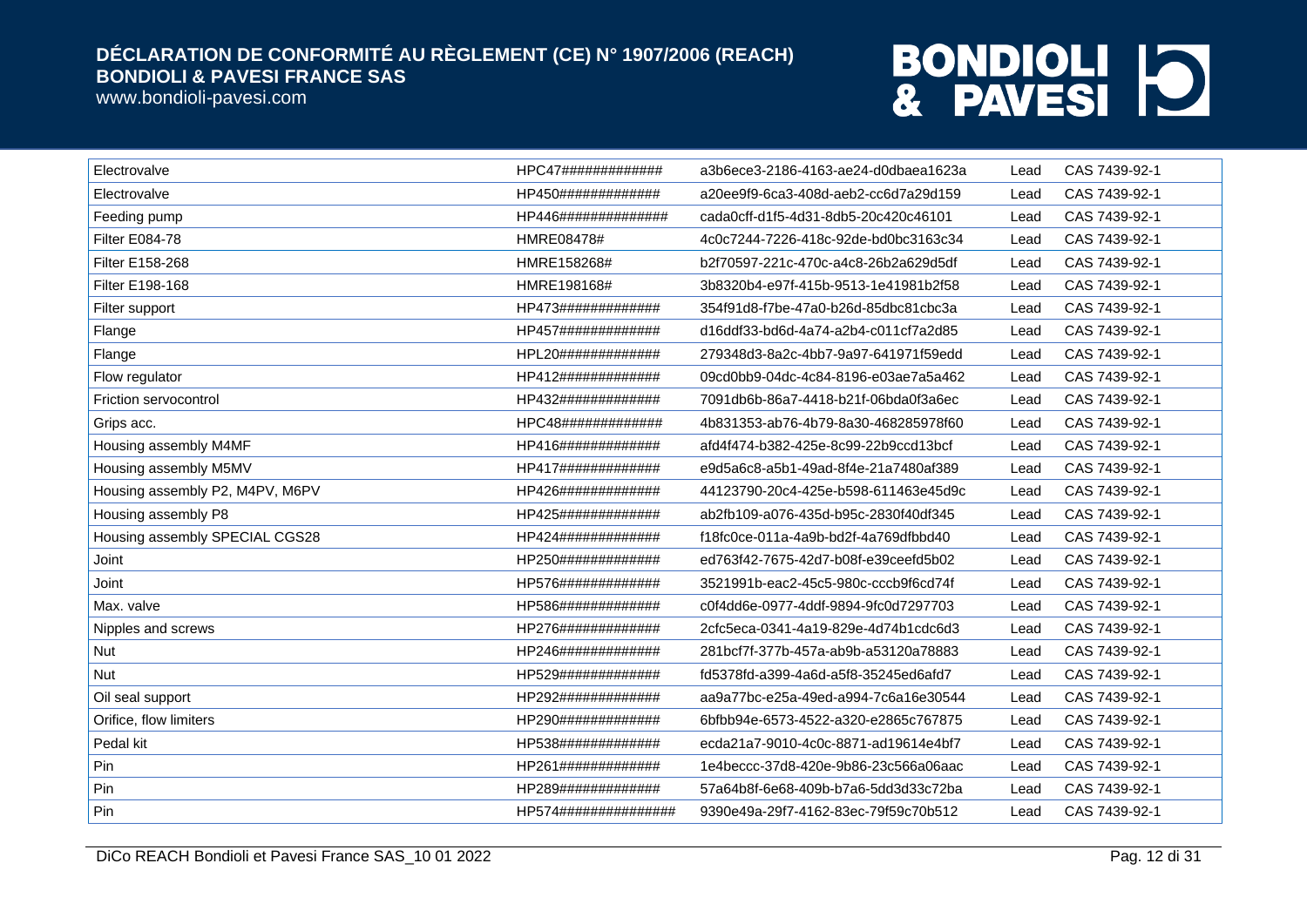www.bondioli-pavesi.com

| Pin                    | HPC24############# | 292e539a-affc-4d7a-850b-907442181eca | Lead | CAS 7439-92-1 |
|------------------------|--------------------|--------------------------------------|------|---------------|
| Piston                 | HP272############# | 88e12507-be18-49bd-abb9-4d0b63f52ef2 | Lead | CAS 7439-92-1 |
| Plate                  | HP262############# | f2a8da5f-1fc5-4062-bc1e-830e731566ff | Lead | CAS 7439-92-1 |
| Plate, cond, screw kit | HPL40############# | 47366a34-52ad-431c-8067-2037d850b45f | Lead | CAS 7439-92-1 |
| Plug                   | HP293############# | e4af5fbc-f1df-475f-9c38-d0ca75ea781c | Lead | CAS 7439-92-1 |
| Plug                   | HP580############# | a1963bdd-8b6e-4853-88ba-4263d670b265 | Lead | CAS 7439-92-1 |
| Pred. Z43              | HP454############# | 06c33b50-c8b8-45d4-84ab-70068e0c3fc2 | Lead | CAS 7439-92-1 |
| Pressure reducer       | HP451############# | eb29119a-59e2-4e73-a736-5ea8d08d920c | Lead | CAS 7439-92-1 |
| Pressure reducer       | HP591############# | 3aa316c3-c196-4cb2-ae86-6008a70b81fd | Lead | CAS 7439-92-1 |
| Regulator group        | HP467############# | 222ed298-3de9-457a-8c5e-9ee504e307fa | Lead | CAS 7439-92-1 |
| Regulator group        | HPC42############# | 72f860f7-479f-4fee-a5db-56407e1e5556 | Lead | CAS 7439-92-1 |
| Reinforced ring        | HPL29############# | de8998df-d221-4069-b9a0-0552d8ce1ae1 | Lead | CAS 7439-92-1 |
| Resin-coated sensor    | HP55401300##       | 1233beeb-ba89-4203-968d-67632c5ad9b2 | Lead | CAS 7439-92-1 |
| Retrofitting spring    | HP407############# | acbe5692-7bf2-42f3-8dfa-2b65422dfd15 | Lead | CAS 7439-92-1 |
| Roller cage            | HP430############# | 36010e52-8787-4247-a688-8d362224c1f3 | Lead | CAS 7439-92-1 |
| SAE A pred             | HP455############# | c6aa9ca5-a8ac-489f-bd26-e790e00fef3b | Lead | CAS 7439-92-1 |
| SAE B pred             | HP456############# | d074c920-ac07-41bf-9f47-4b02ae2239d6 | Lead | CAS 7439-92-1 |
| SAE C pred             | HP458############# | 2fd81c3b-012a-4662-b9ef-07624314424e | Lead | CAS 7439-92-1 |
| Screw                  | HP251############# | ab08e039-f386-49c5-94c0-8c272a71092b | Lead | CAS 7439-92-1 |
| Screw                  | HP298############# | cfa94c01-9947-4ab5-b7b9-b4f5b0f39f2d | Lead | CAS 7439-92-1 |
| <b>Screw</b>           | HP593############# | ccc92d56-f996-4a9f-8ffc-b8dd349c2e5d | Lead | CAS 7439-92-1 |
| Seal kit               | HP486############# | 8424083f-f0f3-45d3-8b38-e74778f9a834 | Lead | CAS 7439-92-1 |
| Seal kit               | HPL48############# | d33bf197-2f49-485b-9e75-7eb3c554c901 | Lead | CAS 7439-92-1 |
| Sensor                 | HP442############# | 06e7b1a4-2e74-49c9-a48f-d576be6b509b | Lead | CAS 7439-92-1 |
| Sensor                 | HPE50############# | 0b6b6746-ad41-4ec2-be74-bb16853901da | Lead | CAS 7439-92-1 |
| Sensor                 | HPE55############# | 72c2f6f5-9967-4274-8e60-df737efc8c37 | Lead | CAS 7439-92-1 |
| Servo flow reducer     | HP472############# | 80952d51-3c22-4dcd-96d5-a7bfa121670b | Lead | CAS 7439-92-1 |
| Servo group            | HP471############# | 3a77aca8-1b0e-4809-80f0-2a765934a6af | Lead | CAS 7439-92-1 |
| Servo piston           | HP441############# | 3c7439d7-44aa-4760-a9b1-2b1c1e4b19fc | Lead | CAS 7439-92-1 |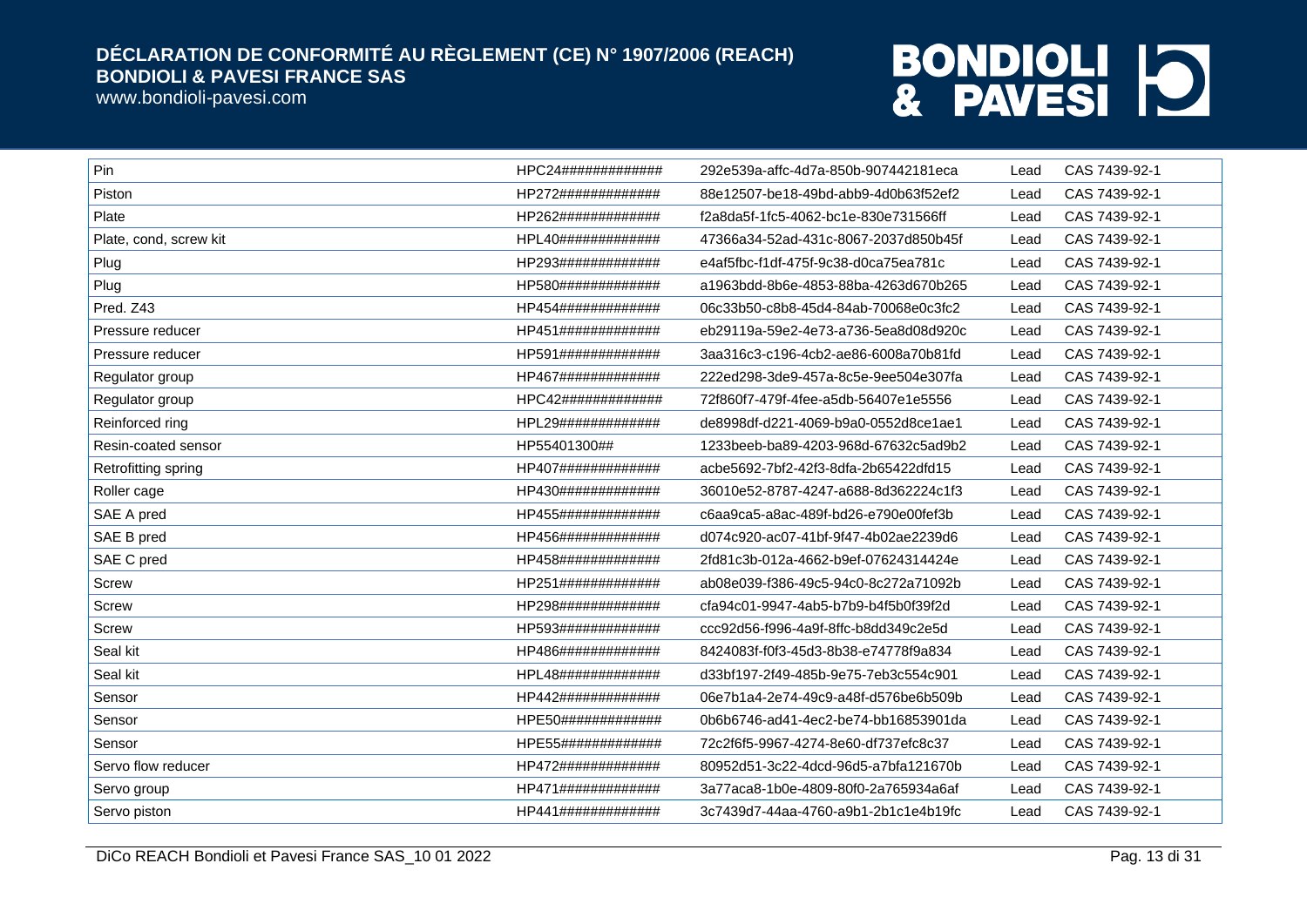www.bondioli-pavesi.com

| Servo piston P6                         | HPS13######                    | d99efd3a-c35f-4e31-839a-7e1a13b7fdf4 | Lead        | CAS 7439-92-1 |
|-----------------------------------------|--------------------------------|--------------------------------------|-------------|---------------|
| Shaft                                   | HP404#############             | 34efeccf-7733-449c-804b-87d085e7b20c | Lead        | CAS 7439-92-1 |
| <b>Small Parts</b>                      | HP243#############             | 4170866f-0c77-4111-814c-8f82c2c7c15f | Lead        | CAS 7439-92-1 |
| <b>Small Parts</b>                      | HP499#############             | 47222fcc-cde9-42e0-bada-d3c492354674 | Lead        | CAS 7439-92-1 |
| <b>Small Parts</b>                      | HPL00#############             | d630ae3a-a70e-4be8-a021-1abd218ec281 | Lead        | CAS 7439-92-1 |
| Spare Parts for HM products_HMW series  | HMW26#############             | c34e33bd-65c6-453f-b7d1-de8d314074c1 | Lead        | CAS 7439-92-1 |
| Spare Parts for HM products_HMW series  | $HMW27\#4\#4\#4\#4\#4\#4\#4\#$ | 556a33f9-02c2-40a3-b17f-ff9436ebc0b8 | Lead        | CAS 7439-92-1 |
| Spare Parts for HM products_HMW series  | HMW29#############             | 9b8a3e20-fe46-431e-a346-3cf8ab55d1ae | Lead        | CAS 7439-92-1 |
| Swashplate                              | HP438#############             | 11b53a71-bd12-4ab1-8e93-4886454cf58e | Lead        | CAS 7439-92-1 |
| Swashplate pusher                       | HP470#############             | c24c353c-4be8-498a-ad0b-a2a69e98c786 | Lead        | CAS 7439-92-1 |
| Swashplate roller bearing               | HP409#############             | 4f7c509b-eee5-4e35-9897-f200849db479 | Lead        | CAS 7439-92-1 |
| Ultrasonic sensor                       | HPE5U#########                 | 90a1c7bc-57e4-4365-8a96-ce5e48d8e0b0 | Lead        | CAS 7439-92-1 |
| Valve                                   | HP481#############             | 015cbc88-5741-4d22-bb16-9de872e498c4 | Lead        | CAS 7439-92-1 |
| Valve                                   | HPL59#############             | 47706dbc-4a5a-4bf8-9c95-91aa34a0be07 | Lead        | CAS 7439-92-1 |
| Valve plate                             | HP264#############             | 4c9842a9-b417-45ab-9630-4bd9aa8602bb | Lead        | CAS 7439-92-1 |
| Valve plate                             | HP434#############             | e422bc3a-db5c-40a6-b879-ee224668ce92 | Lead        | CAS 7439-92-1 |
| Valve plate                             | HP435#############             | a93135c9-051c-49cb-bb1e-e1b0df5f67cb | Lead        | CAS 7439-92-1 |
| Valve Plate                             | HP164#############             | 3efd95f1-eb4b-4ad1-b1cb-94b90c82b8b0 | Lead        | CAS 7439-92-1 |
| Valve plate                             | HPS03######                    | 2d3db00e-183b-412b-b3e0-70823c8dd231 | Lead        | CAS 7439-92-1 |
| Valve Plate                             | HPWP2#############             | 110e917e-83c1-40f2-9d16-84f9196780cd | Lead        | CAS 7439-92-1 |
| Valve plug                              | HP482#############             | 20278bfe-df97-47fc-a207-854668dc05e0 | Lead        | CAS 7439-92-1 |
| <b>Article name</b>                     | Item number                    | <b>SCIP number</b>                   | <b>SVHC</b> |               |
| Complete product - bywire valves - BW05 | DO6D04############             | e3b9c7e2-ca7d-4709-9b65-5e786234af2a | Lead        | CAS 7439-92-1 |
| Complete product - bywire valves - BW14 | DO6D1X#############            | 5a8ed91c-82b1-4fe3-a8c9-6ae4661575e8 | Lead        | CAS 7439-92-1 |
| Complete product - bywire valves - BW05 | DO6D40############             | ef70c41b-5e0a-4614-a270-9546f9321e21 | Lead        | CAS 7439-92-1 |
| Complete product - bywire valves - BW05 | DO6D5T############             | 7964370d-5eff-424e-84a5-a7d605b0f428 | Lead        | CAS 7439-92-1 |
| Complete product - bywire valves - BW05 | DO6D5X############             | 711d3bea-74a8-474d-b7cd-b331f5f82e8b | Lead        | CAS 7439-92-1 |
| Complete product - bywire valves - BW05 | DO6D44############             | d2a0c237-28ec-4966-ba15-4f3177136c50 | Lead        | CAS 7439-92-1 |
| Complete product - bywire valves - BW10 | DO6D09############             | 33ecb12c-4fd7-4476-9bf2-89eedb2903da | Lead        | CAS 7439-92-1 |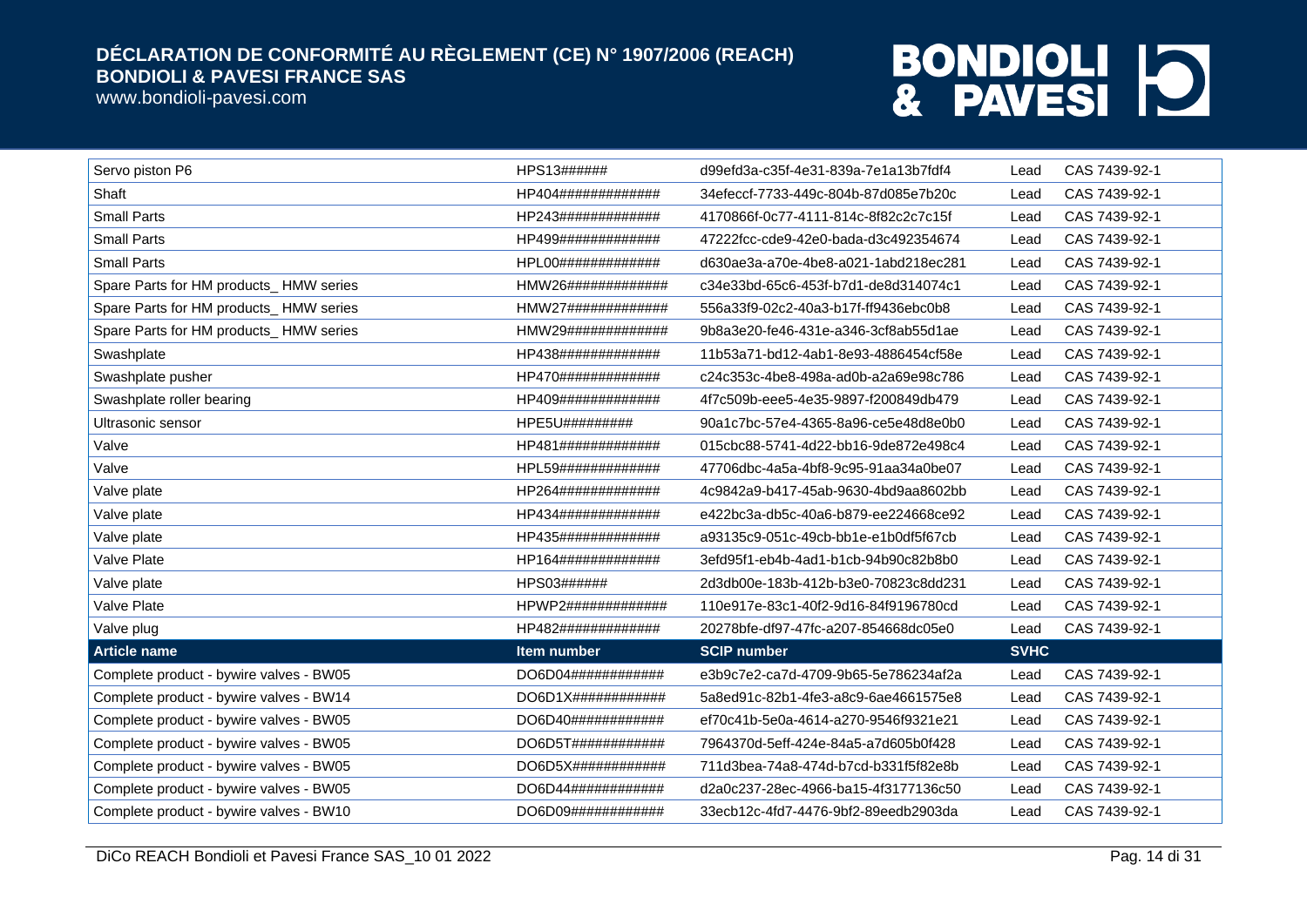www.bondioli-pavesi.com

| Complete product - bywire valves - BW16                   | DO6D95############              | c71fa7d5-d5e1-49d5-89fa-183d6e83c565 | Lead | CAS 7439-92-1 |
|-----------------------------------------------------------|---------------------------------|--------------------------------------|------|---------------|
| Complete product - bywire valves - PRESSPAPER             | DO6D9E#############             | 1e40f131-250b-45ad-893e-8024178555d2 | Lead | CAS 7439-92-1 |
| Complete product - bywire valves - mixed BW               | DO6D10#############             | 45833606-8758-4509-8782-03be75c33966 | Lead | CAS 7439-92-1 |
| Complete product - bywire valves - mixed BW               | DO6D45############              | 2b0d62d8-3411-4787-961a-c905301da597 | Lead | CAS 7439-92-1 |
| Complete product - bywire valves - mixed BW               | DO6D5E############              | 6872688f-968d-4281-99f4-d9eab0059b57 | Lead | CAS 7439-92-1 |
| Complete product - bywire valves - mixed BW               | $DO6D5P$ #############          | 875663df-f22c-4579-b114-189cef352a9e | Lead | CAS 7439-92-1 |
| Complete product - bywire valves - mixed BW               | DO6D9P############              | ab536f4d-d1ff-4430-ab48-c08528ab2fab | Lead | CAS 7439-92-1 |
| Complete product - bywire valves - special                | DO6DE5############              | f0627f2d-9b8d-478d-a0f2-c9628fc82748 | Lead | CAS 7439-92-1 |
| Complete product - bywire valves - mixed BW               | DO6D94############              | 727109bf-a69c-4c11-8efb-33f0cd9b08de | Lead | CAS 7439-92-1 |
| Complete product - bywire valves - mixed BW               | DO6D49############              | fc24e6e0-9bae-4069-9646-73c8f42d23e1 | Lead | CAS 7439-92-1 |
| Complete product - conventional Valves - DNC65            | DO6D65############              | 966a9ef5-123b-4ddb-af35-7a34e8eda900 | Lead | CAS 7439-92-1 |
| Complete product - conventional Valves - ML               | DO6DE#############              | 80bdcd5b-b40d-489d-a929-7ed40133a5ac | Lead | CAS 7439-92-1 |
| Complete product - conventional Valves - DNC75            | DO6D75############              | 7dedb950-048a-47aa-8435-9eb301ba01f7 | Lead | CAS 7439-92-1 |
| Complete product - conventional Valves - DNC160           | DO6D97############              | dcf2f734-1166-4814-a87d-88c565912138 | Lead | CAS 7439-92-1 |
| Complete product - conventional Valves - LSC90            | DO6D9L#############             | b5c0793e-f0f5-49f8-b240-bda0008abc3f | Lead | CAS 7439-92-1 |
| Complete product - conventional Valves - MDT              | $DO6DC\#4\#4\#4\#4\#4\#4\#4\#4$ | be5f2d94-e7b8-44b3-9d2b-c75fc50afd09 | Lead | CAS 7439-92-1 |
| Complete product - conventional Valves - DNC35            | DO6D35############              | 81b2a46e-64ef-40fd-8083-42556f6c37cf | Lead | CAS 7439-92-1 |
| Complete product - conventional Valves - DN85             |                                 | 15a3a51b-688f-4ebc-9470-d4c4edfc4d52 | Lead | CAS 7439-92-1 |
| Complete product - conventional Valves - LSM85            | DO6DS#############              | c307ce98-6061-49ee-b965-efa75dfadd41 | Lead | CAS 7439-92-1 |
| Complete product - conventional Valves - DN               | DO6DV#############              | b59a47ca-0da5-4cce-a3ef-d8635265376e | Lead | CAS 7439-92-1 |
| Complete product -<br>conventional Valves - flow diverter |                                 | c8b0ddc5-1712-4bf3-99fe-d8be1d469cfb | Lead | CAS 7439-92-1 |
| Complete product - conventional Valves - DN90FC           | DO6DG#############              | ebb34473-ace9-409f-b51b-0a6a49165542 | Lead | CAS 7439-92-1 |
| Complete product - conventional Valves - DNS              | DO6DJ#############              | c8d0636c-2be0-494d-bc2f-f3e1dcc0c03a | Lead | CAS 7439-92-1 |
| Complete product - conventional Valves - DN               | DO6DX##############             | 4a09e7f6-7b87-43f0-a93f-666e1b34dceb | Lead | CAS 7439-92-1 |
| Complete product - conventional Valves - DN90FC           | DO6DL#############              | 043c002e-1fd1-405e-942b-38426db288d2 | Lead | CAS 7439-92-1 |
| Complete product - conventional Valves - DL               | DO6DM#############              | 4e322277-add1-4130-8c4c-818dea6c9d22 | Lead | CAS 7439-92-1 |
| Complete product - conventional Valves - DN46             | DO6DZ#############              | e6af4110-2134-4af3-bc52-5d56eae741fd | Lead | CAS 7439-92-1 |
| Complete product - conventional Valves - DN45             | DO6DN##############             | b0a89677-332b-4bf9-9fe6-9e58790b97ed | Lead | CAS 7439-92-1 |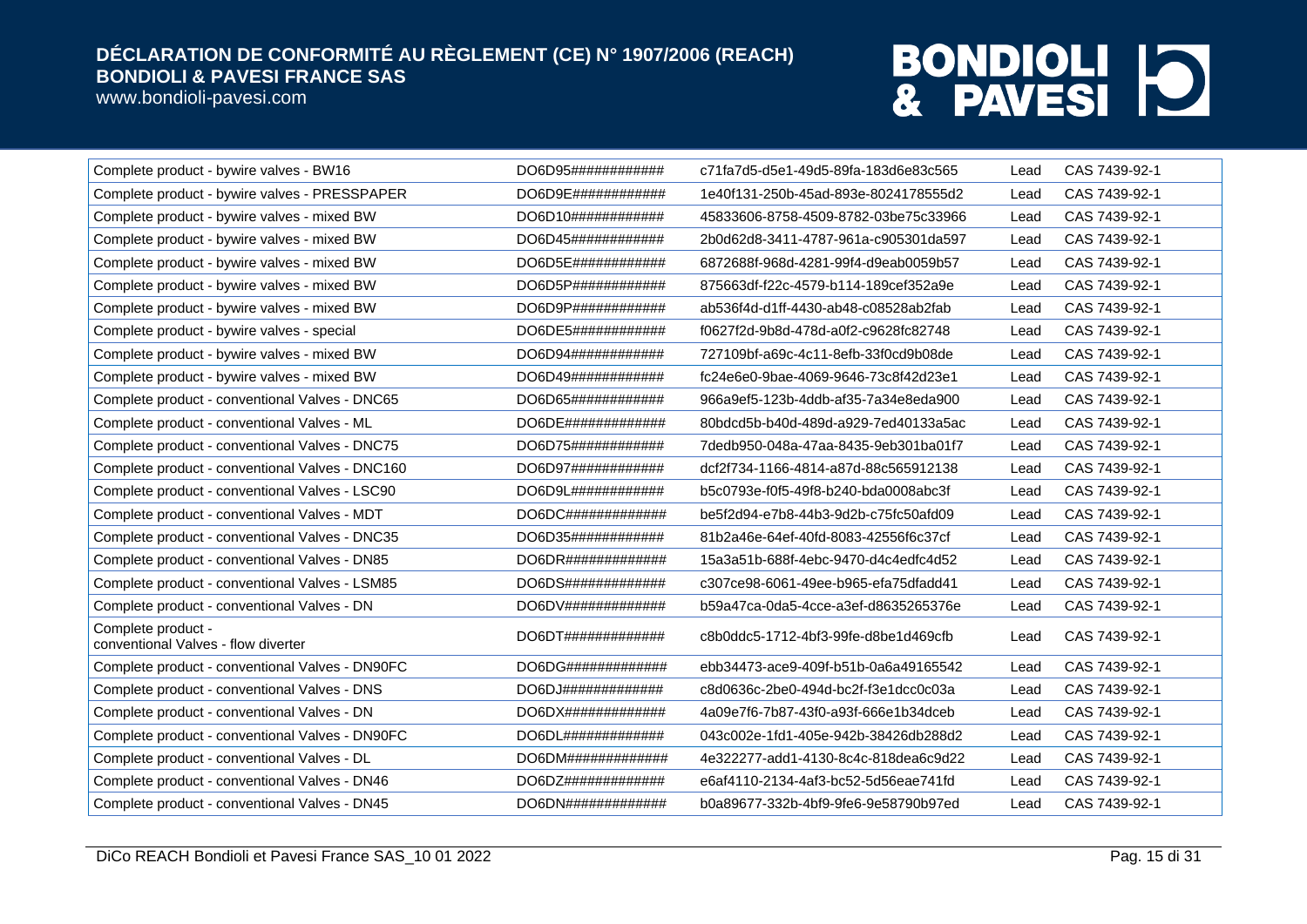www.bondioli-pavesi.com

| Complete product - conventional Valves - DNS | DO6DY##############            | 85ca4a54-9cfa-484b-989f-8e8fd45ffe91 | Lead        | CAS 7439-92-1 |
|----------------------------------------------|--------------------------------|--------------------------------------|-------------|---------------|
| <b>Article name</b>                          | Item number                    | <b>SCIP number</b>                   | <b>SVHC</b> |               |
| Spare parts - sections / inlet moduls - BW05 | DO6DC5T###########             | 3cfaeaf0-bd54-48e8-a388-70e9c817d61f | Lead        | CAS 7439-92-1 |
| Spare parts - sections / inlet moduls - BW05 | DO6DF5E###########             | 3aa921f3-7bf9-4ebf-9f54-01d8ff42a333 | Lead        | CAS 7439-92-1 |
| Spare parts - sections / inlet moduls - BW05 | DO6DF5T###########             | 6a4d9de7-d919-4cb8-80ab-ce92e978feec | Lead        | CAS 7439-92-1 |
| Spare parts - sections / inlet moduls - BW05 | $DO6DC5E$ ############         | a81276b1-ab65-4a09-b400-90a405947650 | Lead        | CAS 7439-92-1 |
| Spare parts - sections / inlet moduls - BW05 | DO6DA5P###########             | bb59afb3-15fd-49cd-9164-0d68b1045bdf | Lead        | CAS 7439-92-1 |
| Spare parts - sections / inlet moduls - BW05 | $DO6DC5P$ ############         | 56d13ab6-f1c2-41b3-8e85-4a08608e2724 | Lead        | CAS 7439-92-1 |
| Spare parts - sections / inlet moduls - BW05 | DO6DA5E###########             | 562ee958-028f-4a05-bbc7-1bcd7b062423 | Lead        | CAS 7439-92-1 |
| Spare parts - sections / inlet moduls - BW05 | $DO6DA5R$ ###########          | 21c701fc-df9a-4131-b562-c0869eadc8bb | Lead        | CAS 7439-92-1 |
| Spare parts - sections / inlet moduls - BW05 | DO6DB4P###########             | b21d5329-2f17-49c2-b62a-ba464d099b22 | Lead        | CAS 7439-92-1 |
| Spare parts - sections / inlet moduls - BW05 | DO6DP4P###########             | 9cf88884-421b-453e-bc13-349808977a2b | Lead        | CAS 7439-92-1 |
| Spare parts - sections / inlet moduls - BW05 | DO6DF5G###########             | 3a635599-df66-4246-a216-fe28c320521f | Lead        | CAS 7439-92-1 |
| Spare parts - sections / inlet moduls - BW05 | DO6DE9P###########             | b17b633e-a293-45aa-9f4e-00b8cd5ea981 | Lead        | CAS 7439-92-1 |
| Spare parts - sections / inlet moduls - BW05 | DO6DE5X###########             | 8fce4425-f0a1-4779-829a-b8c1a6d538f0 | Lead        | CAS 7439-92-1 |
| Spare parts - sections / inlet moduls - BW05 | DO6DE9E###########             | 02b39077-3de1-4857-9834-1a1c977078d0 | Lead        | CAS 7439-92-1 |
| Spare parts - sections / inlet moduls - BW05 | DO6DE9X############            | 292c333b-58fc-42ce-b4cc-d9c74a0135da | Lead        | CAS 7439-92-1 |
| Spare parts - sections / inlet moduls - BW05 | DO6DY5R# # # # # # # # # # # # | 446e499a-201e-4913-9bc2-6173d3ad09d6 | Lead        | CAS 7439-92-1 |
| Spare parts - sections / inlet moduls - BW05 | DO6DZ5R###########             | 6d669be7-0344-462e-be6f-e953b0b25dfd | Lead        | CAS 7439-92-1 |
| Spare parts - sections / inlet moduls - BW05 | DO6DF5P###########             | 1d733555-4cc2-4cab-b6e2-5846a9c7fd39 | Lead        | CAS 7439-92-1 |
| Spare parts - sections / inlet moduls - BW05 | DO6DE5P###########             | fa44eb49-e1b3-4c15-85cb-961631ed7e2a | Lead        | CAS 7439-92-1 |
| Spare parts - sections / inlet moduls - BW05 | DO6DE5R###########             | 2997f429-991c-43c8-abbe-d65b3e403500 | Lead        | CAS 7439-92-1 |
| Spare parts - sections / inlet moduls - BW05 | DO6DE5G###########             | 18521c5e-45cd-46bc-bedc-517ccc6ba023 | Lead        | CAS 7439-92-1 |
| Spare parts - sections / inlet moduls - BW05 | DO6DE5T###########             | a79ed881-2d72-4fa4-bb2c-a8e79f6de317 | Lead        | CAS 7439-92-1 |
| Spare parts - sections / inlet moduls - BW10 | DO6DZ9E###########             | dce77aa9-dab3-4e91-8fe5-086188ab2347 | Lead        | CAS 7439-92-1 |
| Spare parts - sections / inlet moduls - BW10 | DO6DB5P###########             | 46353d80-936d-4cec-8b1e-b31ea5a3bc12 | Lead        | CAS 7439-92-1 |
| Spare parts - sections / inlet moduls - BW10 | DO6DB9P###########             | 39a011f5-03af-4efa-9b6f-88d31384aeed | Lead        | CAS 7439-92-1 |
| Spare parts - sections / inlet moduls - BW10 | DO6DA9E###########             | 63a8ba97-2854-45e8-b9dd-0bfb0d7678f3 | Lead        | CAS 7439-92-1 |
| Spare parts - sections / inlet moduls - BW10 | DO6DP9P###########             | 33e04bbe-123d-4f95-b32c-5c7581ae28f0 | Lead        | CAS 7439-92-1 |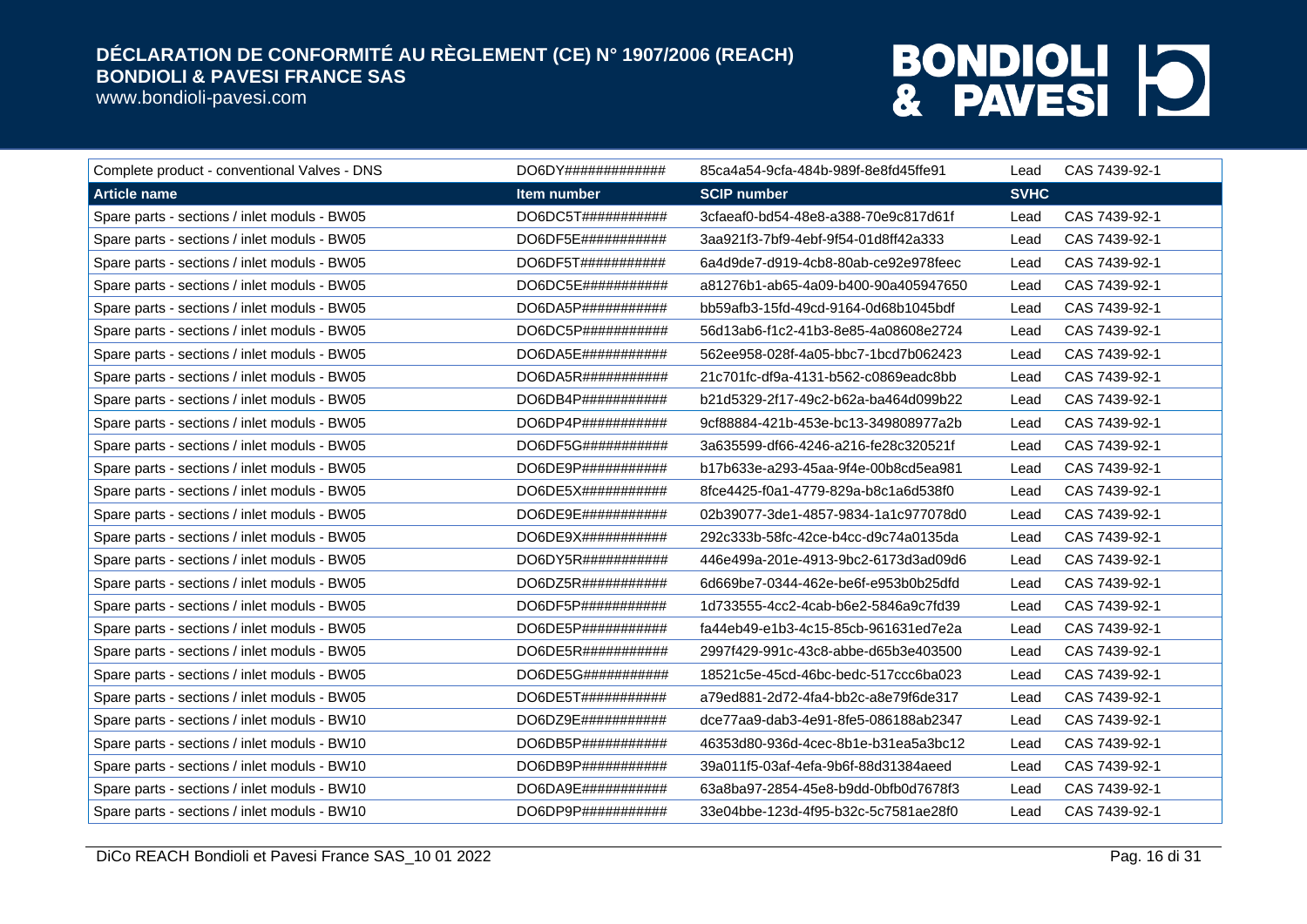www.bondioli-pavesi.com

| Spare parts - sections / inlet moduls - DNC65                  | DO6DB50############            | 78964ecb-53cd-4cbe-ab95-7e1e49411205 | Lead | CAS 7439-92-1 |
|----------------------------------------------------------------|--------------------------------|--------------------------------------|------|---------------|
| Spare parts - sections / inlet moduls - LSC90                  | DO6DB9L############            | 421e4d62-35c3-4a3b-bf02-015944af37ff | Lead | CAS 7439-92-1 |
| Spare parts - sections / inlet moduls - DNC100                 | DO6DC10# # # # # # # # # # # # | 0393b084-437e-43ee-b62d-ba60e334d46f | Lead | CAS 7439-92-1 |
| Spare parts - sections / inlet moduls - DNC65                  | DO6DH65###########             | f7cae842-429f-4b62-9883-83464bd31235 | Lead | CAS 7439-92-1 |
| Spare parts - sections / inlet moduls - DNC160                 | DO6DE97###########             | 99ec3840-6fcd-4fdf-a8d1-23d5a7c7fe6e | Lead | CAS 7439-92-1 |
| Spare parts - sections / inlet moduls - DNC35                  | DO6DF35###########             | 978771a5-631d-4180-80bf-53124b2879a0 | Lead | CAS 7439-92-1 |
| Spare parts - sections / inlet moduls - DNC35                  | DO6DB35###########             | 4cb8209c-722d-41b8-b425-de43e05cc5b3 | Lead | CAS 7439-92-1 |
| Spare parts - sections / inlet moduls - DNC35                  | DO6DA35###########             | f584b87e-fb55-4633-b1fd-d86162997b19 | Lead | CAS 7439-92-1 |
| Spare parts - sections / inlet moduls - DNC100                 | DO6DB10############            | d9d30104-311b-4de8-8cb4-43ba364908b1 | Lead | CAS 7439-92-1 |
| Spare parts - sections / inlet moduls - DNC35                  | DO6DE35###########             | f71eeb0a-014a-4d5e-92c0-73a9f7c5c5d4 | Lead | CAS 7439-92-1 |
| Spare parts - sections / inlet moduls - LSC90                  | DO6D49L# # # # # # # # # # # # | 821ca7f6-5b6b-4c90-b668-eb02ff49990c | Lead | CAS 7439-92-1 |
| Spare parts - sections / inlet moduls - DNC35                  | DO6DC35###########             | f151a367-eba0-4e31-95c9-d740dd677bc0 | Lead | CAS 7439-92-1 |
| Spare parts - sections / inlet moduls - DNC65                  | DO6DZ65###########             | 71de4b50-95cd-4485-9367-98f535bd573b | Lead | CAS 7439-92-1 |
| Spare parts - sections / inlet moduls - DNC65                  | DO6DC65###########             | 4e6028bf-a0b7-4d6d-8da6-a478f04bd318 | Lead | CAS 7439-92-1 |
| Spare parts - sections / inlet moduls - BW14                   | DO6DE10############            | c7d55050-5ba2-4ac0-a20e-e7b40f95bed7 | Lead | CAS 7439-92-1 |
| Spare parts - sections / inlet moduls - mixed BW               | DO6D99E###########             | 7d94584a-076a-4644-851d-51b57be56a59 | Lead | CAS 7439-92-1 |
| Spare parts - sections / inlet moduls - DNC65                  | DO6DA50###########             | 2f605154-ef57-4fd1-852a-6e2849025ef2 | Lead | CAS 7439-92-1 |
| Spare parts - sections / inlet moduls - DNC65                  | DO6DF65###########             | ec9006ab-232c-40d7-97b9-8bbed8e24f32 | Lead | CAS 7439-92-1 |
| Spare parts - sections / inlet moduls - DNC65                  | DO6DT65###########             | 9c34724b-6c9d-4e6b-8794-cd78fd967bdd | Lead | CAS 7439-92-1 |
| Spare parts - sections / inlet moduls - BW14                   | $DO6DE1X\#44444444444444$      | c6d3e84d-a65a-4a51-b387-84cfb77c7fbe | Lead | CAS 7439-92-1 |
| Spare parts - sections / inlet moduls - DNC75                  | DO6DE75###########             | 6f92bf68-35ee-42be-8660-d9f31973f1a7 | Lead | CAS 7439-92-1 |
| Spare parts - sections / inlet moduls - DNC160                 | DO6DF97###########             | 40915475-d4c0-4e09-a9c1-f2d235063ef2 | Lead | CAS 7439-92-1 |
| Spare parts - sections / inlet moduls - DNC100                 | DO6DF10###########             | cbf33339-bfa4-4069-aedb-632ec8058e3f | Lead | CAS 7439-92-1 |
| Spare parts - sections / inlet moduls - DNC65                  | DO6DE65###########             | 0585b728-12a3-44d0-836e-7aa84f97bef4 | Lead | CAS 7439-92-1 |
| Spare parts - sections / inlet moduls - LSC90                  | DO6DE9L############            | 7f4a89f8-ac4f-445a-ba54-abd2742441a2 | Lead | CAS 7439-92-1 |
| components for distributors - sections / inlet moduls - DNC160 | DO6DA97###########             | b7fbb79f-7d47-4b05-8a02-bb39eb549668 | Lead | CAS 7439-92-1 |
| components for distributors - sections / inlet moduls - BW10   | DO6DD9E###########             | 99056b48-ed9a-4814-bf68-f79e52498aa3 | Lead | CAS 7439-92-1 |
| components for distributors - sections / inlet moduls - BW05   | DO6DE5E###########             | 7e5d73cc-98ea-4d0f-8ed1-ed3c20135520 | Lead | CAS 7439-92-1 |
| components for distributors - sections / inlet moduls - BW05   | DO6DD5E###########             | ee0b8bde-f711-42c5-8b30-d9ded7a0c05a | Lead | CAS 7439-92-1 |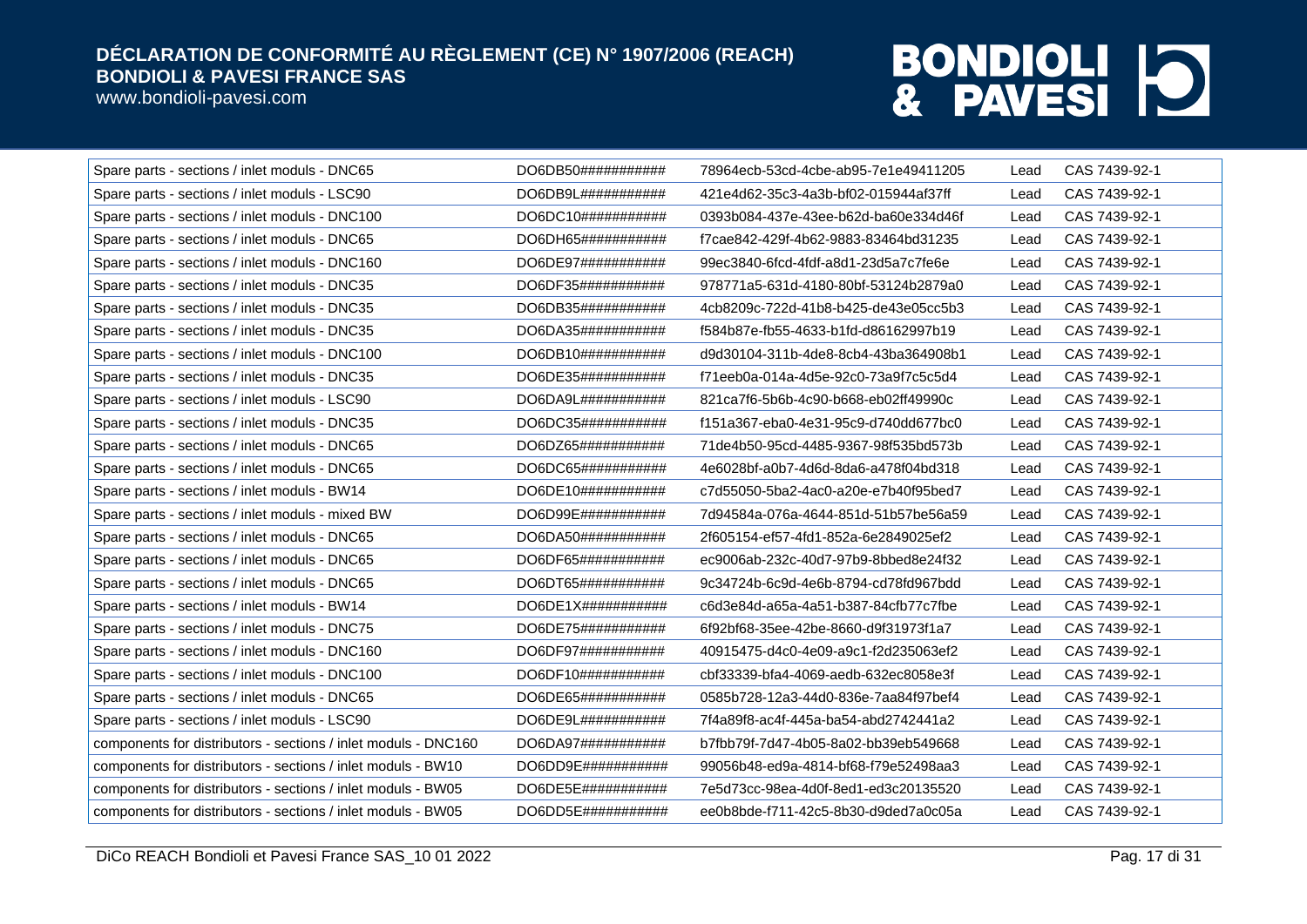www.bondioli-pavesi.com

| components for distributors - sections / inlet moduls - DNC120 | DO6DA92########### | b964aa1c-5f80-4341-b9f5-dcdf841c7443 | Lead        | CAS 7439-92-1 |
|----------------------------------------------------------------|--------------------|--------------------------------------|-------------|---------------|
| components for distributors - sections / inlet moduls - BW05   | DO6DF############# | 68693a60-327c-427f-9a5b-b4b16f4ad5c1 | Lead        | CAS 7439-92-1 |
| <b>Article name</b>                                            | Item number        | <b>SCIP number</b>                   | <b>SVHC</b> |               |
| Appendix                                                       | DO20############## | b29e0af4-0781-42b8-9c36-482b47cb2b07 | Lead        | CAS 7439-92-1 |
| Hexagonal shaft                                                | DO203############# | 7b7aeb01-8b5c-4a12-bad7-e63d1cb9234f | Lead        | CAS 7439-92-1 |
| Actuation appendix                                             | DO207############# | 293c80bc-cdcb-418b-8cb2-6f2dfe6c4ba9 | Lead        | CAS 7439-92-1 |
| Rod                                                            | DO208############# | b5221d58-ba11-415d-a006-ed87220cf681 | Lead        | CAS 7439-92-1 |
| Hexagonal bar                                                  | DO209############# | 3ffd5b6c-12d4-486e-8d41-78b504ad6d98 | Lead        | CAS 7439-92-1 |
| Rough Ceh Block                                                | DO21102400117      | c4004511-934e-4808-a746-881bc63b4a15 | Lead        | CAS 7439-92-1 |
| Spool control bush                                             | DO215############# | e9acfe78-b007-41fa-aa55-3544170db938 | Lead        | CAS 7439-92-1 |
| <b>Bush</b>                                                    | DO2153028          | b400d9de-976f-42e6-be4c-d1b8cd2bbbea | Lead        | CAS 7439-92-1 |
| <b>Bush</b>                                                    | DO2153058          | 02969f26-c6c5-4dbe-8c53-1d4552f0e484 | Lead        | CAS 7439-92-1 |
| Bush for pneumatic actuator                                    | DO2153064          | 1a45b8d0-c031-4296-a2ee-70d04a2c26a7 | Lead        | CAS 7439-92-1 |
| Kit emergency bush                                             | DO2153071          | d2c3db90-8496-4ea1-b037-e7e50c04dd52 | Lead        | CAS 7439-92-1 |
| Bush M-F M8 BW05                                               | DO2153080          | 7c44071e-6cd1-4e55-b307-6ab2efb20643 | Lead        | CAS 7439-92-1 |
| <b>Bush</b>                                                    | DO21599999901      | 1c8df29c-9fdd-4d40-ad74-1448f759ffe9 | Lead        | CAS 7439-92-1 |
| Spacer Intentional Lever                                       | DO217############# | e693d1fa-9154-4cfd-8e30-59006a70c373 | Lead        | CAS 7439-92-1 |
| Cap                                                            | DO220############# | 523283f2-7448-4333-b916-ea2989515ad2 | Lead        | CAS 7439-92-1 |
| Check nut brass                                                | DO229############# | 26cb2dfe-3cdf-4071-88f1-198831112507 | Lead        | CAS 7439-92-1 |
| Cartridge body                                                 | DO233############# | 8f147c4b-53ac-42f0-a8d4-42f83024b7fa | Lead        | CAS 7439-92-1 |
| Screw nut holder body                                          | DO233020232        | 69bfec6f-b196-4bf4-8051-156e2e0f934d | Lead        | CAS 7439-92-1 |
| Actuation block body                                           | DO23305########### | 599ea4d9-a2cc-443e-8802-8ae824901c12 | Lead        | CAS 7439-92-1 |
| Power block hydraulic remote 3-way                             | DO2330500019       | 648a8528-4dbe-47aa-bf8d-1f9f214be998 | Lead        | CAS 7439-92-1 |
| Fr bloch for erv mdt                                           | DO2330500035       | 0aefb9de-be63-467f-b912-8419e970c2ee | Lead        | CAS 7439-92-1 |
| VL body                                                        | DO2330503814       | 9c4323d6-f36c-4924-bcd5-b94135646d9a | Lead        | CAS 7439-92-1 |
| Shuttle valve body                                             | DO23308########### | 1a4cf574-5b0b-4bbb-9b64-1a492efcc798 | Lead        | CAS 7439-92-1 |
| Nipple body                                                    | DO233080########## | 64d9061e-1e9f-49ff-8dd0-0f34fd53faed | Lead        | CAS 7439-92-1 |
| Male - female body                                             | DO2330800######### | db04658f-92f6-4e17-bddf-4911f4ae5a76 | Lead        | CAS 7439-92-1 |
| Check valve body                                               | DO2330800049       | 26bb5384-361b-4c9e-8d03-7f4364f20e5f | Lead        | CAS 7439-92-1 |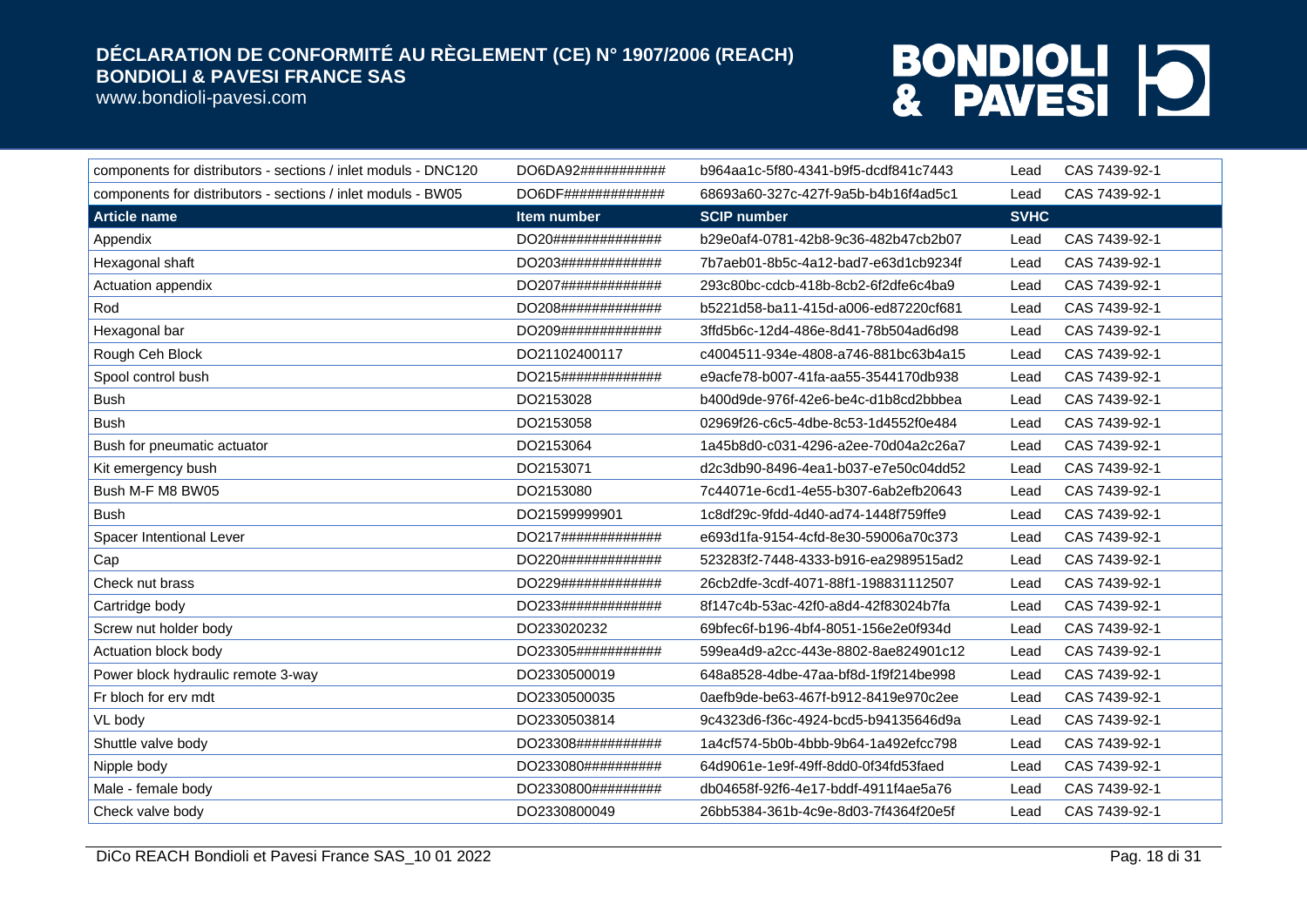www.bondioli-pavesi.com

| Body for manual regulation kit    | DO2330800103       | 21b0cb3d-227e-41f6-97d5-4087e32dd931 | Lead | CAS 7439-92-1 |
|-----------------------------------|--------------------|--------------------------------------|------|---------------|
| Body block side shift lock device | DO2330800106       | f45802e7-35f2-45bc-b4ce-efa189be914e | Lead | CAS 7439-92-1 |
| Slider                            | DO236############# | bcfe3722-50ac-4213-bdf8-633eead6e244 | Lead | CAS 7439-92-1 |
| Kit cursor + restrictor           | DO23601########### | aba26a0f-2f4a-4dac-8356-d443cf2f65bb | Lead | CAS 7439-92-1 |
| Flap ring                         | DO238############# | 22ca2484-1d97-4874-b9b5-30b592fc7480 | Lead | CAS 7439-92-1 |
| <b>Disc</b>                       | DO239############# | d5fdfe82-d75a-4be3-985f-ea9f46c2e38b | Lead | CAS 7439-92-1 |
| Spacer for spool control          | DO240############# | a7d00673-2660-4d1b-a73e-b87e8d4e5031 | Lead | CAS 7439-92-1 |
| Spacer                            | DO2400############ | 594c5336-b7ac-4491-b4df-e3a23a3bd324 | Lead | CAS 7439-92-1 |
| Spacer                            | DO2400N5002        | ee97354d-1791-4091-a962-0b6f0be784fa | Lead | CAS 7439-92-1 |
| Spacer                            | DO240990055        | 4f5341b7-3b21-4265-9aff-5c14dd8fe3c3 | Lead | CAS 7439-92-1 |
| Spacer                            | DO240990056        | 9c1e7cf6-ba81-496d-9c71-e514f41590b6 | Lead | CAS 7439-92-1 |
| Filter                            | DO244002           | 15d56f40-27d2-4986-8a20-0da5de90281b | Lead | CAS 7439-92-1 |
| Spring retainer                   | DO246############# | b2c5f4bd-2984-4e36-8e2d-2e3f8311740e | Lead | CAS 7439-92-1 |
| Spring retainer                   | DO24606########### | 724a68f3-b0e0-424a-9e6e-b4025d83d85f | Lead | CAS 7439-92-1 |
| Valve seat vb                     | DO24802001         | 42c729c2-87a2-4572-80ea-2a17c8eb34cb | Lead | CAS 7439-92-1 |
| Fulcrum                           | DO249############# | 7c18e7c4-fc2a-4f74-8e27-e0b35ec3cff3 | Lead | CAS 7439-92-1 |
| Electric valve                    | DO25103003         | bbded259-c827-41f5-b64b-f7095b389687 | Lead | CAS 7439-92-1 |
| Retaining nut                     | DO252############# | 6add9db7-2d2f-410b-a8eb-0e73d1c5ce9a | Lead | CAS 7439-92-1 |
| Retaining nut                     | DO25203########### | 8e42e998-c245-4ab6-b158-26ee5f18ae1b | Lead | CAS 7439-92-1 |
| Retaining nut                     | DO2520303######### | dc05e9d9-2fd6-480a-93dc-c4706c585da6 | Lead | CAS 7439-92-1 |
| Grub screw                        | DO253############# | 355906a2-2638-42d0-a5fa-0cf6c57608ff | Lead | CAS 7439-92-1 |
| <b>Regulation screw</b>           | DO2531############ | e0c45175-7576-4cd3-a2df-a2e610d7e23a | Lead | CAS 7439-92-1 |
| Grain                             | DO25311########### | e64aa1a9-a379-478c-8e20-860a7885af43 | Lead | CAS 7439-92-1 |
| Actuator lever                    | DO257############# | 1c71c77f-f283-4387-8dec-3eea8f3e0022 | Lead | CAS 7439-92-1 |
| <b>Tcf sleeve</b>                 | DO25901007         | 4f59a972-9241-4c63-8dfc-a19f8958580f | Lead | CAS 7439-92-1 |
| Hand grip                         | DO260############# | 3a45a36c-54e1-4d81-aec0-ebde21eb7b42 | Lead | CAS 7439-92-1 |
| Hand grip                         | DO2600############ | 67bc6efe-c2b1-482a-9331-af403275278b | Lead | CAS 7439-92-1 |
| Nipple male/female                | DO264############# | 81d070e0-ea27-49a1-8253-c42d5067113a | Lead | CAS 7439-92-1 |
| Shutter                           | DO267############# | 03e57fdf-28fd-49f1-9a7e-6d281025904c | Lead | CAS 7439-92-1 |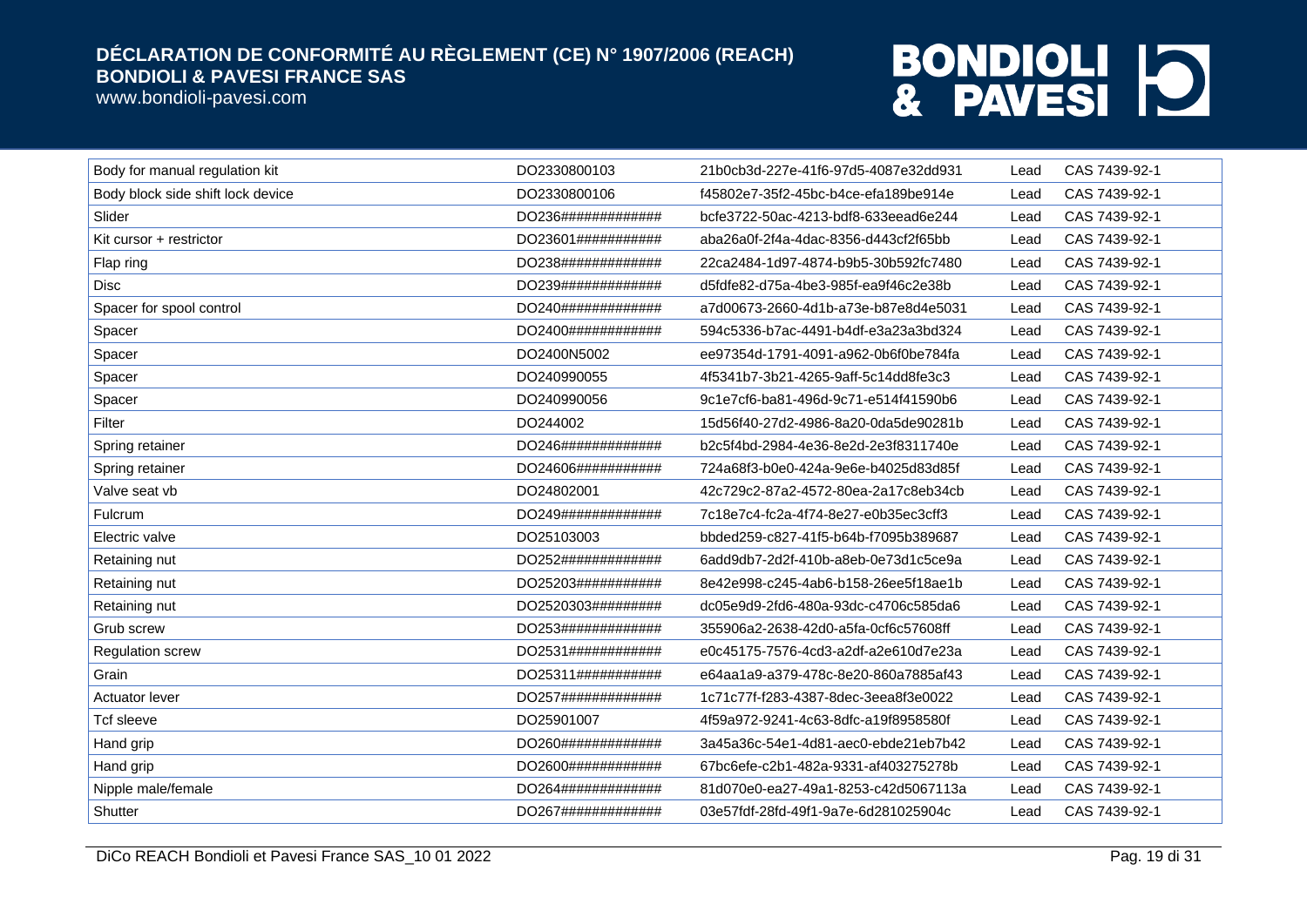www.bondioli-pavesi.com

| <b>Brass Shutter</b>             | DO26702########### | 626e71ce-6c71-477d-aa45-72f992070f22 | Lead | CAS 7439-92-1 |
|----------------------------------|--------------------|--------------------------------------|------|---------------|
| Shutter                          | DO267K############ | b1b0197d-0675-41fe-9721-3c8b36e396f6 | Lead | CAS 7439-92-1 |
| <b>Threaded Restrictor</b>       | DO269############# | 8c26547b-55b7-4f4d-b8e5-a5b69741bd93 | Lead | CAS 7439-92-1 |
| Internal Restrictor plug         | DO26905########### | a4ab2721-7db8-4f79-bb64-0641ce2673e6 | Lead | CAS 7439-92-1 |
| <b>Brass threaded Restrictor</b> | DO26906########### | 387133de-3e28-413c-8543-23b9816877bc | Lead | CAS 7439-92-1 |
| Emergency kit pin                | DO270############# | e2ddd847-4a5b-4369-91d7-b96a8c871f7d | Lead | CAS 7439-92-1 |
| Pin for emergency lever          | DO2700############ | 5e48b119-47ba-492e-8f7f-0aa78f078765 | Lead | CAS 7439-92-1 |
| Flow setting pin                 | DO27002012         | 15e17b8f-8f9b-4609-aa10-f2ecd16f37bd | Lead | CAS 7439-92-1 |
| Dn - closing pin                 | DO27099006         | a59da95d-9910-4715-9539-8977caacce3f | Lead | CAS 7439-92-1 |
| Plate                            | DO271############# | 61e66dfb-c41d-458d-a1f3-863847af0fee | Lead | CAS 7439-92-1 |
| Plate                            | DO27104034         | f4da2ceb-d366-4f25-b2ee-6b60da29fd0f | Lead | CAS 7439-92-1 |
| VBD/VBS piston                   | DO27301########### | c1c643ad-a4e3-431d-a6d1-09512434fe48 | Lead | CAS 7439-92-1 |
| Spool control piston             | DO27302########### | 8c76d009-bd8b-4f7b-956b-d2265920b1ab | Lead | CAS 7439-92-1 |
| Piston for electro hydraulics    | DO27303########### | 6c002cf6-97cd-4478-9cd9-3bdf763fc4c6 | Lead | CAS 7439-92-1 |
| Lever holder raw                 | DO275############# | fdf6b888-061c-47ab-ae0d-449dc143a168 | Lead | CAS 7439-92-1 |
| M14x1 internal spring holder     | DO27602010         | 0983a54d-20f0-4986-b7ae-eae15f653489 | Lead | CAS 7439-92-1 |
| Spool control cover              | DO277############# | 60951e9e-55b6-4e53-9b98-68864d445811 | Lead | CAS 7439-92-1 |
| Spool control cover              | DO2779############ | 4184e048-f999-438b-8069-cdb822326dc7 | Lead | CAS 7439-92-1 |
| Spring holder                    | DO279############# | 7008da23-3f9e-4356-bbff-5e571dd6786f | Lead | CAS 7439-92-1 |
| Extension                        | DO280019904        | d0549b29-99ba-4f93-bc82-fd37b938d2c1 | Lead | CAS 7439-92-1 |
| Extension                        | DO280020101        | 7620b5ea-d509-48c8-9a39-b8d99d3901af | Lead | CAS 7439-92-1 |
| Lever holder pin                 | DO281############# | 0cfdf6ef-ee5b-4280-9b4f-5f10df339a17 | Lead | CAS 7439-92-1 |
| Adapter                          | DO282############# | 079fb9fc-d262-4d09-8ad1-866284c48571 | Lead | CAS 7439-92-1 |
| Washer                           | DO283############# | d0813d5b-3089-47a7-842e-187e1cef6b9e | Lead | CAS 7439-92-1 |
| Washer                           | DO283011           | c80b6612-1c03-45f1-b6ce-903d8fad4e69 | Lead | CAS 7439-92-1 |
| Valve shutter                    | DO287############# | fe1cbe9f-3626-4332-94e7-6dc38f132774 | Lead | CAS 7439-92-1 |
| Pin                              | DO288############# | 11e09a9b-2ee1-4325-b028-bf1f1b2f9200 | Lead | CAS 7439-92-1 |
| Sphere holder                    | DO289############# | dd79469e-5ca8-47f3-8cf8-d67d073c8520 | Lead | CAS 7439-92-1 |
| Spool                            | DO292############# | 34d49aa8-6a55-41c0-b8e2-f372d285ed8b | Lead | CAS 7439-92-1 |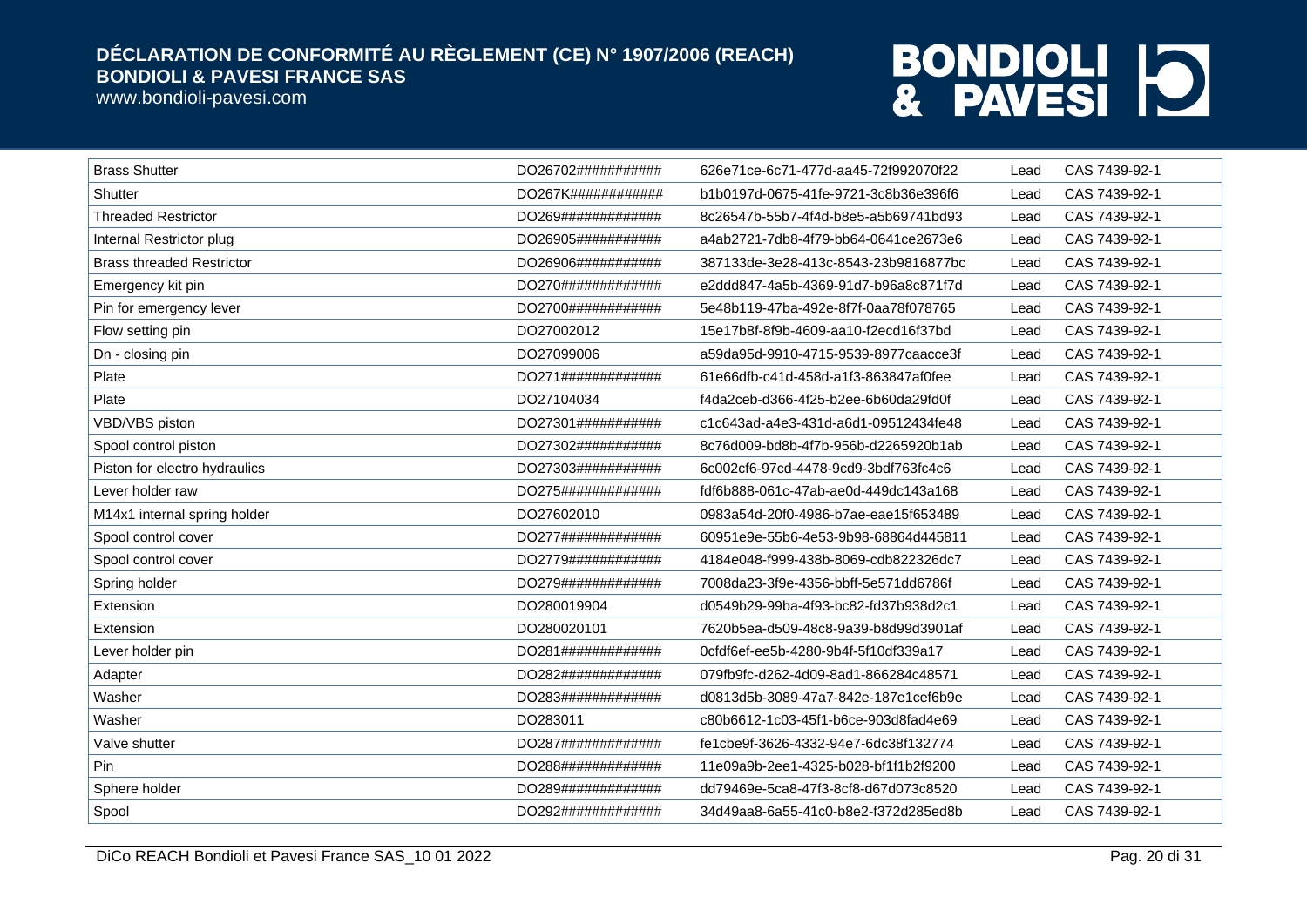www.bondioli-pavesi.com

| Kit spool DNM35/MD1                        | DO2921CC##########  | 0fed07a6-4d34-4898-942d-33f8c9b2b951 | Lead | CAS 7439-92-1 |
|--------------------------------------------|---------------------|--------------------------------------|------|---------------|
| DNM35 serial spool 1X                      | DO2921CN01X01       | 1814eb9b-7a98-4515-8fd1-4bc3088714af | Lead | CAS 7439-92-1 |
| Kit spool BW14                             | DO29221X##########  | c3d9e682-ab3e-42e6-a031-092329ef0459 | Lead | CAS 7439-92-1 |
| Kit spool BW10                             | DO29229E##########  | 1081897b-1762-43d5-baa5-087cab9324f4 | Lead | CAS 7439-92-1 |
| Kit proportional spool LSC100              | DO29229P##########  | ea0f7698-1a6c-419b-bbe0-a53a8efa4fc4 | Lead | CAS 7439-92-1 |
| Kit spool BW14                             | DO2925L###########  | 38aa8c13-441a-4c12-b97a-8f31c2dc37c4 | Lead | CAS 7439-92-1 |
| Kit kick out spool MD                      | DO2925S###########  | 788b9316-adfb-45de-a890-7ad99b539ca6 | Lead | CAS 7439-92-1 |
| DN46 spool kick out                        | DO2926S401004       | 52f86053-8d68-4ef7-8b52-ee87d5ca7634 | Lead | CAS 7439-92-1 |
| Check valve plug                           | DO295#############  | 3c2ee185-4487-44bd-a83e-965b23c83257 | Lead | CAS 7439-92-1 |
| Plug                                       | DO2950############  | 0fecba38-e00e-491e-818e-7049afbbe575 | Lead | CAS 7439-92-1 |
| Plug                                       | DO29501###########  | 5b0ed9bd-c6f8-4e63-9870-8ed62bec28fa | Lead | CAS 7439-92-1 |
| Upper plug erv DNC65                       | DO29501120006       | 8faf3561-2e41-4bcc-bd91-96ff525cc49e | Lead | CAS 7439-92-1 |
| Spring holder plug                         | DO29506############ | 0853a9ea-45f1-4df7-99a0-2db0e4021c2b | Lead | CAS 7439-92-1 |
| Minimum pressure valve plug 1 1/16- 12 UNF | DO29506116004       | f420768f-a48e-4775-8b2b-713ef3e550b1 | Lead | CAS 7439-92-1 |
| Fan drive check valve plug                 | DO29506180028ZN     | d4d43e10-6d4c-41a2-902e-21972ae530d5 | Lead | CAS 7439-92-1 |
| M18x1 fan drive spring holder plug         | DO29506181008ZN     | a77a4394-9fb3-4a67-bef5-9a641fd12d30 | Lead | CAS 7439-92-1 |
| Spring holder plug                         | DO29507###########  | f9bb0260-a84a-4391-8f04-7d0bcff34a41 | Lead | CAS 7439-92-1 |
| Plug for DNS M18x1.5                       | DO29507180001       | 30628a2c-8de1-4fde-8778-bb2ca6be74fe | Lead | CAS 7439-92-1 |
| Fulcrum holder plug M30x1                  | DO29507301002       | 7d4bd0be-14fd-4957-89a9-792af70b3ffb | Lead | CAS 7439-92-1 |
| Plug relief valve                          | DO29508###########  | 2c344209-cc87-40d2-9b6a-78eafe89ca25 | Lead | CAS 7439-92-1 |
| Plug relief valve                          | DO29509###########  | 7ab398ee-1715-4c9f-8996-b68e2cfa664a | Lead | CAS 7439-92-1 |
| Spool control plug                         | DO29599###########  | 62326ab9-c867-4c8a-8476-b37f9e7390b7 | Lead | CAS 7439-92-1 |
| Internal shuttle plug BW05 LS              | DO29599000001       | 5f6bd9ed-ad0c-4866-8f5b-84fb84f4b529 | Lead | CAS 7439-92-1 |
| DN simple plug                             | DO29599005          | eb881bbe-16f6-413c-8edd-6a7f6c5652a7 | Lead | CAS 7439-92-1 |
| Plug 1/2"Gas                               | DO29599019          | 795ca084-ebb6-4b4e-905a-930a84ab68a3 | Lead | CAS 7439-92-1 |
| Plug for electro hydraulics P. 40-42-46    | DO29599020          | feea6334-7dd2-42ed-bdec-8e8c143e5a2d | Lead | CAS 7439-92-1 |
| RF plug for DN                             | DO29599022          | ed71ffff-80f0-444b-a0df-c21f8c5f9c15 | Lead | CAS 7439-92-1 |
| Piston holder plug                         | DO2959903#########  | ba7d1ba5-5f06-494b-93bc-fa45f5d0f724 | Lead | CAS 7439-92-1 |
| Plug M8x1                                  | DO29599030001       | 9fd02988-3e5d-45be-a4e0-a17cde513323 | Lead | CAS 7439-92-1 |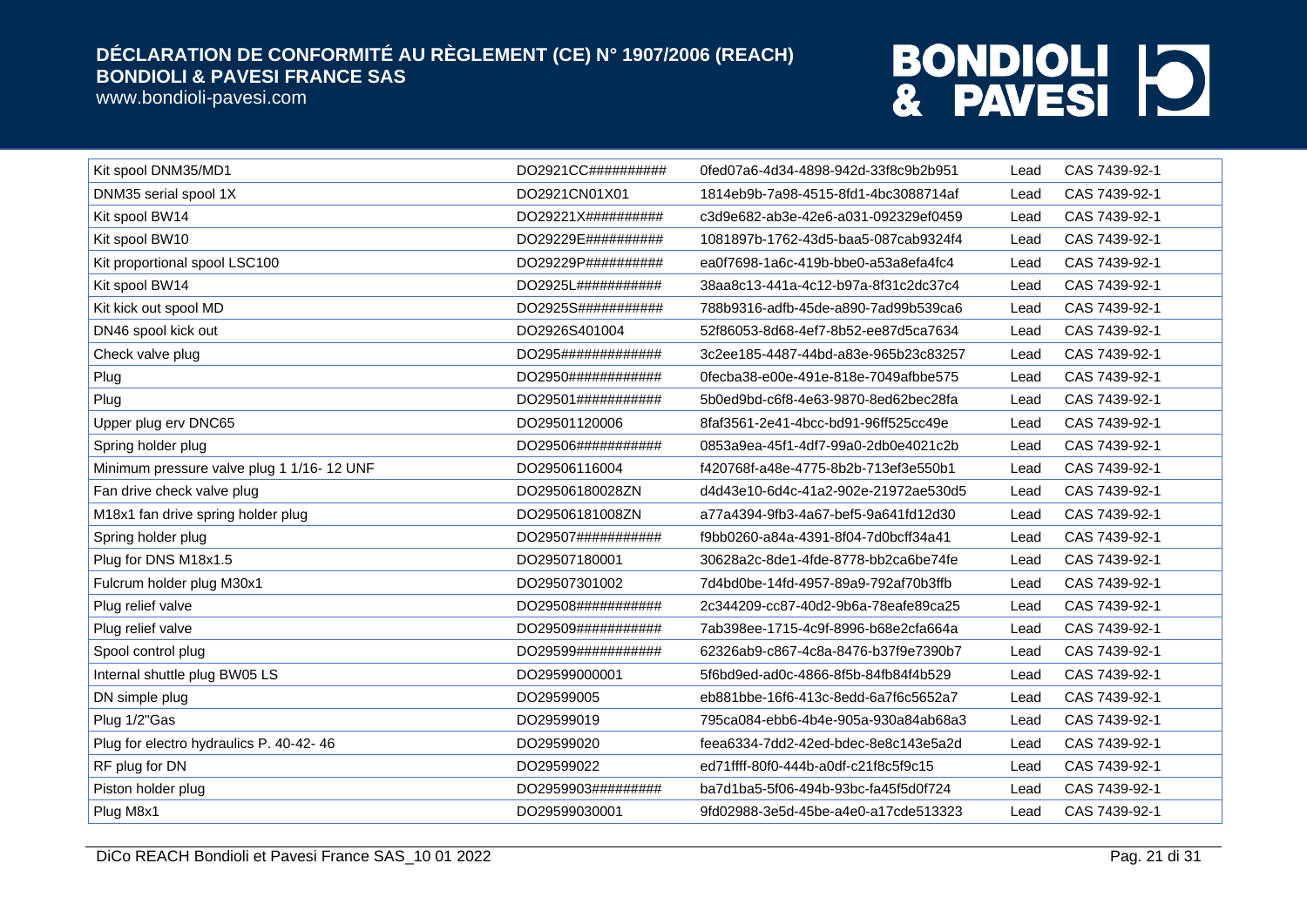www.bondioli-pavesi.com

| M8x1drilled sphere holder plug           | DO29599030005                 | b35e6797-1928-4be1-af2d-6d6754bb1bd9 | Lead | CAS 7439-92-1 |
|------------------------------------------|-------------------------------|--------------------------------------|------|---------------|
| Ports separation plug BW05               | DO2959906003                  | e432d083-c027-4b77-8d49-b234d6c8107d | Lead | CAS 7439-92-1 |
| Plug with spacer cylinder Ø15mm L.25mm   | DO29599061                    | ba159eef-6a24-4f31-a0ee-81b95d62cde5 | Lead | CAS 7439-92-1 |
| Plug for regulation kit BW05RF           | DO295991800003                | 71fae5a3-53a4-4c49-a4ae-49c2485927e4 | Lead | CAS 7439-92-1 |
| Plug with hole Ø8mm                      | DO29599180003                 | f5ccece5-c230-4222-afd7-6ed9c096f451 | Lead | CAS 7439-92-1 |
| Body for manual actuator LSC100          | DO295992200001                | 9d9669c1-0eb0-45cd-986d-c48e36deda17 | Lead | CAS 7439-92-1 |
| Plug relief valve                        | DO295K############            | 02f6cc4f-ce2e-486c-9610-11cf57bd697c | Lead | CAS 7439-92-1 |
| Plug PCE                                 | DO295KKK##########            | abc99c2c-0f31-4989-a5ae-5cb209a735a1 | Lead | CAS 7439-92-1 |
| M20x1.5 Plug for over center             | DO295KKKK00020                | 536d8cfe-7d2c-4a2b-bb23-ca34162f3cfb | Lead | CAS 7439-92-1 |
| Cap screw, flat head, M6x10              | DO298046010                   | 0d91a80b-0889-4dcd-baba-ed38f16f8f89 | Lead | CAS 7439-92-1 |
| M8x16 screw                              | DO298048016                   | 177580bf-eb0a-4d33-a0f6-c3b9c077d2ef | Lead | CAS 7439-92-1 |
| Register screw                           | DO298KM12#########            | 2574a31c-f588-494d-9e78-ee6b02cb5546 | Lead | CAS 7439-92-1 |
| Solenoid valve 3 way                     | DO313#############            | 251b586b-673a-4d17-9724-3ed27488537a | Lead | CAS 7439-92-1 |
| Short Column 1/4"G (L. Hexagon 20mm)     | DO32301401401                 | 7117978e-c89b-4c99-b702-76854bcc260c | Lead | CAS 7439-92-1 |
| Grub Screw 5924 M10x1x45 DIN.913 ZINK    | DO34021039                    | bc5058d2-fc7e-4c87-b5c5-399aafd1eb9c | Lead | CAS 7439-92-1 |
| Minipress 1/4"G seal                     | DO345090005                   | 35355c2f-8794-4008-a7b5-90e50f4c0ff3 | Lead | CAS 7439-92-1 |
| Nipple                                   | DO349#############            | 6fcd280e-2fa8-45d2-94a4-4b77790a4cee | Lead | CAS 7439-92-1 |
| Nipple M14x1.5 DIN EN ISO 8434-1 L serie | DO36002062M1401               | 22740813-1336-42c0-9e63-ab0a2b74456b | Lead | CAS 7439-92-1 |
| Plug                                     | DO385#############            | 689bef71-7474-4e5d-bb7b-64fc325f0540 | Lead | CAS 7439-92-1 |
| Pipe flexible                            | DO387#############            | e8641697-3fe1-4b28-bd0d-261cd26b56d8 | Lead | CAS 7439-92-1 |
| Pressure Gauge                           | DO393#############            | 0607c198-36ef-4f0c-b24e-71b870e3d867 | Lead | CAS 7439-92-1 |
| block                                    | DO4K###A###########           | de6bd08e-d710-4eb2-af1b-632abd1127ff | Lead | CAS 7439-92-1 |
| <b>Block</b>                             | DO4K###S##########            | a96313df-a1d3-467b-92ab-a8b966cb5f68 | Lead | CAS 7439-92-1 |
| Main relief valve block                  | DO4K01EAG#########            | c28bde37-8aa8-491b-b9c4-991fd928aae1 | Lead | CAS 7439-92-1 |
| Limit switch valve body                  | DO4K01KSG38#######            | 821563b4-0123-4bdd-a803-2838ceb4a05a | Lead | CAS 7439-92-1 |
| Block T 3/8"G                            | DO4K01SAG38001                | 550b9a92-31a2-4f89-be46-7f0a8f1692a3 | Lead | CAS 7439-92-1 |
| BW10 inlet body                          | DO4WA9E###########            | 89cb96f2-c30e-4a58-9920-5a20bf47ea78 | Lead | CAS 7439-92-1 |
| BW05 plate                               | DO4WZ5E## # # # # # # # # # # | ee687d4c-4f9c-4b71-b822-e7009e8cb504 | Lead | CAS 7439-92-1 |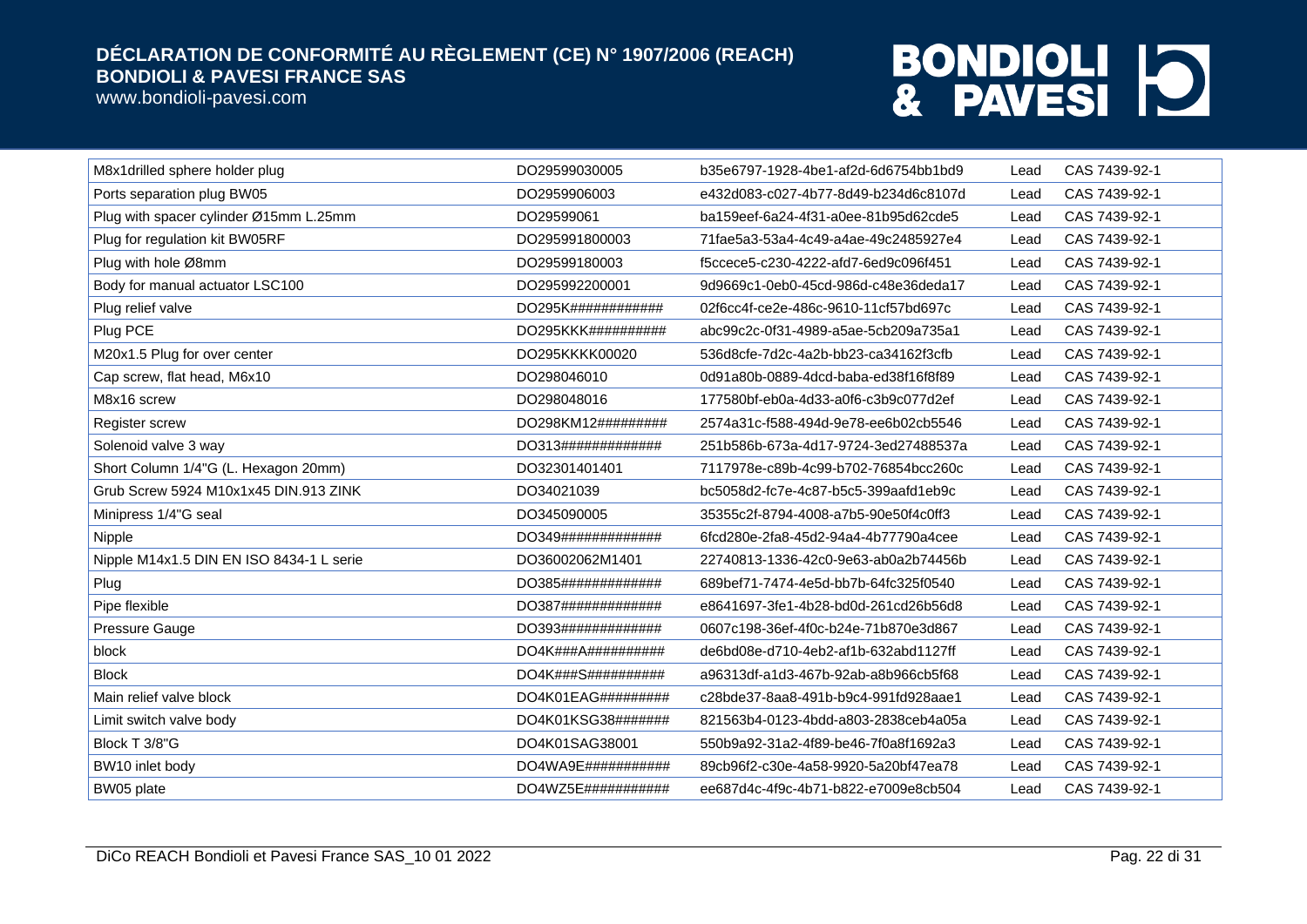www.bondioli-pavesi.com

| <b>Article name</b>                             | Item number        | <b>SCIP number</b>                   | <b>SVHC</b> |               |
|-------------------------------------------------|--------------------|--------------------------------------|-------------|---------------|
| Electro-Hydraulic Control kit                   | DO515############# | 13942675-176e-43b5-888a-3f328dc491d7 | Lead        | CAS 7439-92-1 |
| Electro-Hydraulic Control kit                   | DO51540010######## | 18dcb6b7-c46b-4838-8657-5ee2b6c0e80f | Lead        | CAS 7439-92-1 |
| Electro-Hydraulic Control kit                   | DO5154601######### | b1c79bf6-bd02-4dec-bf57-46f2b9edd7ea | Lead        | CAS 7439-92-1 |
| Compensator kit                                 | DO518############# | d8073956-f95d-4962-8e5a-60d8afeb1441 | Lead        | CAS 7439-92-1 |
| Plug kit M22x1.5 screw selector                 | DO51822########### | 12402006-c09a-49ec-9330-41fe938c6cfc | Lead        | CAS 7439-92-1 |
| Kit restrictor prop.                            | DO51899########### | 5cc7d7ad-d4b7-4931-811e-a1b4d4a3afb3 | Lead        | CAS 7439-92-1 |
| Carry-over nipple                               | DO531############# | 5ef61d72-b685-4c51-a5c2-65e4deb82d7b | Lead        | CAS 7439-92-1 |
| Kit filter cartridge                            | DO53201            | 9786d6f9-9745-49ec-8107-cb59be1adb83 | Lead        | CAS 7439-92-1 |
| Cavity plug for replace the electric control    | DO533############# | 7512d701-6fcf-42c0-9237-69ceca6e39ae | Lead        | CAS 7439-92-1 |
| lever kit                                       | DO535############# | eab8299f-7433-4c36-bb27-6dfd1e2f073e | Lead        | CAS 7439-92-1 |
| vnr kit                                         | DO536############# | 183473b9-1600-4364-9685-1b680522bee4 | Lead        | CAS 7439-92-1 |
| By-pass kit electric hydraulic                  | DO5374004001       | e458ba0d-5e0d-4525-8905-d5e05dd0e0a1 | Lead        | CAS 7439-92-1 |
| Intentional lever                               | DO540############# | 2ba71a26-8084-4a36-8ad8-2709ccbb6377 | Lead        | CAS 7439-92-1 |
| Kit camshaft + rod end M8 + spring for Joystick | DO55408004         | f9d6ba7e-b64b-460d-a808-25016b5d1d01 | Lead        | CAS 7439-92-1 |
| Joystick                                        | DO555############# | 660a7942-49d8-409b-b3ee-04fcac8365ac | Lead        | CAS 7439-92-1 |
| microswitch                                     | DO560############# | 3a6db425-b2b7-47ac-bb04-d539400e60f8 | Lead        | CAS 7439-92-1 |
| microswitch                                     | DO561############# | 769638eb-7266-462d-9f1e-f3ec3602c594 | Lead        | CAS 7439-92-1 |
| <b>Restrictor kit</b>                           | DO563############# | 32d67896-632c-4328-b3bd-9d00dfca6736 | Lead        | CAS 7439-92-1 |
| Lever holder kit                                | DO570############# | 32ed7726-a324-4eaa-8784-9baf455b7fff | Lead        | CAS 7439-92-1 |
| Kit spool control cover with microswitch        | DO575370604        | 12007ddf-3b04-4853-afdc-1a74d4440e7e | Lead        | CAS 7439-92-1 |
| Spool control kit                               | DO580############# | 71c8b91a-7557-4b02-bb6d-7db3317b8a89 | Lead        | CAS 7439-92-1 |
| Bonden plug kit                                 | DO587############# | 8c4dde0c-ff68-45f5-a0c7-2af4996aae54 | Lead        | CAS 7439-92-1 |
| Shuttle valve                                   | DO587300001        | cd42a2ca-db28-4381-b63b-1e5b0a2b990f | Lead        | CAS 7439-92-1 |
| Plug kit 3 way compensator                      | DO587318########## | cae142e6-4320-4b52-acfa-04bde086a19c | Lead        | CAS 7439-92-1 |
| pce plug kit                                    | DO587320002        | d2f47cbf-e37e-4832-9af5-c544e9c33f52 | Lead        | CAS 7439-92-1 |
| Kit plug for PCE                                | DO587334002        | 0ea9de5e-7497-4473-b9c9-0af065eb574e | Lead        | CAS 7439-92-1 |
| Replacement vbd kit                             | DO587S34########## | fb1326de-4c87-423d-ad59-b4b3e40f551f | Lead        | CAS 7439-92-1 |
| Plug kit                                        | DO587S34001        | ccaa9be3-f380-4d91-a628-d91d1b0224e4 | Lead        | CAS 7439-92-1 |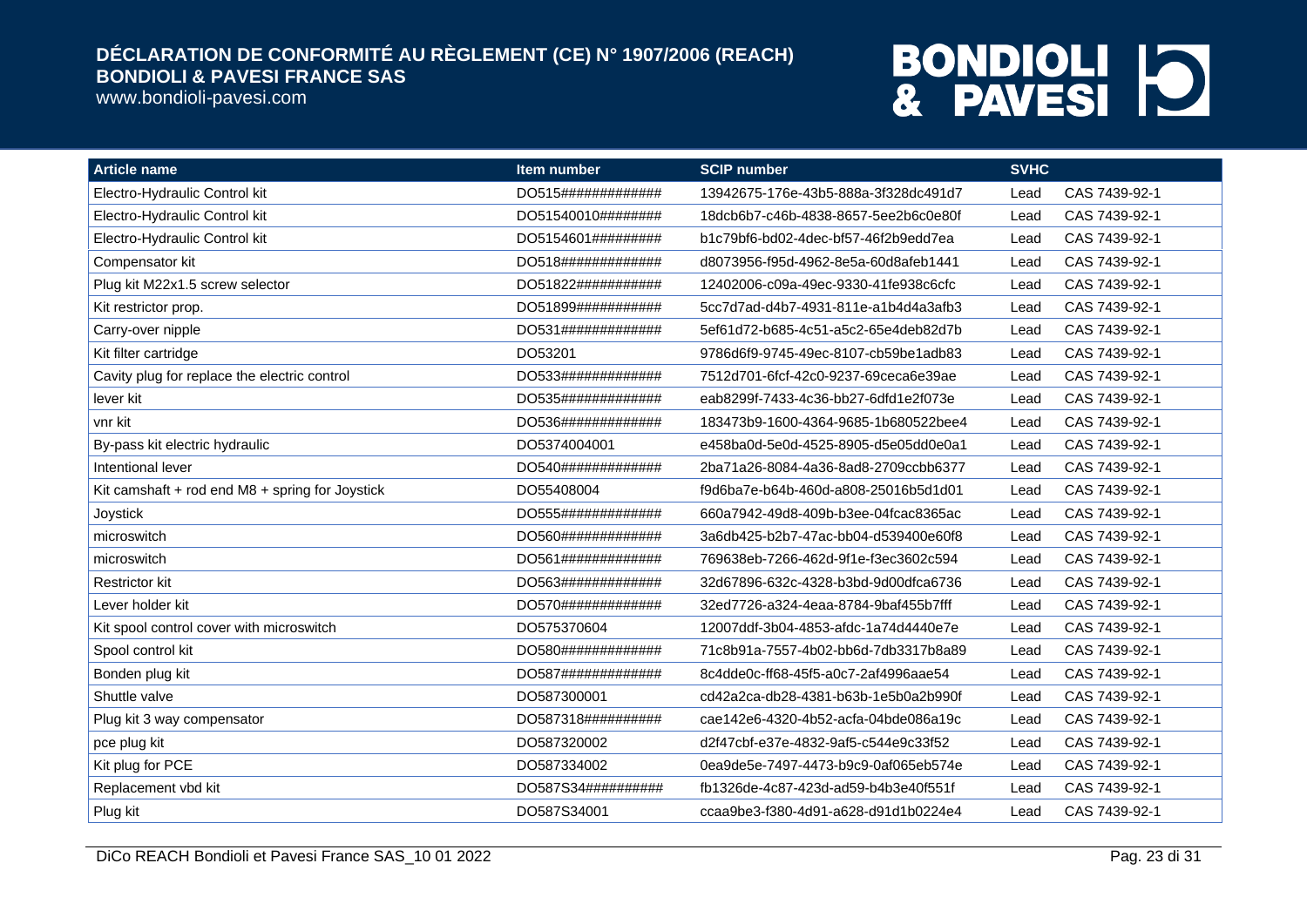www.bondioli-pavesi.com

| stroke limiter / actuator                              | DO588#############                 | e7b0a56b-5167-4e1b-90c0-e43a95065e1a | Lead        | CAS 7439-92-1 |
|--------------------------------------------------------|------------------------------------|--------------------------------------|-------------|---------------|
| Kit compensator + restrictor                           | DO5882############                 | 406c5114-b700-40dc-b88d-d068a370c282 | Lead        | CAS 7439-92-1 |
| Kit compensator + restrictor                           | DO5883############                 | b7076f06-b91f-4728-b73e-2105ea4f1126 | Lead        | CAS 7439-92-1 |
| Kit plug PCE080 M24x1.5                                | DO58868                            | b0e5bd34-218c-4466-8368-552907bb1b26 | Lead        | CAS 7439-92-1 |
| Kit plug                                               | DO588K############                 | 1af8d19c-8773-43bd-83b2-c6f6ee62943e | Lead        | CAS 7439-92-1 |
| stroke limiter / actuator                              | DO588KKKK#########                 | 5a524fab-9667-4156-b9c8-1ca4a213b20c | Lead        | CAS 7439-92-1 |
| Kit nipple                                             | DO589#############                 | f2e8de95-2369-43f1-bb59-599baf95ff7a | Lead        | CAS 7439-92-1 |
| Check valve kit                                        | DO596#############                 | e2a99fae-b4aa-41ec-88a7-f254b6fede0e | Lead        | CAS 7439-92-1 |
| Over center kit                                        | DO596M20###########                | f70698bc-8f6a-419f-a49d-d146e31005d4 | Lead        | CAS 7439-92-1 |
| <b>Regulation kit</b>                                  | DO597R4###########                 | 8560f4a2-fa67-4291-bba5-18a261ea45fd | Lead        | CAS 7439-92-1 |
| Kit electric proportional actuator                     | DO598#############                 | c92dc4d1-3d37-4f79-a1ed-abccc78950e8 | Lead        | CAS 7439-92-1 |
| Kit spare part (plate $+$ screw $+$ sphere $+$ spring) | DO59900010R                        | 72ab087c-a04a-49ff-b597-d6506e93bdc4 | Lead        | CAS 7439-92-1 |
| Kit pneumatic control                                  | DO5XG#############                 | 1c5f69cb-9481-4c18-ad16-7dd3089dee3c | Lead        | CAS 7439-92-1 |
| Kit CEH                                                | DO5XH##############                | cc17aa6e-7f4f-4407-b53d-2661f3022ab9 | Lead        | CAS 7439-92-1 |
| Kit cable drive with block for terv                    | DO5XC#############                 | 4c5e08e1-d7aa-45f9-a4f6-b42c97f5f091 | Lead        | CAS 7439-92-1 |
| Double effect pneumatic spool control                  | DO5XG65402001                      | 9e01a30b-5238-465d-9f1e-83befc378291 | Lead        | CAS 7439-92-1 |
| Kit CEH                                                | DO5XM# # # # # # # # # # # # # # # | e426063b-0d46-4468-95ec-0eb2e8c9fcc1 | Lead        | CAS 7439-92-1 |
| Sphere actuator                                        | DO5XB#############                 | 9738d1ea-74cd-4fd0-8f36-d7333879a9ec | Lead        | CAS 7439-92-1 |
| Sphere actuator                                        | DO5XA#############                 | cb5a2924-44fb-4e02-ad13-972567bb0660 | Lead        | CAS 7439-92-1 |
| kit on-off actuator                                    | DO77##############                 | 60cbdc87-3880-46ce-8638-407a3184ec8c | Lead        | CAS 7439-92-1 |
| Spool position sensor                                  | DO73273299########                 | 948846b1-cb1a-4ead-aee8-7daec5e43464 | Lead        | CAS 7439-92-1 |
| Pilot                                                  | DO770#############                 | 23c237ab-efa6-4aa4-af65-3bdfbc8a92c3 | Lead        | CAS 7439-92-1 |
| <b>Kit TCF</b>                                         | DO745#############                 | b26d42b5-2488-408a-b271-f972842739b4 | Lead        | CAS 7439-92-1 |
| <b>Article name</b>                                    | <b>Item number</b>                 | <b>SCIP number</b>                   | <b>SVHC</b> |               |
| Cartridge valve PCE                                    | DO5KPW############                 | 5cbad11a-c6d0-4556-a184-238b8825dc74 | Lead        | CAS 7439-92-1 |
| Cartridge                                              | DO5KD#############                 | 7838480a-4108-44d6-b4e4-0b79f22c136e | Lead        | CAS 7439-92-1 |
| Cartridge                                              | DO5KPA############                 | 8b32a595-c18d-4173-bb69-1c3718c5d19f | Lead        | CAS 7439-92-1 |
| Cartridge valve PCE                                    | DO5KPY# # # # # # # # # # # # # #  | b72bb6ce-081c-4920-b5d5-92e171ac7d16 | Lead        | CAS 7439-92-1 |
| Valve PSP10                                            | DO5KPM############                 | 7034e6fb-0ad3-4de4-929b-f0e0b5a2ed18 | Lead        | CAS 7439-92-1 |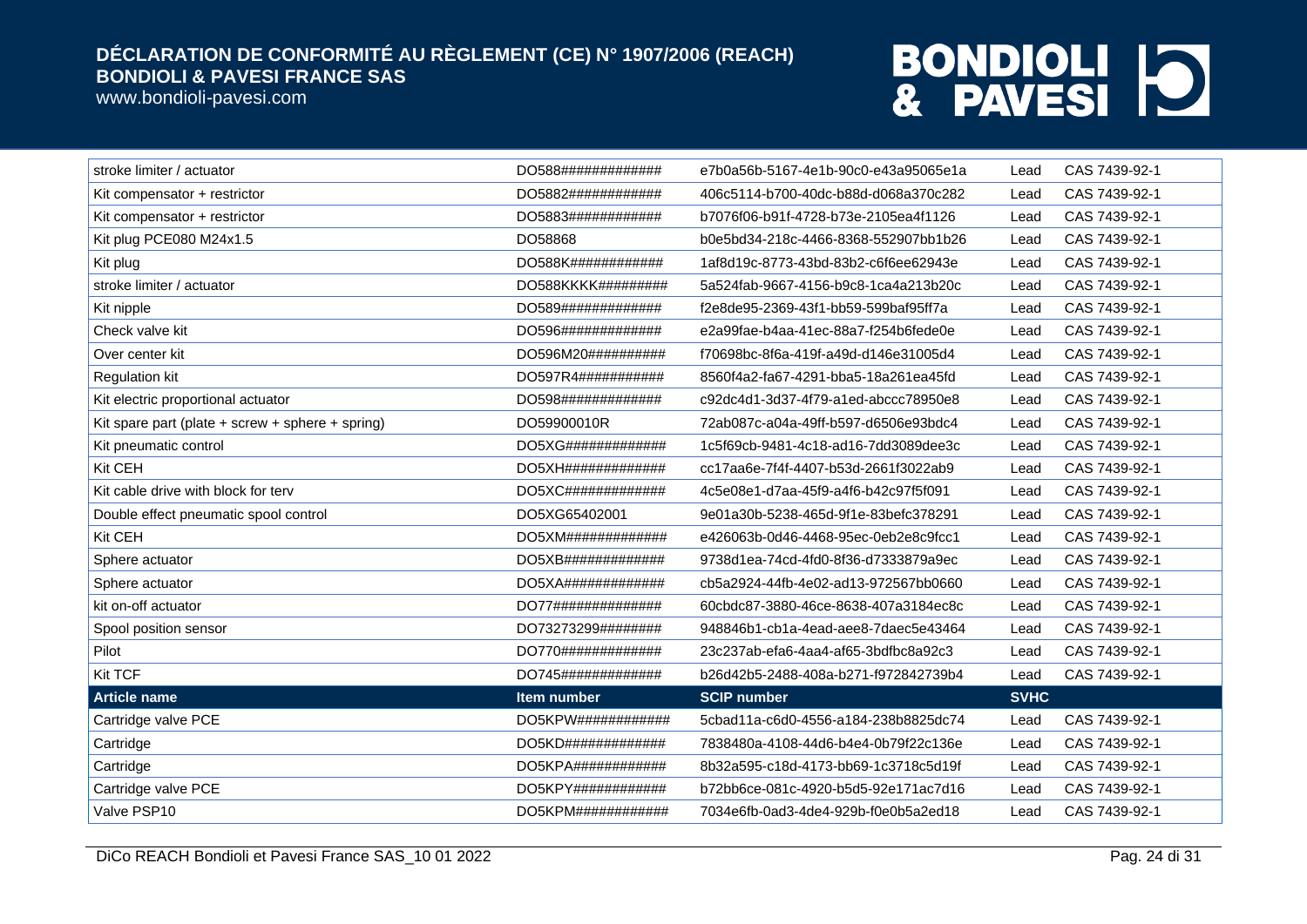www.bondioli-pavesi.com

| Compensated bleeding valve                  | DO5KFG############     | 1a7b0893-d257-443f-88a7-97ceb89de28b | Lead | CAS 7439-92-1 |
|---------------------------------------------|------------------------|--------------------------------------|------|---------------|
| Cartridge valve PCE                         | DO5KPK############     | 1c21607c-db2a-44af-8531-9402c78d11c0 | Lead | CAS 7439-92-1 |
| Valve PCE                                   | DO5KPZ############     | a04f9009-64a6-4720-8d35-34aa202ee5cf | Lead | CAS 7439-92-1 |
| Valve PCF                                   | DO5KPB############     | 81df90cd-257d-4ac9-83bc-f72f8ee13180 | Lead | CAS 7439-92-1 |
| Electro-valve SPA08                         | DO5KS#############     | a5aa2661-c80e-41eb-8e57-01d958d18dcc | Lead | CAS 7439-92-1 |
| Kit compensator RF1                         | $DO5KLPRF$ ##########  | 55a19f88-54f2-4ed0-a4c2-b7b8a1641cd7 | Lead | CAS 7439-92-1 |
| Valve PSS08                                 | DO5KPH############     | 15ff4e39-fdd0-41fa-9e79-cb1348f18d33 | Lead | CAS 7439-92-1 |
| Cartridge valve PCE                         | $DO5KPX$ ############# | 91aafef1-0a58-426d-8066-62873702e52f | Lead | CAS 7439-92-1 |
| Valve FCC10320                              | DO5KFC############     | 589c43ad-4889-4dde-a4c8-7d2eb9717c39 | Lead | CAS 7439-92-1 |
| Valve FSC10430                              | DO5KFE############     | 7240e9f1-8b2e-4a1b-82dd-1ba48444696e | Lead | CAS 7439-92-1 |
| Valve FCM                                   | $DO5KFA$ ############  | c05207d8-8b6f-425b-ada0-a5440abcc0fa | Lead | CAS 7439-92-1 |
| Cartridge PRD                               | DO5KPD############     | 4a0bb2a0-dafa-49b0-b9fa-784620fe12e9 | Lead | CAS 7439-92-1 |
| Valve FSC10320                              | DO5KFB############     | 1f510f74-4b91-4916-bdc3-35b2e3707a75 | Lead | CAS 7439-92-1 |
| Valve FCU08220                              | DO5KFD############     | 47711bc2-b139-458d-b991-e266dcf29d4a | Lead | CAS 7439-92-1 |
| Relief valve                                |                        | 15838e0b-0bf5-4521-94e2-2f7b1dd384d2 | Lead | CAS 7439-92-1 |
| Check valve                                 |                        | ac48efa9-0492-4299-9dc9-bf83e3b7cc62 | Lead | CAS 7439-92-1 |
| Differential cartridge 180 BAR              | DOWMFC06R018001        | 271e60bf-a99b-473c-af82-caa20a6a7f18 | Lead | CAS 7439-92-1 |
| Solenoid directional valve WS08             | DO7KSGH###########     | 23af8d37-a6b6-4bde-b236-d67d40b86233 | Lead | CAS 7439-92-1 |
| Electric valve FP-22-PD                     | DO7KSGFP##########     | 1889e865-0ea3-4eb5-b431-86b0fcc17f05 | Lead | CAS 7439-92-1 |
| Valve (SPA) - (SPC) - (SCC) - (SCA) - (SCC) | DO7KSBAA##########     | f568d13e-86a8-49e6-9635-8c87368edd48 | Lead | CAS 7439-92-1 |
| 3/2 solenoid directional valve              | DO7KSDHD##########     | 8f59c67a-bd10-4e4b-a819-45d62e0380e2 | Lead | CAS 7439-92-1 |
| Relief valve PCDA                           | $DOWLP$ ############## | fe1065ee-2967-404f-9a0f-7992eb3ad64b | Lead | CAS 7439-92-1 |
| Valve VPP                                   |                        | 6d2e6741-9822-45b4-9917-0981083c4f82 | Lead | CAS 7439-92-1 |
| Unidirectional valve                        | DOVUS#############     | e83eb98f-2637-476f-a850-ea264f5c7d60 | Lead | CAS 7439-92-1 |
| Relief valve DNC65-DN85                     | DOWLDC06G025001        | b85d3ad2-599c-4fca-899c-794cf5babcdf | Lead | CAS 7439-92-1 |
| Cartridge SV08 - SV12 - SV16                | DO7KSBHY##########     | 8d770611-ccef-4f1b-86d3-bec459e2dddf | Lead | CAS 7439-92-1 |
| 2 way valve TT-S2A-00                       | DO7KSBTN000100001      | f55a0c94-d6c5-4fce-9f36-f49d29c3f227 | Lead | CAS 7439-92-1 |
| Over-center valve                           | $DOVFC$ ############## | 790d4564-abaa-441f-96ac-3ff5d8818f4b | Lead | CAS 7439-92-1 |
| Pressure reducing/relieving DR08            | DO7KPEHD##########     | f034ac4c-5302-47f4-a794-f60d2a641697 | Lead | CAS 7439-92-1 |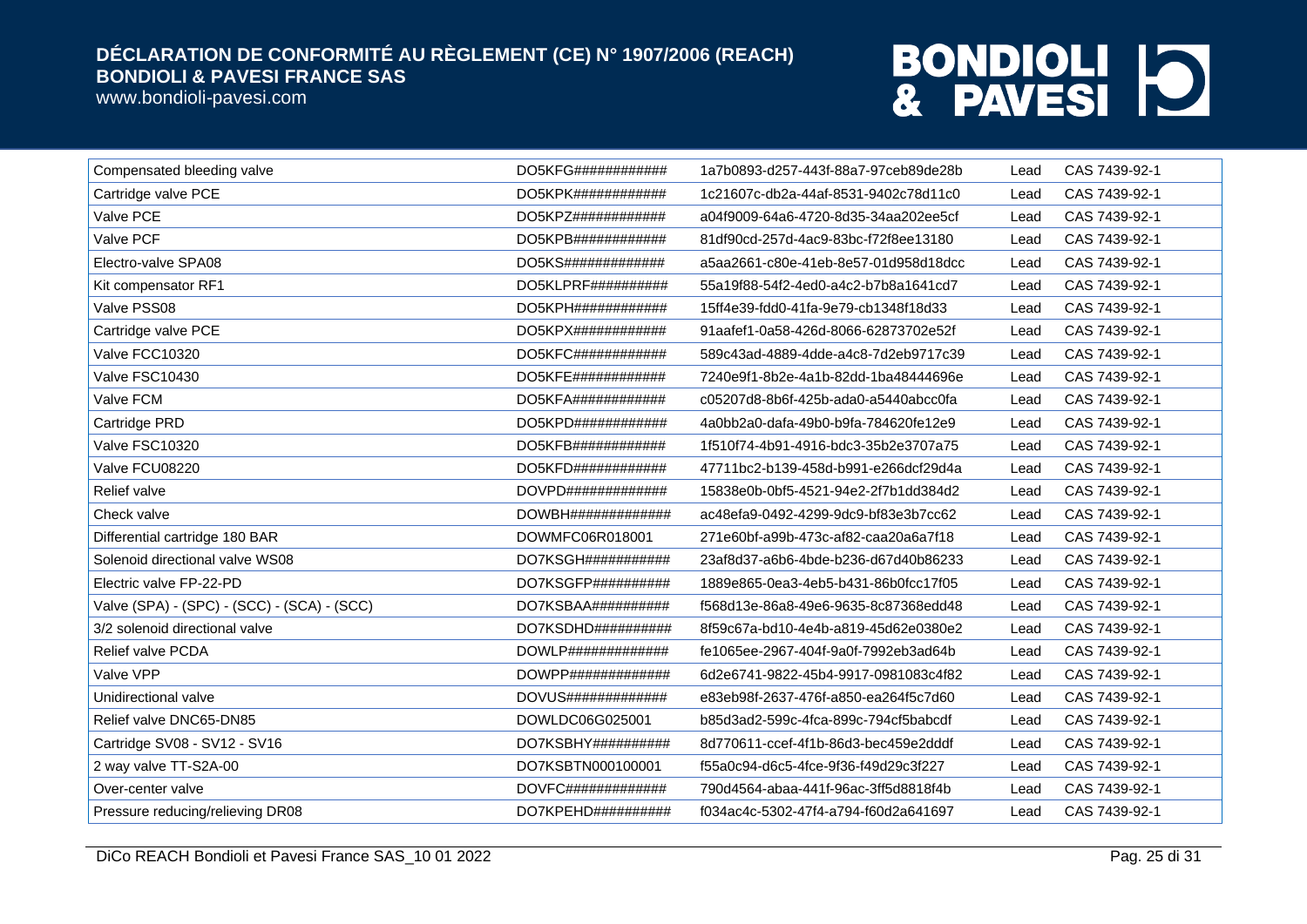www.bondioli-pavesi.com

| Over center valve                  | DO7K0CFP##########           | db6ff4bf-0562-40f0-808a-fe34c63040d4 | Lead | CAS 7439-92-1 |
|------------------------------------|------------------------------|--------------------------------------|------|---------------|
| Electro valve EE PRB               | DO7KPCTN##########           | 289c66c1-577a-4233-bf11-f9c90996c477 | Lead | CAS 7439-92-1 |
| Electro proportional valve         | DO7KRFTN##########           | 63003964-1904-4f03-ac98-36ee5d28fc53 | Lead | CAS 7439-92-1 |
| Electric valve SV12-21P-0-N        | DO7KPLHY##########           | d5972f75-bcbf-403c-aa88-de8766f3a11e | Lead | CAS 7439-92-1 |
| Pressure relief valve PDB08P       | DO7KPDHD000060001            | e7eec6b0-8c23-4dfc-bec3-890defde49a4 | Lead | CAS 7439-92-1 |
| Priority unloading pilot operated  | DO7KPG0C080030001            | ed17abd7-9f4c-4801-830e-6e2ba2939291 | Lead | CAS 7439-92-1 |
| Flow regulator valve               | DOVRF###############         | 6c09d25f-e0c0-4f09-bf64-39f5cac76b5a | Lead | CAS 7439-92-1 |
| Valve FX61914C01                   | DO7KDBFP000001               | e9baee2e-5dc9-4528-a582-3c2abe30854b | Lead | CAS 7439-92-1 |
| Check valve 7/8"14UNF              | DO7KDAHY000060001            | 6f8dab77-a33d-40d3-b2ec-8d26cbdf2e92 | Lead | CAS 7439-92-1 |
| Relief valve                       | $DOWPC\#4\#4\#4\#4\#4\#4\#4$ | e629c1b7-f5c1-4329-9fac-3bc9d029a472 | Lead | CAS 7439-92-1 |
| Pressure reducing valve            | $DOWRP$ ##############       | d8b1f574-aab5-4046-a169-89dd6f6426e7 | Lead | CAS 7439-92-1 |
| <b>VNR</b>                         | DOVNR#############           | 7c40704d-3db3-4807-b2b2-b6293b541a7c | Lead | CAS 7439-92-1 |
| manual flow regulator              | DOWSR#############           | 9fd0e02e-d1e3-4783-8921-6ea2c37a9356 | Lead | CAS 7439-92-1 |
| Check valve block                  | DOVBHDE###########           | b20f7682-bab2-47a1-92e5-206588145bdc | Lead | CAS 7439-92-1 |
| Valve for DN                       | DOVBHLPM20170                | f56bc70c-476f-4c3e-a865-1e9b1cdc1870 | Lead | CAS 7439-92-1 |
| VLB (150 BAR) relief valve 3/8"G   | DOVBHLP038060SE              | 3fd128f0-8dd5-4f62-b785-d0b5c38d6cb4 | Lead | CAS 7439-92-1 |
| Flow limiter valve                 | $DOVLP$ ##############       | 71b0c778-072e-4a57-88aa-2f7fe9691910 | Lead | CAS 7439-92-1 |
| Relief valve                       | DOWPD############            | d6f26ca4-7384-44da-929b-3b10a206c4ba | Lead | CAS 7439-92-1 |
| Check valve                        | DOWUS#############           | c55a86c2-9ac9-47b9-a69e-c99488f787c7 | Lead | CAS 7439-92-1 |
| Cross relief valve VCRB1           | DOVPDPP012########           | 921cbb0d-077e-4b92-a7d3-1757143ffc1c | Lead | CAS 7439-92-1 |
| Compensated bleeding valve         | DOWFC#############           | 205ac47d-be93-4bde-8ca5-f5f7c04f8647 | Lead | CAS 7439-92-1 |
| In line relief valve               | DOVPDL############           | 894986f6-6732-4243-8f66-e76f686af21e | Lead | CAS 7439-92-1 |
| Check valve                        | DOVBH##############          | 741c2d6f-7ada-43b0-88fb-b0cf36c63c1c | Lead | CAS 7439-92-1 |
| Solenoid valve                     | DO74005CE6NC12               | 751b6a23-e35e-4f26-ad5d-7ad79fcfb2d2 | Lead | CAS 7439-92-1 |
| Cartridge valve TS10               | DO7KPAHY##########           | 07be04c8-4192-40c0-b482-b5f4dc7c2ea7 | Lead | CAS 7439-92-1 |
| <b>Proportional Cartridge</b>      | DO7KRFHY##########           | 6a14c4ae-d830-47b5-a0f8-f0bec8f3ea43 | Lead | CAS 7439-92-1 |
| Electric valve 3 way               | DO7KSD5TKKK#######           | 1d5cd614-86b2-488a-bd3e-94dd3e89ff0e | Lead | CAS 7439-92-1 |
| Valve SP12                         | DO7KSPHY##########           | cd211a4a-319a-4930-88ef-5be2110b569a | Lead | CAS 7439-92-1 |
| Valve electro-proporz. TS38 - TS08 | $DO7KPEHY$ ##########        | b3b32718-b8ba-437f-bb33-54c79d30ea2d | Lead | CAS 7439-92-1 |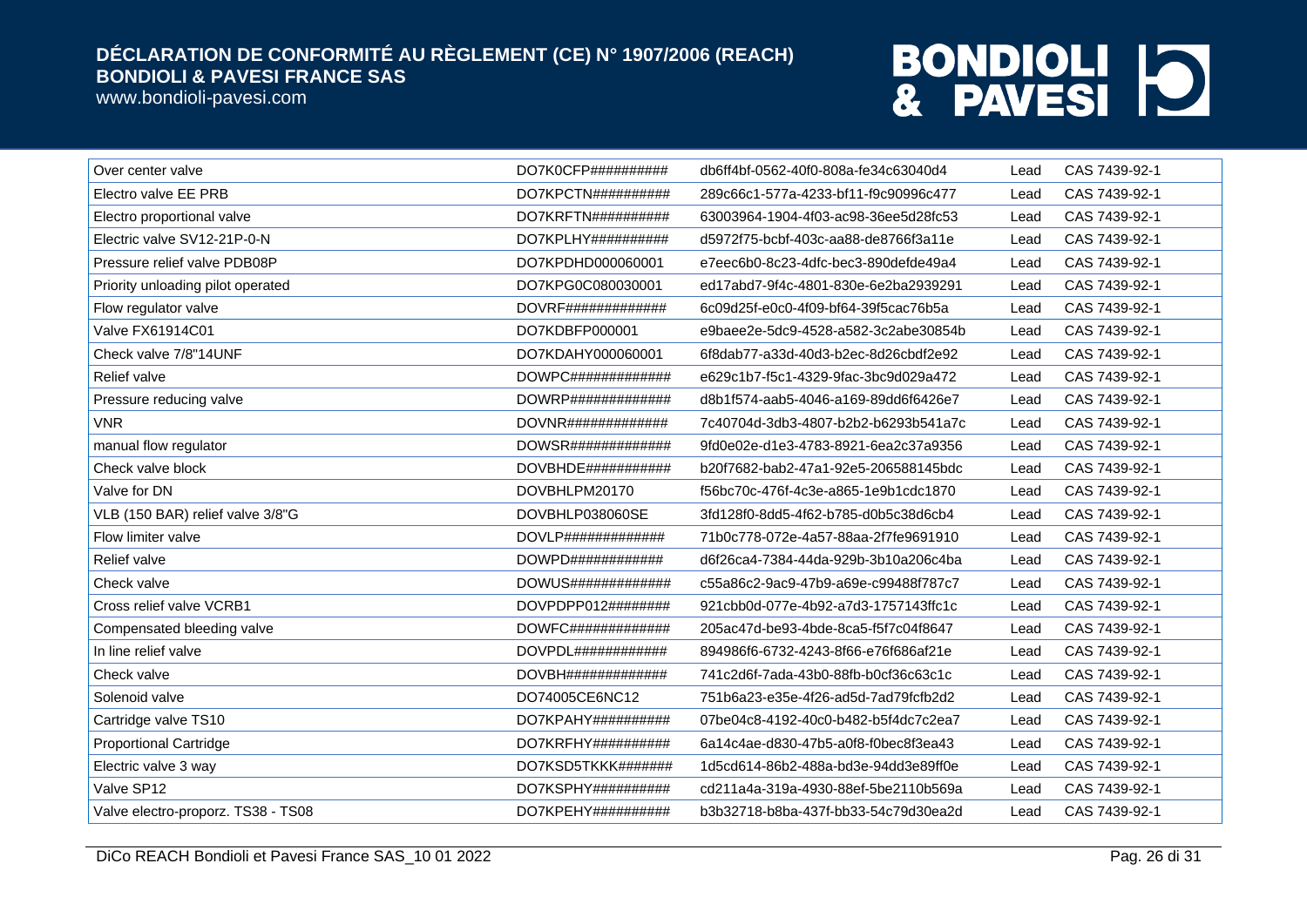www.bondioli-pavesi.com

| Electric valve FP-22-CS        | DO7KSCF###########     | 174b9c23-5a62-4956-a1ea-c2971e8e596c | Lead        | CAS 7439-92-1 |
|--------------------------------|------------------------|--------------------------------------|-------------|---------------|
| electric valve 2 way           | DO8KS#############     | 7ee61763-ca49-4b63-ab9e-a7373d5487e2 | Lead        | CAS 7439-92-1 |
| electric valve 2 way           | $DO8KA$ ############## | 8760d7c8-befb-4341-bc1e-ff02ce260120 | Lead        | CAS 7439-92-1 |
| <b>VRF02CS Flow restrictor</b> | DOVSR00S3401           | f1bf5658-8626-4115-83b9-e0b5f6eb49b3 | Lead        | CAS 7439-92-1 |
| <b>MDT RF</b>                  | DOVCRF002              | 897e0a54-e0f5-405d-a0b6-dda09ec4c716 | Lead        | CAS 7439-92-1 |
| Flow divider                   | DOVFC023-4075LHC       | 5ed4ac86-1fbf-429f-9b43-20c70f3578ba | Lead        | CAS 7439-92-1 |
| Flow divider                   | DOVFC161/2050LHC       | 744d0b42-3ed0-4342-b9c4-dfce648c711a | Lead        | CAS 7439-92-1 |
| Simple effect check valve      | DOVBHSES34003          | 7e838f0a-c54c-426f-b1ad-cfe0193f452d | Lead        | CAS 7439-92-1 |
| pressure reducing valve        | DOVXH##############    | a82a0259-ff89-4d3c-be2a-d1a8820a7e5a | Lead        | CAS 7439-92-1 |
| <b>Article name</b>            | Item number            | <b>SCIP number</b>                   | <b>SVHC</b> |               |
| Flanged block                  | DO6KWUSG12000002       | 94458237-a55a-4074-8866-5c8df080e974 | Lead        | CAS 7439-92-1 |
| Integrated system              | DO6KSB8G##########     | 62851b80-a4d9-4683-9dba-a2d14acff224 | Lead        | CAS 7439-92-1 |
| Hydraulic clutch valve block   | DO6K999S910000003      | f392fa79-1776-4d39-883b-a36b0aa33f20 | Lead        | CAS 7439-92-1 |
| S.I. block+PRD 10323+wus       | DO6K05040M160001       | 9cb784b9-b105-4b07-97ee-79f74e532666 | Lead        | CAS 7439-92-1 |
| Manifold n°6 cavity            | DO6K06015G000001       | a50404ac-e3d9-4c00-82e4-1d6072094657 | Lead        | CAS 7439-92-1 |
| Integrated system VPDB1        | DO6KPLB###########     | 8e5fef1e-6bd0-464f-a508-0803ea8be88e | Lead        | CAS 7439-92-1 |
| Relief valve crossover ports   | DO6KPCB130S34C001      | 9ad47686-9e50-4aa5-ae42-7072b23e9893 | Lead        | CAS 7439-92-1 |
| N°4 cavity manifold            | DO6K04############     | df2f5ce3-0343-4409-a42f-5e18caee5f1f | Lead        | CAS 7439-92-1 |
| <b>Block</b>                   | DO6K030############    | 72e7cf10-499e-4b89-ada1-fd73cc7a1577 | Lead        | CAS 7439-92-1 |
| Hitch control valve            | DO6K03100##########    | 71469190-0494-47fc-8093-871a15491f85 | Lead        | CAS 7439-92-1 |
| Integrated system block        | DO6KSB8G140000002      | 8c93bdbf-37df-40b8-9ab1-ffb4065eb773 | Lead        | CAS 7439-92-1 |
| Hydraulic reversing valve      | DO6K999###########     | 00dd111c-2a1a-4747-8aec-bf4bea968457 | Lead        | CAS 7439-92-1 |
| <b>Block</b>                   | DO6K010############    | 1f3aba78-de73-4a8d-8fab-1cd504eae7e7 | Lead        | CAS 7439-92-1 |
| <b>Block</b>                   | DO6K040###########     | 4abcf46c-0a21-4985-8c18-53797fe8b358 | Lead        | CAS 7439-92-1 |
| Valve FRF                      | DO6KRF############     | 30f0e0fe-a32e-497a-90ba-fc4fb57c404b | Lead        | CAS 7439-92-1 |
| Limit switch valve             | DO6KFS############     | fc26d702-a687-4a57-b1ef-57f25507b017 | Lead        | CAS 7439-92-1 |
| N°9 cavity manifold            | DO6K09############     | 1ccbe6f4-df95-4f2a-bca0-3717afdfdc61 | Lead        | CAS 7439-92-1 |
| N°7 cavity integrated system   | DO6K07040G000004       | 81a2b960-d61a-4719-9fa6-c35a1d35314a | Lead        | CAS 7439-92-1 |
| Integrated system block        | DO6K01############     | 8db3c709-5c11-4644-a27d-488ea9df3eb5 | Lead        | CAS 7439-92-1 |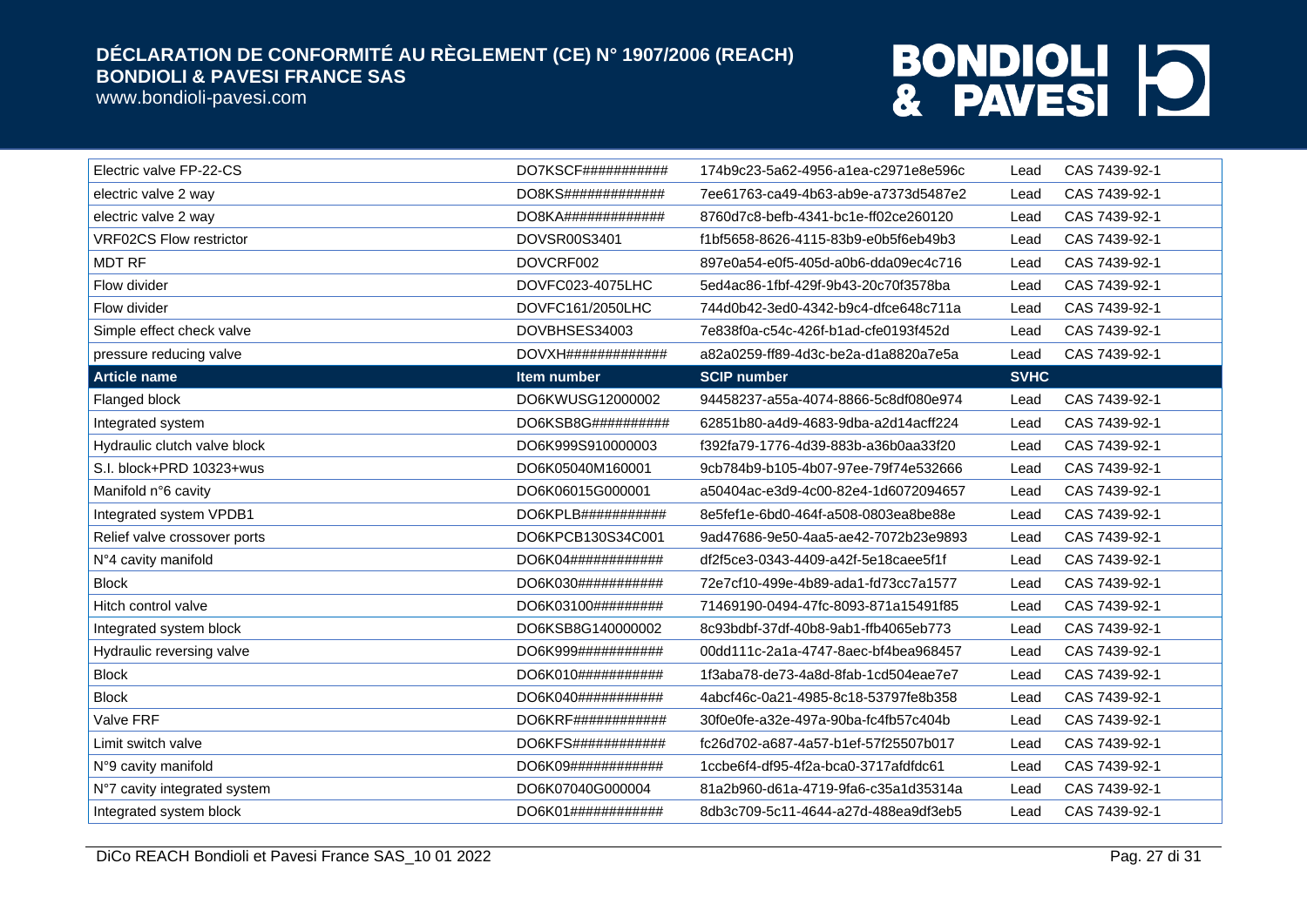www.bondioli-pavesi.com

| Block n°2 cavity                                                        | DO6K02############             | e755812a-7a17-4ff7-9a41-e81b93df1b65 | CAS 7439-92-1<br>Lead                                                    |  |
|-------------------------------------------------------------------------|--------------------------------|--------------------------------------|--------------------------------------------------------------------------|--|
| Integrated system block SSD + SVH08                                     | DO6KSD8G380000001              | 56ece507-4c53-49c9-9405-e4bd9f13a6a7 | CAS 7439-92-1<br>Lead                                                    |  |
| Integrated system block                                                 | DO6KSD0G120000001              | b3729d00-21f1-44a6-a998-36f63d668c8c | CAS 7439-92-1<br>Lead                                                    |  |
| Integrated system block SSD 10 + C4 + SVH                               | DO6KSSDG120000001              | 63572c83-0324-46a8-a7f8-58ef0db1c0e8 | CAS 7439-92-1<br>Lead                                                    |  |
| Block n°5 cavity                                                        | DO6K05100G340001               | 167aae58-9c82-4418-90d9-56b46b985fb7 | CAS 7439-92-1<br>Lead                                                    |  |
| Flow divider block                                                      | DO6KRPT# # # # # # # # # # # # | 9cff0823-1232-4b1d-ac43-4322fe8d6423 | CAS 7439-92-1<br>Lead                                                    |  |
| <b>Block</b>                                                            | DO6K050###########             | 0db06414-08d7-47ba-a367-f3e3f43d541a | CAS 7439-92-1<br>Lead                                                    |  |
| <b>Block</b>                                                            | DO6K020###########             | cd1d75c3-b05d-466a-876f-5425a344a957 | CAS 7439-92-1<br>Lead                                                    |  |
| Integrated system block + bleeding valve                                | DO6KWFCG140000003              | 382f0e35-1267-4dcf-80bd-64348d1e1a22 | CAS 7439-92-1<br>Lead                                                    |  |
| Cetop block                                                             | DO6D001N990000002R             | e1611fe6-aaa6-4290-9f1e-f155e1256590 | CAS 7439-92-1<br>Lead                                                    |  |
| <b>COOLING CORES (NO ACCESSORIES)</b>                                   |                                |                                      |                                                                          |  |
| <b>Article name</b>                                                     | <b>Item number</b>             | <b>SCIP number</b>                   | <b>SVHC</b>                                                              |  |
| COPPER OIL COOLING CORE                                                 | FR661#######                   | 17fa14a9-269f-41a0-894c-f0de286a05a4 | CAS 7439-92-1<br>Lead                                                    |  |
| <b>COPPER WATER RADIATOR</b>                                            | FR454#######                   | e45419df-352d-483d-9f80-d706cbd649d3 | CAS 7439-92-1<br>Lead                                                    |  |
| <b>COMBINED WATER-OIL-</b><br>INTERCOOLER HEAT EXCHANGER WITHOUT SHROUD | FR483#######                   | 7cc20ba2-0939-4d58-988d-e55a00f7e55a | CAS 7439-92-1<br>Lead                                                    |  |
| ALUMINUM OIL COOLING CORE                                               | FR686#######                   | 3c02d221-8f5b-4788-aedc-c50473ae9a9d | CAS 7439-92-1<br>Lead                                                    |  |
| ALUMINUM COMBINED COOLING CORES                                         | FR687#######                   | dc39c978-e195-444f-8efc-14cc311e0fa5 | CAS 7439-92-1<br>Lead                                                    |  |
| <b>COOLING CORES (WITH ACCESSORIES)</b>                                 |                                |                                      |                                                                          |  |
| <b>Article name</b>                                                     | <b>Item number</b>             | <b>SCIP number</b>                   | <b>SVHC</b>                                                              |  |
| COPPER OIL COOLER WITH ELECTROFAN                                       | FR653#######                   | 9c136a3a-46f4-4fe6-9865-0cd9af400ccd | CAS 7439-92-1<br>Lead<br>Lead monoxide CAS 1317-36-<br>DMAc CAS 127-19-5 |  |
| <b>WATER RADIATOR WITH</b><br>ACCESSORIES (ALUMINUM- COPPER)            | FR655#######                   | 435e0415-7925-4b71-8d81-8b9591fc8580 | CAS 7439-92-1<br>Lead<br>Lead monoxide CAS 1317-36-<br>DMAc CAS 127-19-5 |  |
| OIL HEAT EXCHANGER                                                      | FR674130000#                   | 8d04b801-8073-46bb-938c-be51cc45f6dd | CAS 7439-92-1<br>Lead                                                    |  |
| COPPER WATER COOLING CORE<br>+ STEEL FRAME                              | FR676#######                   | 9ba5f1ab-4610-4cc3-ba68-61631e71b931 | CAS 7439-92-1<br>Lead                                                    |  |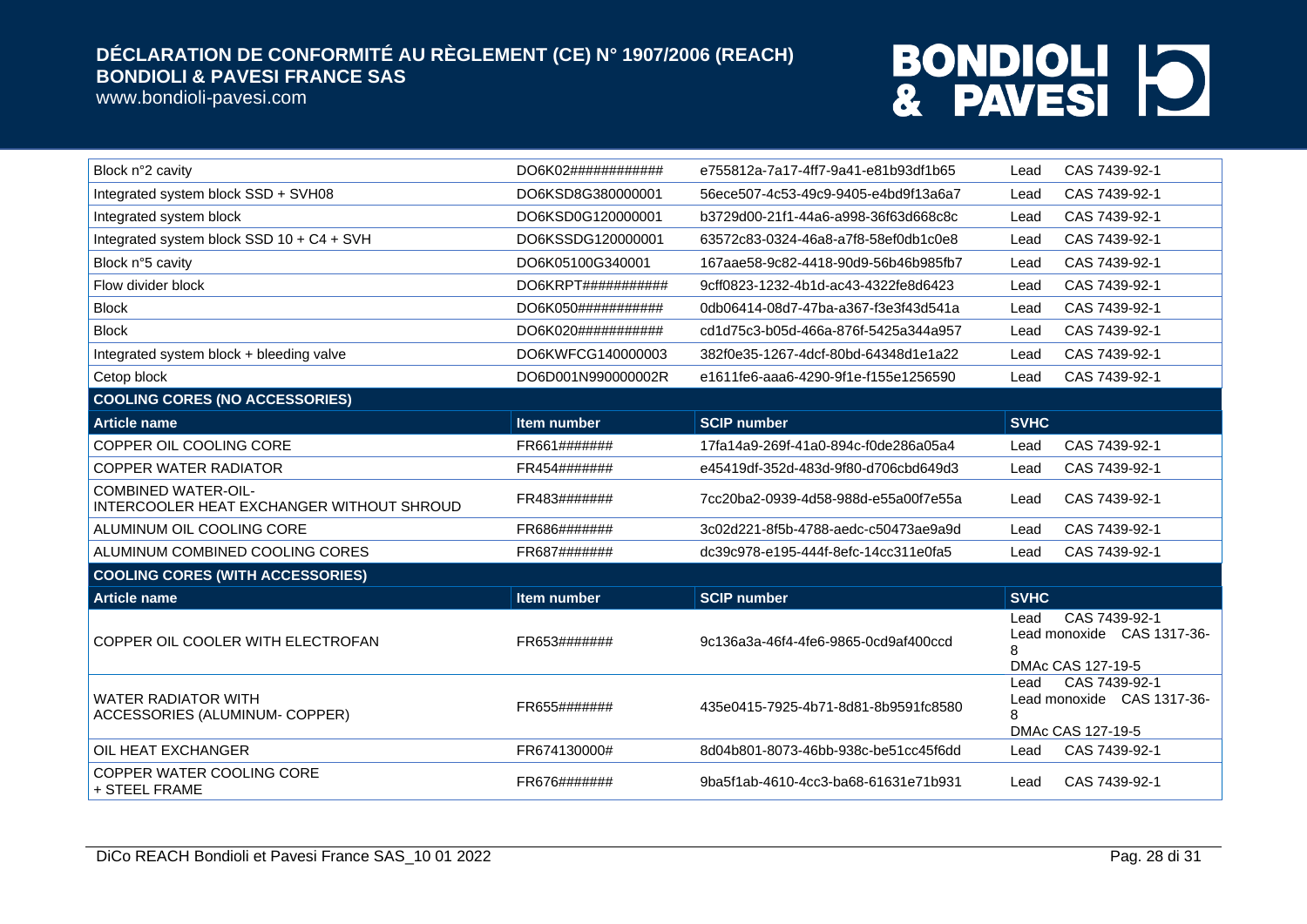www.bondioli-pavesi.com

| COPPER AND ALUMINUM COMBINED HEAT EXCHANGERS +<br><b>ACCESSORIES</b>      | FR685####### | ad06f428-27c7-485e-b52c-240d35d3a9b9 | CAS 7439-92-1<br>Lead                                                         |
|---------------------------------------------------------------------------|--------------|--------------------------------------|-------------------------------------------------------------------------------|
| COPPER WATER COOLING CORE<br>+ ACCESSORIES                                | FR682####### | 7b535508-993e-4ba2-874b-71387fbe18ab | CAS 7439-92-1<br>Lead                                                         |
| KIT HEAT EXCHANGER + DISMOUNTED ACCESSORIES                               | FR465####### | f2d8ecdf-9a22-43da-88f0-5390e62fdc55 | CAS 7439-92-1<br>Lead<br>Lead monoxide CAS 1317-36-<br>8<br>DMAc CAS 127-19-5 |
| COMBINED WATER-OIL- INTERCOOLER HEAT EXCHANGER<br><b>WITH ACCESSORIES</b> | FR481####### | 9a6ecd4c-d4f3-4d57-9686-53f940b317b4 | CAS 7439-92-1<br>Lead                                                         |
| OIL COOLER WITH ELECTROFAN                                                | FR633####### | 7e258874-fa1e-41fe-bdfb-b660471cecdd | CAS 7439-92-1<br>Lead<br>Lead monoxide CAS 1317-36-<br>8<br>DMAc CAS 127-19-5 |
| OIL COOLER WITH HYDRAULIC MOTOR                                           | FR634####### | d0690981-ff36-4818-8250-83d6d6d9694c | CAS 7439-92-1<br>Lead                                                         |
| COMBINED HEAT EXCHANGER WITH ELECTROFAN                                   | FR657####### | 3d3c874c-2090-4cd1-b445-513572a80b85 | CAS 7439-92-1<br>Lead<br>Lead monoxide CAS 1317-36-<br>8<br>DMAc CAS 127-19-5 |
| <b>INTERCOOLER WITH ELECTROFAN</b>                                        | FR659####### | b0a939cb-bd85-4124-bfc5-96682e31d18e | CAS 7439-92-1<br>Lead<br>CAS 127-19-5<br>DMAc                                 |
| <b>COMBINED WATER-OIL-</b><br>INTERCOOLER (accessories included)          | FR669####### | 4595ef04-3f2b-462c-b36c-8a8b3882ce27 | CAS 7439-92-1<br>Lead                                                         |
| <b>URCA - Compact Autonomous Cooling Package</b>                          | FR670####### | bffee213-f862-40e6-b211-569b51d8d853 | CAS 7439-92-1<br>Lead                                                         |
| GRA - Compact Autonomous Cooling Package                                  | FR675####### | 368f3a97-db78-4b9f-99de-de843d384cd5 | CAS 7439-92-1<br>Lead<br>Lead monoxide CAS 1317-36-<br>DMAc CAS 127-19-5      |
| GRA - Compact Autonomous Cooling Package Tested                           | FR695386000# | 3c1d36de-a2c2-4325-992c-8f77366824c2 | CAS 7439-92-1<br>Lead                                                         |
| OIL HEAT EXCHANGER WITH ELECTROFAN                                        | FR6732000001 | db654661-6371-4b5f-b3b4-b65eb3fcca5c | CAS 7439-92-1<br>Lead<br>DMAc<br>CAS 127-19-5                                 |
| COPPER AND ALUMINUM COMBINED HEAT EXCHANGERS +<br><b>STEEL FRAME</b>      | FR679####### | f00ff7f6-900a-4757-a1c2-2ebed3895229 | CAS 7439-92-1<br>Lead                                                         |
| <b>WATER RADIATOR + SHROUD</b>                                            | FR668####### | d842951a-9cf6-4b6d-9856-80a104d86c17 | CAS 7439-92-1<br>Lead                                                         |
| WATER RADIATOR WITH HYDRAULIC MOTOR                                       | FR656####### | dc8f0141-467c-4381-8d4e-ec8261cbd8cf | CAS 7439-92-1<br>Lead                                                         |
| COMBINED HEAT EXCHANGER WITH HYDRAULIC MOTOR                              | FR658####### | 956f685d-8342-4a17-9eae-9631cd5f962e | CAS 7439-92-1<br>Lead                                                         |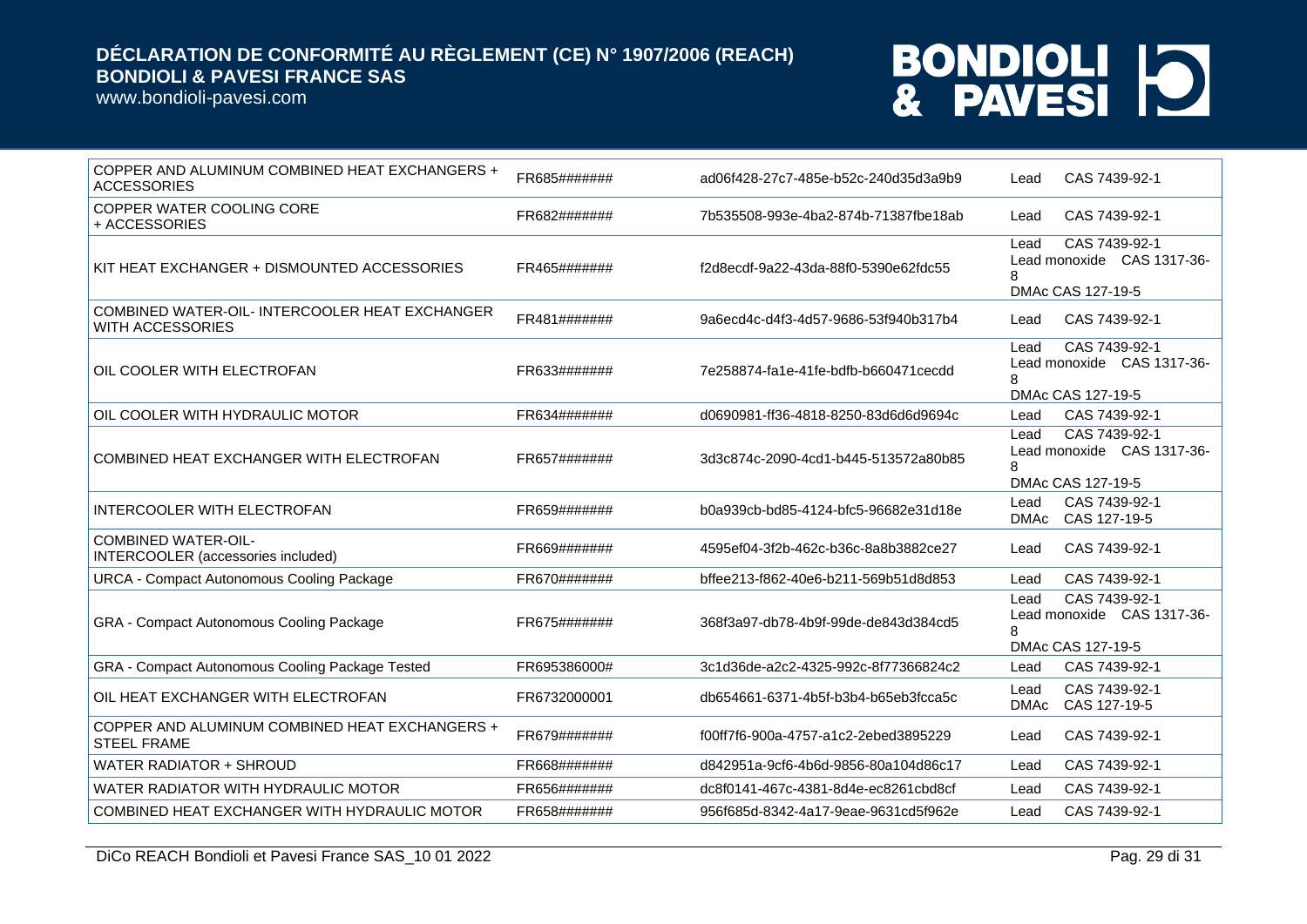www.bondioli-pavesi.com

| <b>Article name</b>                     | <b>Item number</b> | <b>SCIP number</b>                   | <b>SVHC</b>                                                                   |
|-----------------------------------------|--------------------|--------------------------------------|-------------------------------------------------------------------------------|
| <b>MODIFICATION KIT</b>                 | FR4351300001       | 6481236b-b20c-46dc-bbd5-2adec90a6114 | CAS 7439-92-1<br>Lead                                                         |
| FAN SHROUD (grille included)            | FR666#######       | a8cb6c9d-07f6-468b-a82a-1f98ec871b94 | CAS 7439-92-1<br>Lead                                                         |
| <b>KIT EXPANSION TANK</b>               | FR4072130001       | f2f0f138-d8dd-4ec6-8038-90efde3bf240 | CAS 7439-92-1<br>Lead                                                         |
| <b>OIL TANK</b>                         | FR4380127001       | fad1f51c-e3df-4709-9e2d-213dd42013c0 | CAS 7439-92-1<br>Lead                                                         |
| PAINTED PROTECTION GRILLE               | FR328######        | 78326810-36cb-4e40-8c3c-5db76e95c562 | CAS 7439-92-1<br>Lead                                                         |
| <b>PROTECTION GRILLE</b>                | FR327######        | 1fe396db-24ae-4fd5-8eb1-9626a709a25e | CAS 7439-92-1<br>Lead                                                         |
| <b>METAL EXPANSION TANK</b>             | FR433#######       | 1fdcddb4-9471-4191-bb5a-82c1ccbcea84 | CAS 7439-92-1<br>Lead                                                         |
| <b>GEAR MOTORS</b>                      | FR33203####        | 3627e5f0-3475-4a12-8edb-8cfdf068cb86 | CAS 7439-92-1<br>Lead                                                         |
| <b>TERMOSTAT</b>                        | FR361######        | 12ff9a4c-4878-467e-989f-57d08a5df909 | CAS 7439-92-1<br>Lead                                                         |
| <b>THERMOSTATIC BYPASS VALVE</b>        | FR389002127        | 403ff8e2-2e93-44e5-950c-3e94720891ee | CAS 7439-92-1<br>Lead                                                         |
| ACCESSORY KIT GRILLE+AC FAN             | FR417#######       | 9987d35f-fdff-4bac-b1a7-0c8586736161 | CAS 7439-92-1<br>Lead<br>Lead monoxide CAS 1317-36-<br>8<br>DMAc CAS 127-19-5 |
| ACCESSORY KIT GRILLE+FAN                | FR416#######       | 239b2f44-16bd-4339-97d2-3afc9e5a2a3a | CAS 7439-92-1<br>Lead                                                         |
| AC AXIAL FANS FOR SELLING               | FR861######        | 7a0279a8-0ac3-41af-a241-857ae6bfef9c | CAS 7439-92-1<br>Lead<br>Lead monoxide CAS 1317-36-<br>8<br>DMAc CAS 127-19-5 |
| AC AXIAL FANS WITH ACCESSORIES (WA)     | FR861######(WA)    | 7a0279a8-0ac3-41af-a241-857ae6bfef9c | CAS 7439-92-1<br>Lead<br>DMAc CAS 127-19-5                                    |
| AC AXIAL FANS HP WITH PROTECTION GRILLE | FR860######        | dfb1d47e-40f9-4815-b5ad-67bac1c73204 | CAS 7439-92-1<br>Lead<br><b>DMAc</b><br>CAS 127-19-5                          |
| <b>CAPACITOR</b>                        | FR39400#           | 1c9fbc6e-ca31-41d0-bf8a-8fb325ef5d17 | CAS 7439-92-1<br>Lead<br>Lead monoxide CAS 1317-36-<br>8                      |
| <b>ELECTRONIC KIT</b>                   | FR350#######       | 3df274f3-2207-48d8-99c3-eeb3b22e6958 | CAS 7439-92-1<br>Lead<br>Lead monoxide CAS 1317-36-<br>8                      |
| Level Sensor                            | FR348#######       | 26264f51-ba6c-4d16-a6b9-331f0bc8514c | CAS 7439-92-1<br>Lead                                                         |